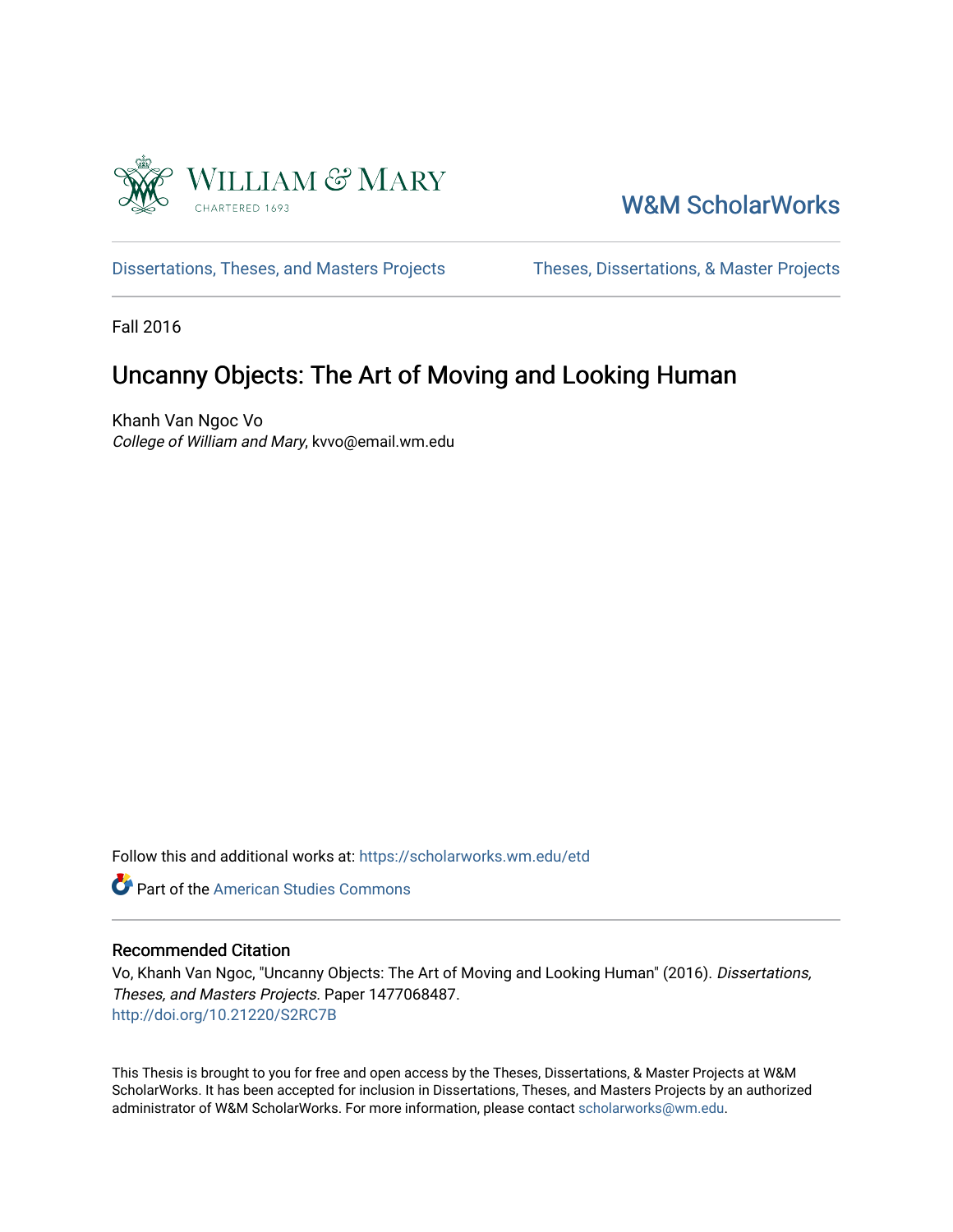"Uncanny Objects: the Art of Moving and Looking Human"

Khanh Van Ngoc Vo

Lancaster, Pennsylvania

B.S.E in Social Studies, Millersville University, 2009 B.A. in History, Millersville University, 2009

A Thesis presented to the Graduate Faculty of the College of William and Mary in Candidacy for the Degree of Master of Arts

American Studies

The College of William and Mary August, 2016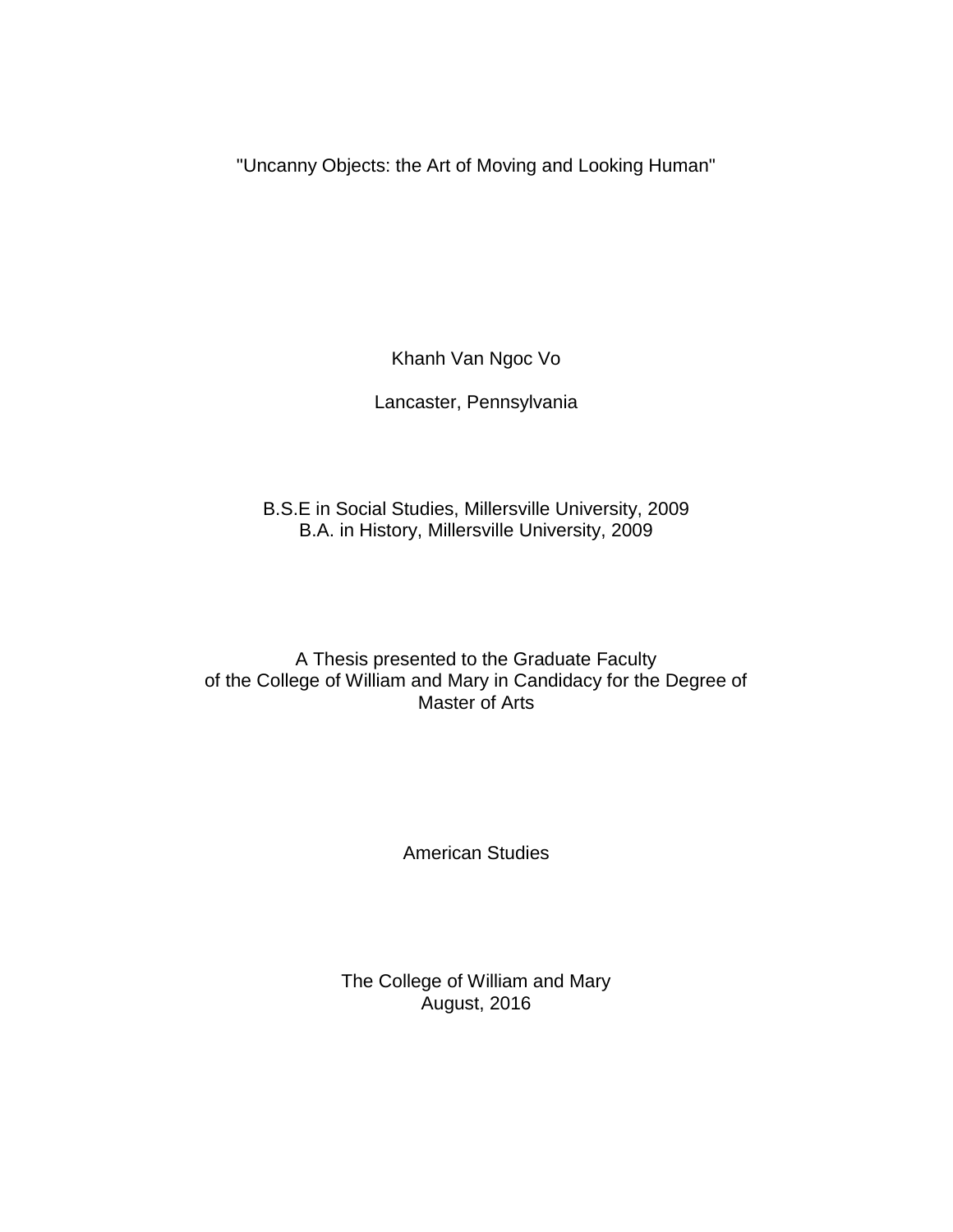© Copyright by Khanh V.N. Vo, 2016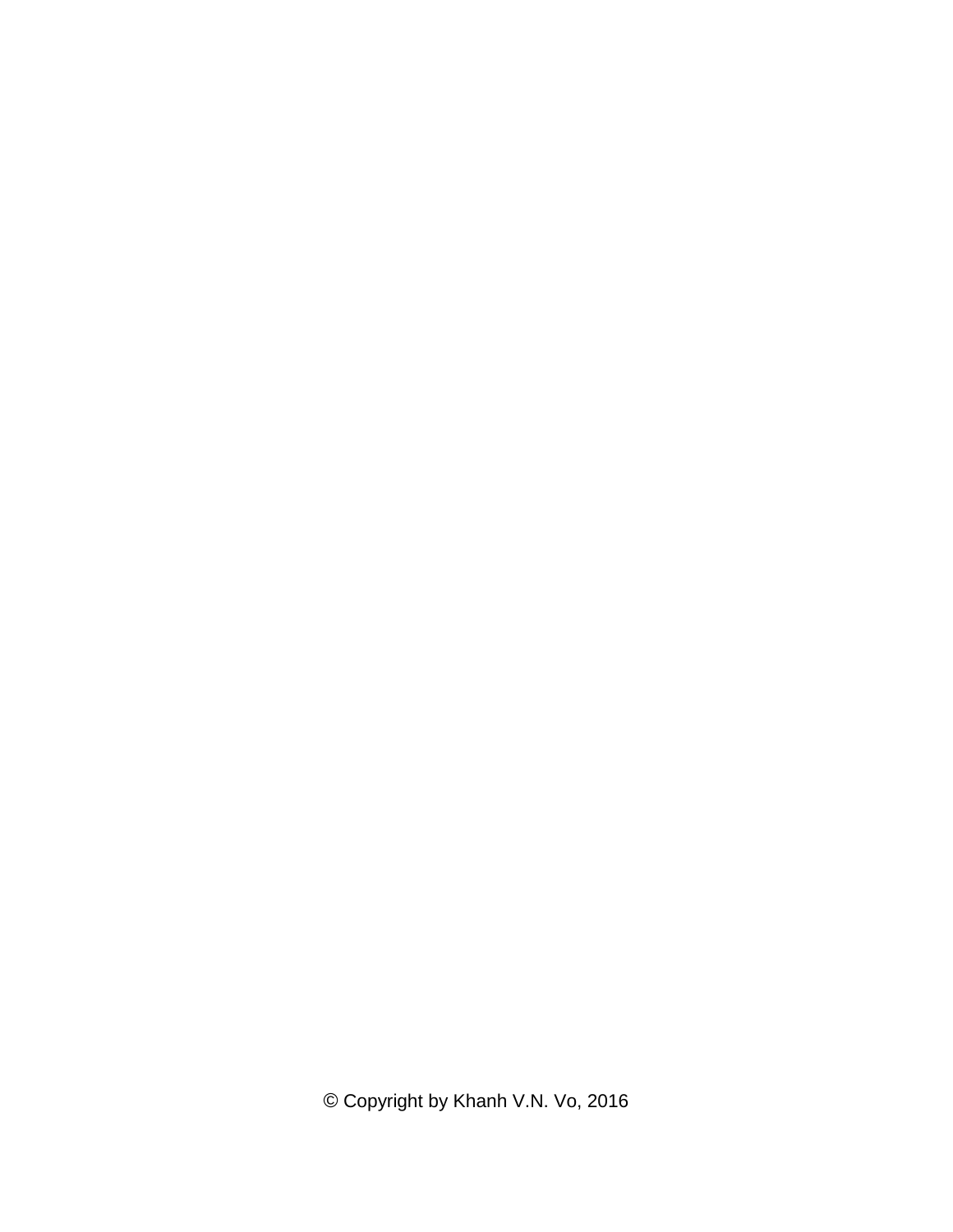#### APPROVAL PAGE

This Thesis is submitted in partial fulfillment of the requirements for the degree of

Master of Arts

Khanh Khanh Van Ngoc Vo

Approved by the Committee, July, 2016 Garn Committee Chair Associate Professor Charles McGovern, American Studies and History The College of William and Mary Duane A. and Virginia-S. Dittman Proféssor Grey Gundaker, American Studies and The College of William and Mary n Studies and Anthropology The College of William and Mary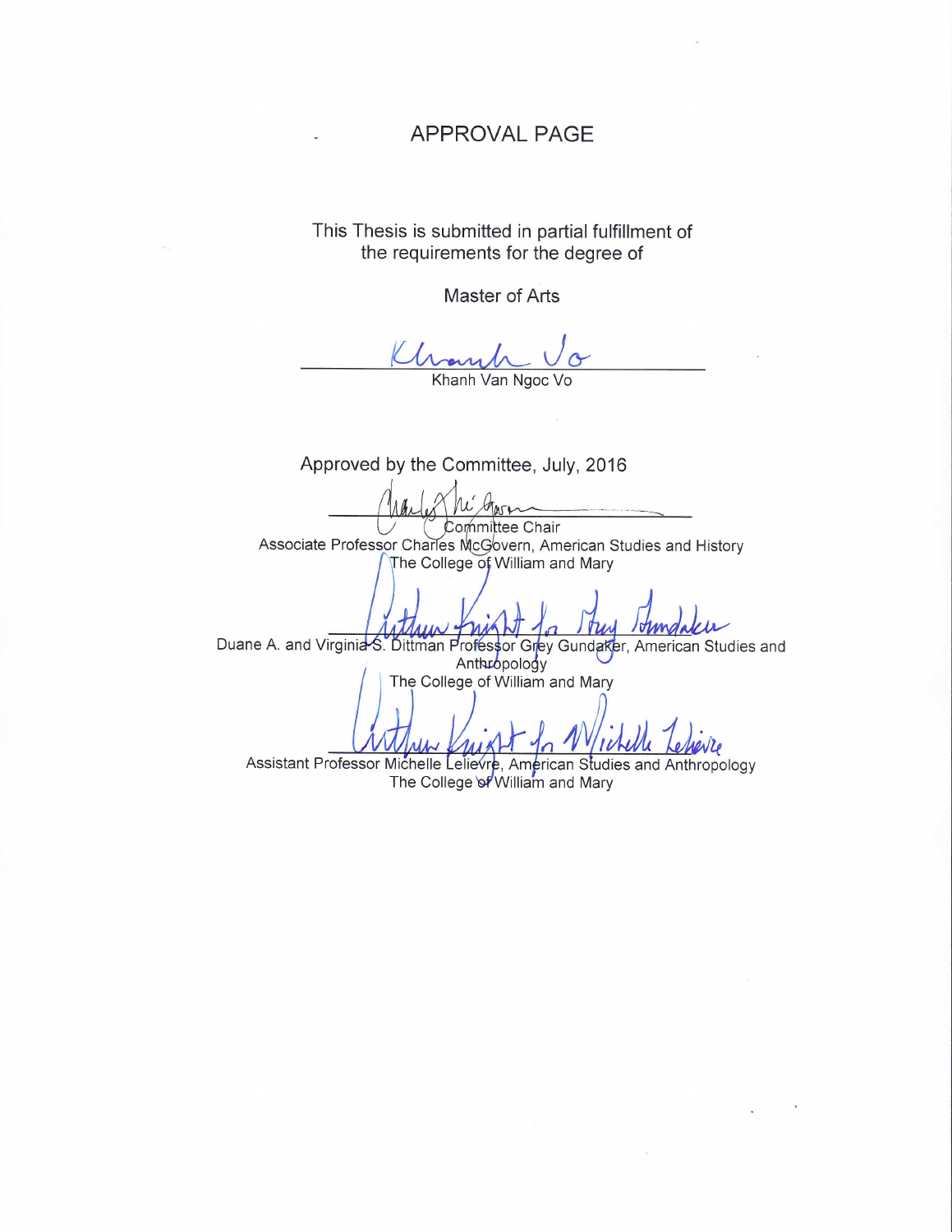### ABSTRACT

Automata ("self-moving" machines) and reborn dolls (hyperrealistic baby dolls) individually conjure up questions of dynamic and aesthetic realism- external components of the human form as realistically represented or reproduced. As simulacra of humans in movement and appearance, they serve as sites of the uncanny exemplifying the idea in which as varying forms of the cyborg imbue them with troubling yet fantastical qualities that raises questions about our own humanness..

My first essay, "Automaton: Movement and Artificial/Mechanical Life" directly addresses the characteristics that define humanness, principally the Rene Descartes mind-body dichotomy, by tracing the evolution of mechanical life, predicated as much on movement as consciousness, via the construction of automata. "Dis/Playing with Dolls: Stigmatization and the Performance of Reborn Dolls" takes the discussion a step further and examines people's reactions when objects that look human are treated like human. I compare observable behaviors of dolls owners via social mediums like videos posted on YouTube, message boards, blogs, and news sources with responses by observers of this type of doll play, and superimposing a theory of play over this interaction. Whether or not automata and reborn dolls are socially accepted as signifiers of humanness, they already exist within our social space and reality. It is the recognition and acknowledgement of their presences in our everyday life and their agency that puts them squarely in the discourse of life.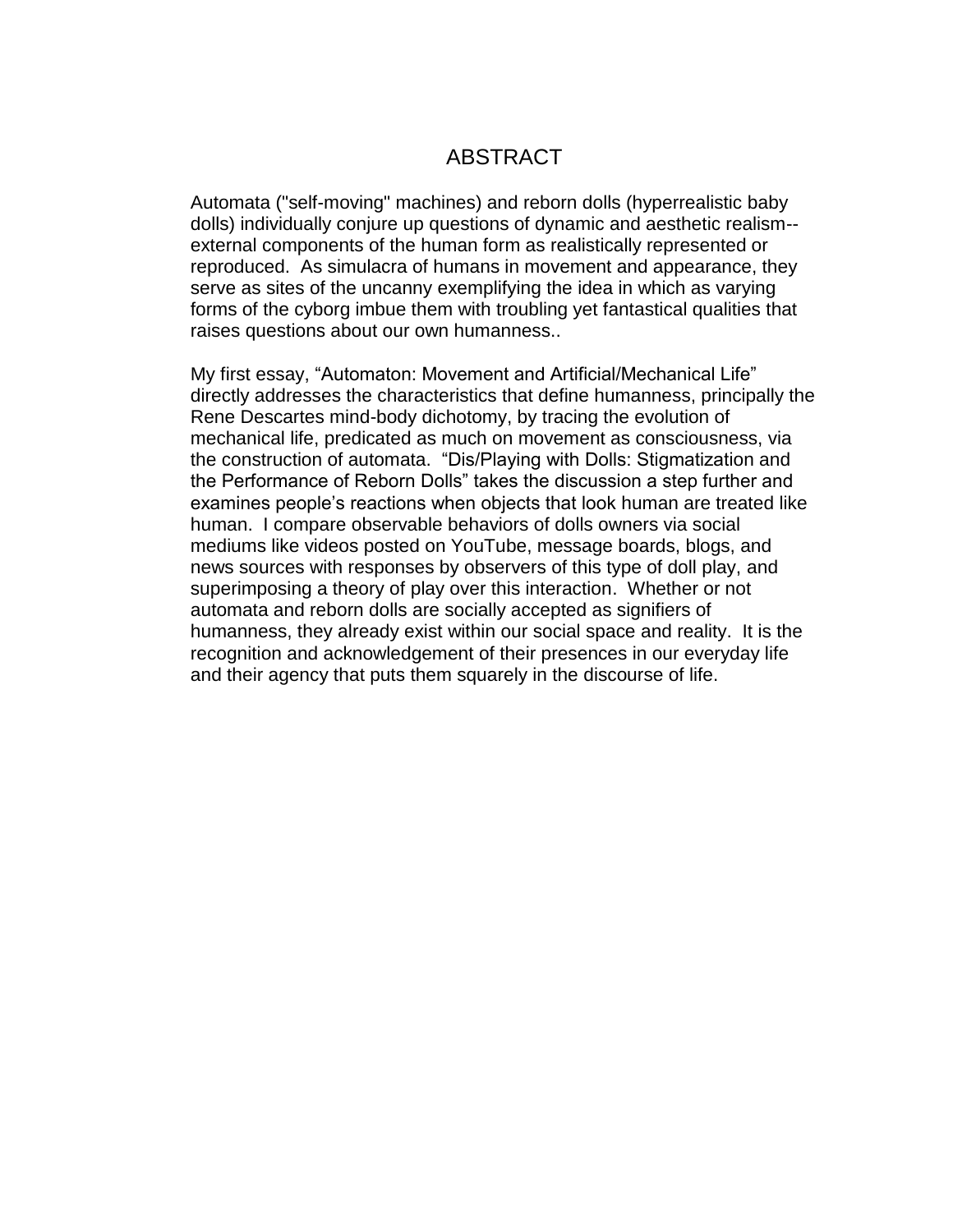# TABLE OF CONTENTS

| Acknowledgements    |                                                                                 | ii |
|---------------------|---------------------------------------------------------------------------------|----|
| <b>Dedications</b>  |                                                                                 | Ш  |
| Introduction        |                                                                                 |    |
| Essay 1.            | "Automaton: Movement and Artificial/Mechanical Life"                            | 9  |
| Essay 2.            | "Dis/Playing with Dolls: Stigmatization and the<br>Performance of Reborn Dolls" | 32 |
| <b>Bibliography</b> |                                                                                 | 64 |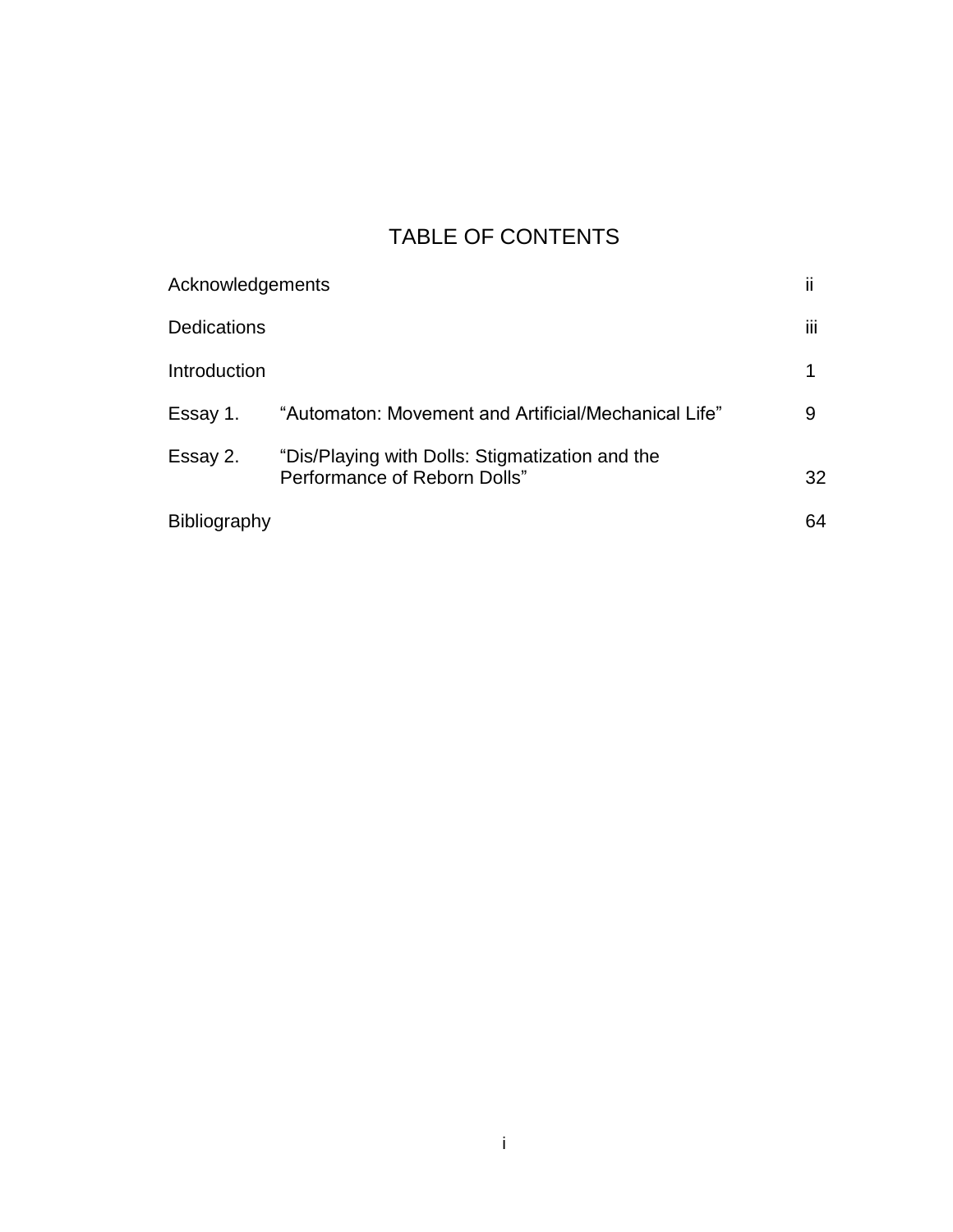### ACKNOWLEDGEMENTS

I would like to express my appreciation and gratitude to Professor Charles McGovern, under whose guidance this investigation was conducted, for his patience, guidance and criticism throughout the investigation. The author is also indebted to Professors Grey Gundaker and Michelle Lelievre for their careful reading and criticism of the manuscript.

I am also grateful for the help and support from Martha Higgins, the research librarians and staff at Swem Library throughout this research. Lastly, I would especially like to thank my family and friends; a special thank you to the member of my cohort: Jennifer, Lindsay, Barry, Travis, and Matt for their encouragement and moral support through this entire process and beyond.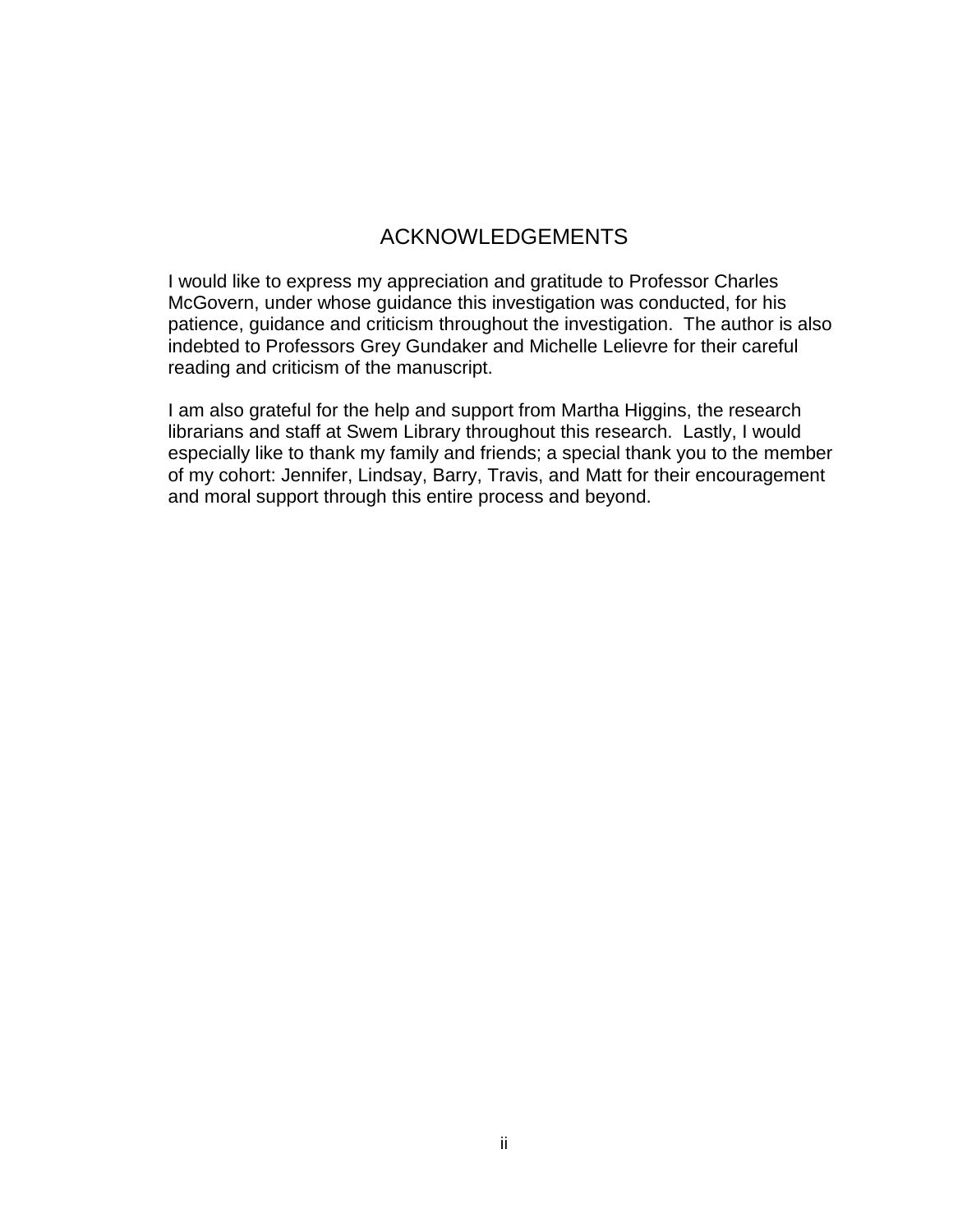This M.A is dedicated to all those who has helped me throughout my education.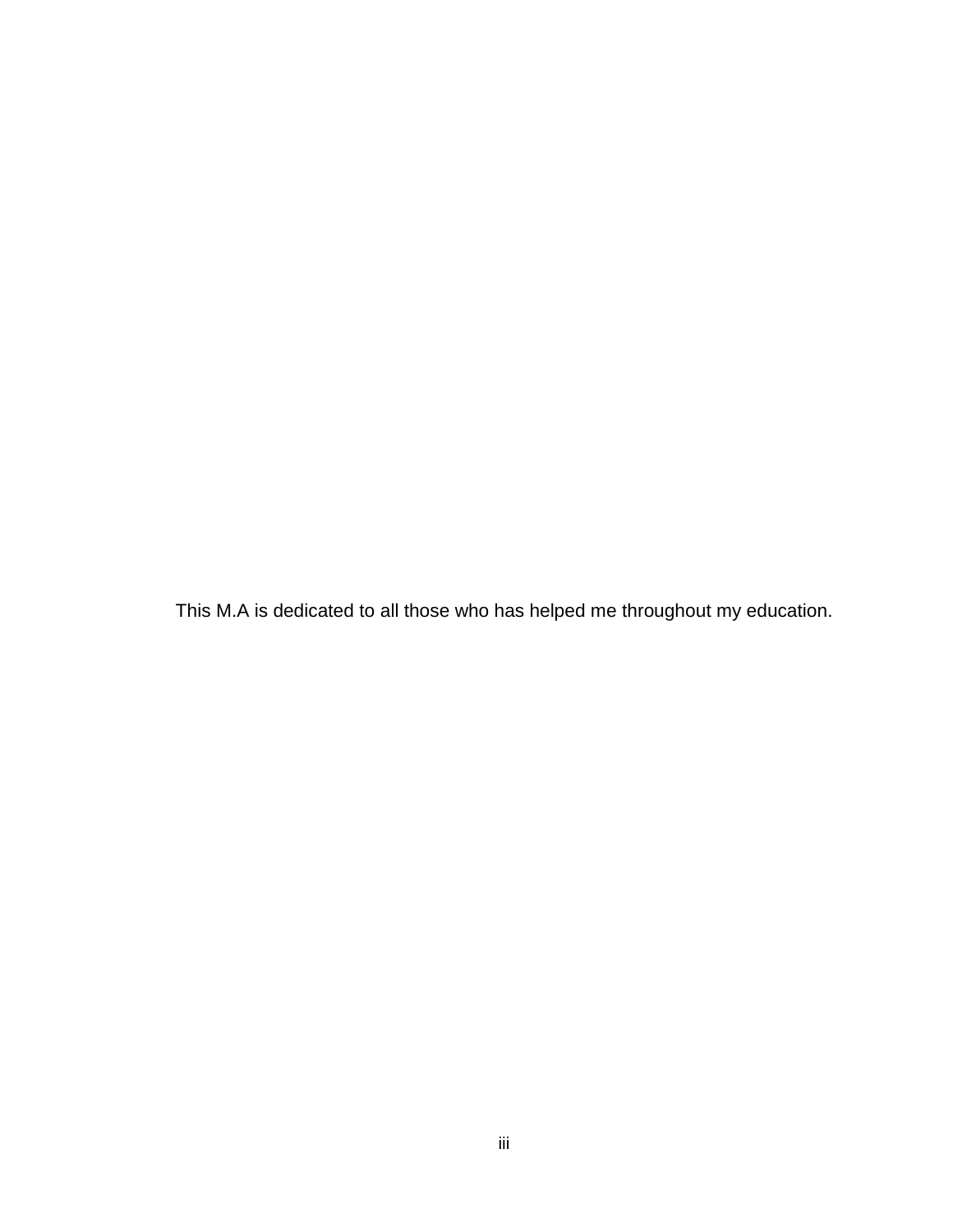#### Introduction

Release a week after the film *Ex Machina*, the sci-fi film *Uncanny* (2015) follows a tech journalist, Joy, as she interviews a prodigal scientist, David Kressen, and his robotic creation, Adam. As Joy interacts with the android and develops an intimate relationship with its creator, Adam, as an example of "perfect" artificial intelligence, begins exhibiting behaviors like anger and jealous that suggests an emerging consciousness. While both films share a similar setup, the interaction between a human and a computer organized around a Turing test, the ending of *Uncanny* reveals that David is, in fact, the android and Adam is the creator.

The film premises the notion of being "more human than human," a motto of the Tyrell Corporation, makers of replicants—biorobotic androids virtually identical to humans—in Ripley Scott's *Blade Runner* (1982), adapted from Philip K. Dick's novel *Do Androids Dream of Electric Sheep?*. A play on the notion of if androids could dream they would be dreaming of electric sheep rather than real ones, the title of the novel, nevertheless, poses to readers the question of humanness. Is the human nervous system not reliant on electric signals to process information? Do human, in essence, not dream of electric sheep? While dreaming is not unique to humans, it is taken to suggest presence of life.

"Do androids dream?"<sup>1</sup> This question posed by Rick Deckard, the protagonist and bounty hunter of the novel and film tasked with euphemistically "retiring" replicants, signals his own uncertainly towards the morality of his work and claim that, though he kills replicants, he has never committed murder. His

<sup>1</sup> Philip K. Dick, *Do Androids Dream of Electric Sheep?* (1st Ballantine Books trade pbk. ed., New York: Ballantine Books, 1996), 184.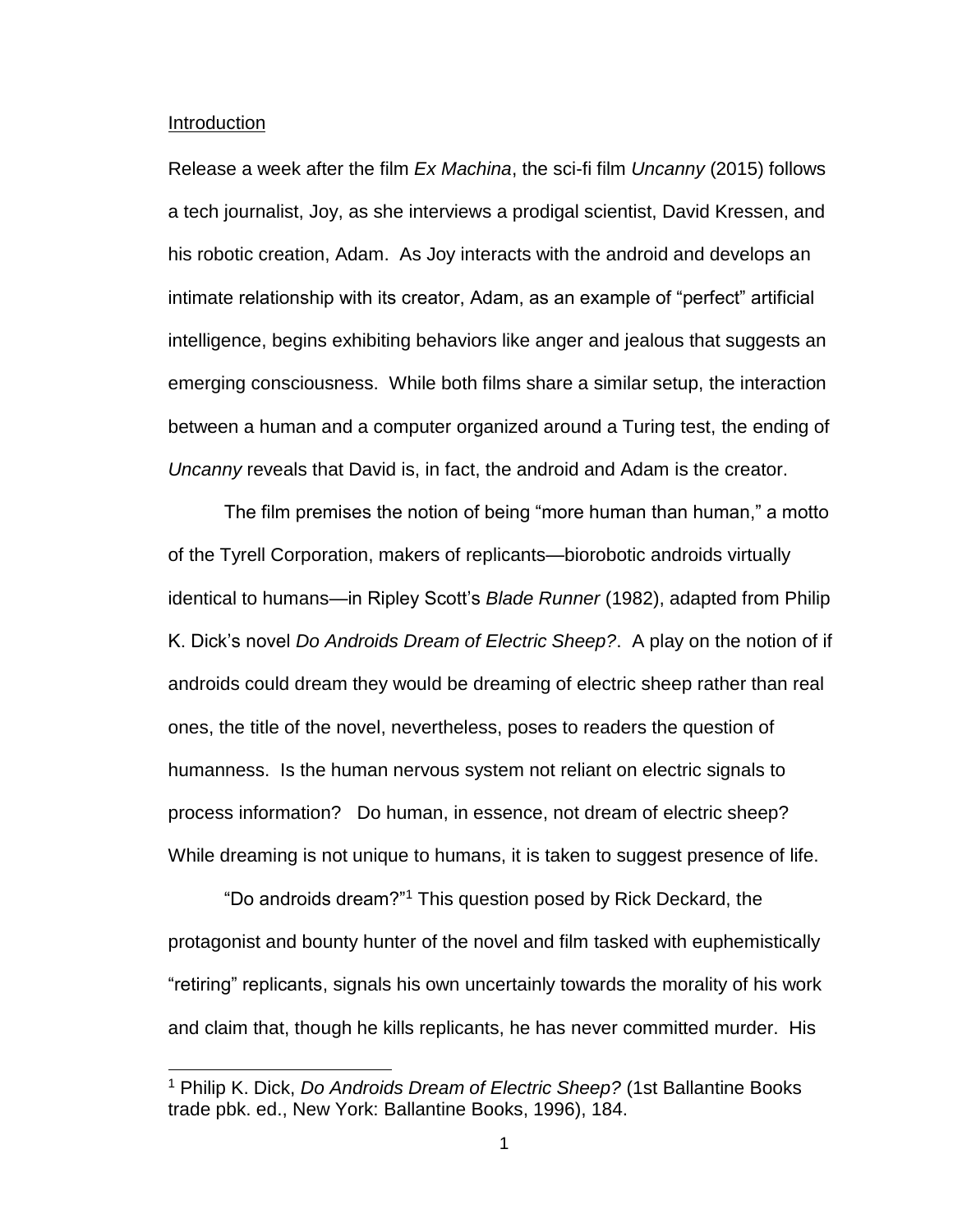growing empathy for the androids through his own experience and interaction with them stand in contrast to the presence of "empathy boxes" which link users to a virtual reality of the communal suffering of one man, Wilbur Mercer; comparable to the augmented realities we experience via our television sets. But even without the advent of television, film, and virtual reality, we already engage in an alternative empathic, albeit human-centric, practice of anthropomorphism.

Anthropomorphism is the tendency to attach human characteristics to objects and things. Whether we accept anthropomorphism as a universal tendency or not,<sup>2</sup> the question of seeing human qualities in objects intersects with narratives of representation, simulation, and interaction between humans and non-human actors. To anthropomorphize nonhuman agents moves beyond purely behavioral or dispositional inferences. To attach a certain human quality to an object is to isolate and elevate that quality as essential to determining what it means to be "human." The capacities and characteristics attributed to nonhumans must be regarded as distinctly human in either form or mind. In expressions such as "that chair's got a mind of its own," anthropomorphism can also come with privileging thinking over sensation and vice versa.

What, then, are the characteristics that can be considered distinctly human, especially in our attempt to manufacture human life through objects and machines? What happens when machines and things start to move and look human? The usefulness of a machine or object as a tool does not rely on its

<sup>&</sup>lt;sup>2</sup> "There is a universal tendency among mankind to conceive all beings like themselves, and to transfer to every object, those qualities, with which they are familiarly acquainted, and of which they are intimately conscious." David Hume, *The Natural History of Religion*, (Stanford, Calif.: Stanford University Press 1957), 29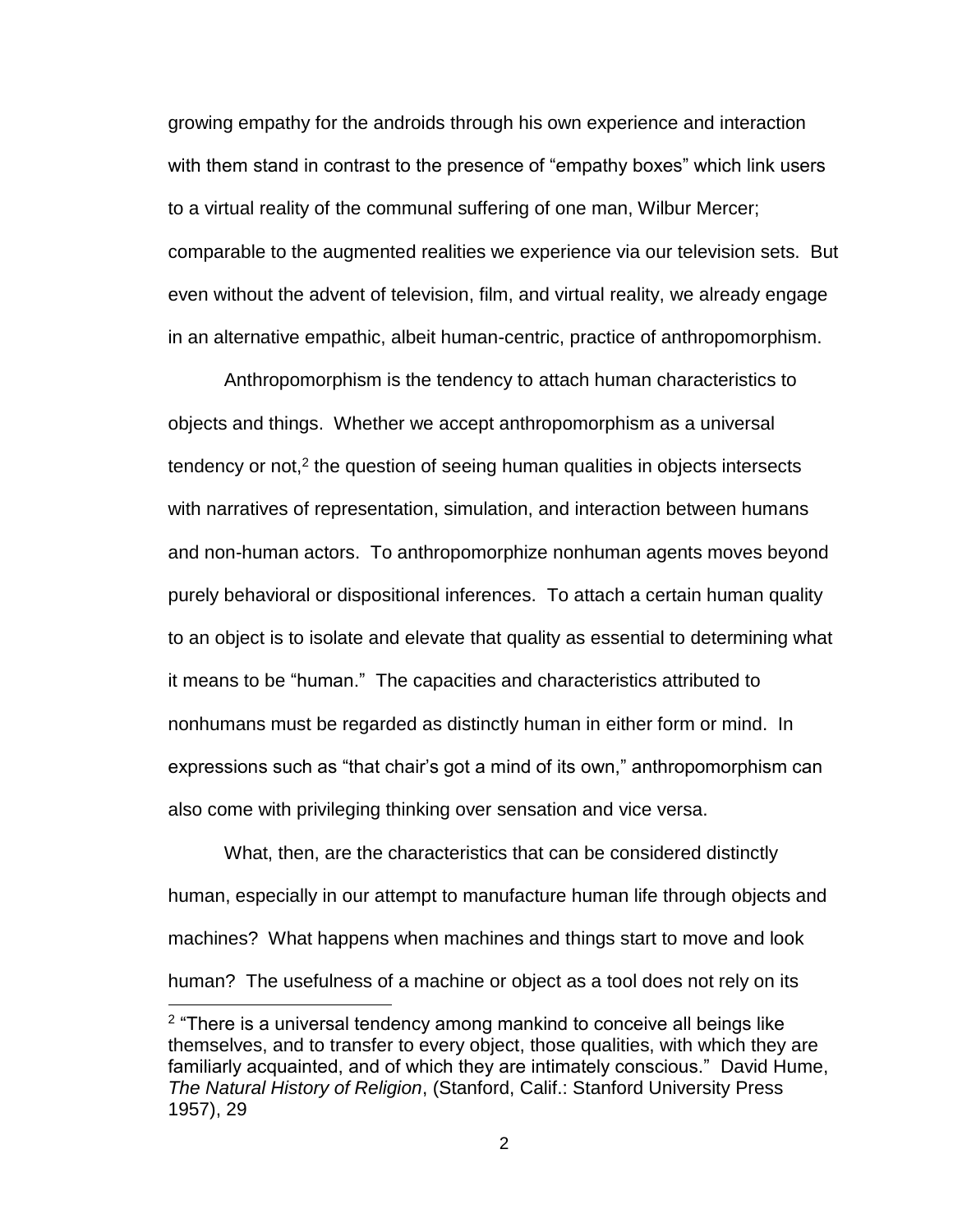faithful mimicry of human characteristics to carry out the same set of tasks, but then why try to make it look and move more like humans? How do we interact with and respond to those objects?

The following two essays employ two examples of objects, the automaton and reborn dolls that, individually, conjure up questions of dynamic and aesthetic realism--external components of the human form as realistically represented or reproduced. I examine automata and reborn dolls as things and as art and, thereby reproducible. $3$  As simulacra of humans in movement and appearance, they serve as sites of the uncanny. The uncanny (*das unheimliche*) as defined by Ernest Jentsch references the intellectual uncertainty as to "whether an apparently animate object really is alive and, conversely, whether a lifeless object might not perhaps be animated."<sup>4</sup> Automata and reborn dolls exemplify this idea. As varying forms of the cyborg, they are imbue with troubling yet fantastical qualities that, whether taken as a mean to transcend bodily death or otherwise, raises questions about our own humanness. Jentsch further explicates that successful use of the uncanny, first applied to literary examples, "leaves the reader wonder[ing]….and do[es] so in such a way that his attention is not focused directly on the uncertainty, lest he should be prompted to examine and settle the matter at once."<sup>5</sup> Reborn dolls and automata, along with its later

<sup>3</sup> Walter Benjamin, "The Work of Art in the Age of Mechanical Reproduction" in *Illuminations*, ed. Hannah Arendt, trans. Harry Zohn, from the 1935 essay, (New York: Schocken Books, 1969).

<sup>4</sup> Sigmund Freud, David McLintock, and Huge Haughton, *The Uncanny*, (New York: Penguin Books, 2003), 135.

<sup>&</sup>lt;sup>5</sup> Ibid.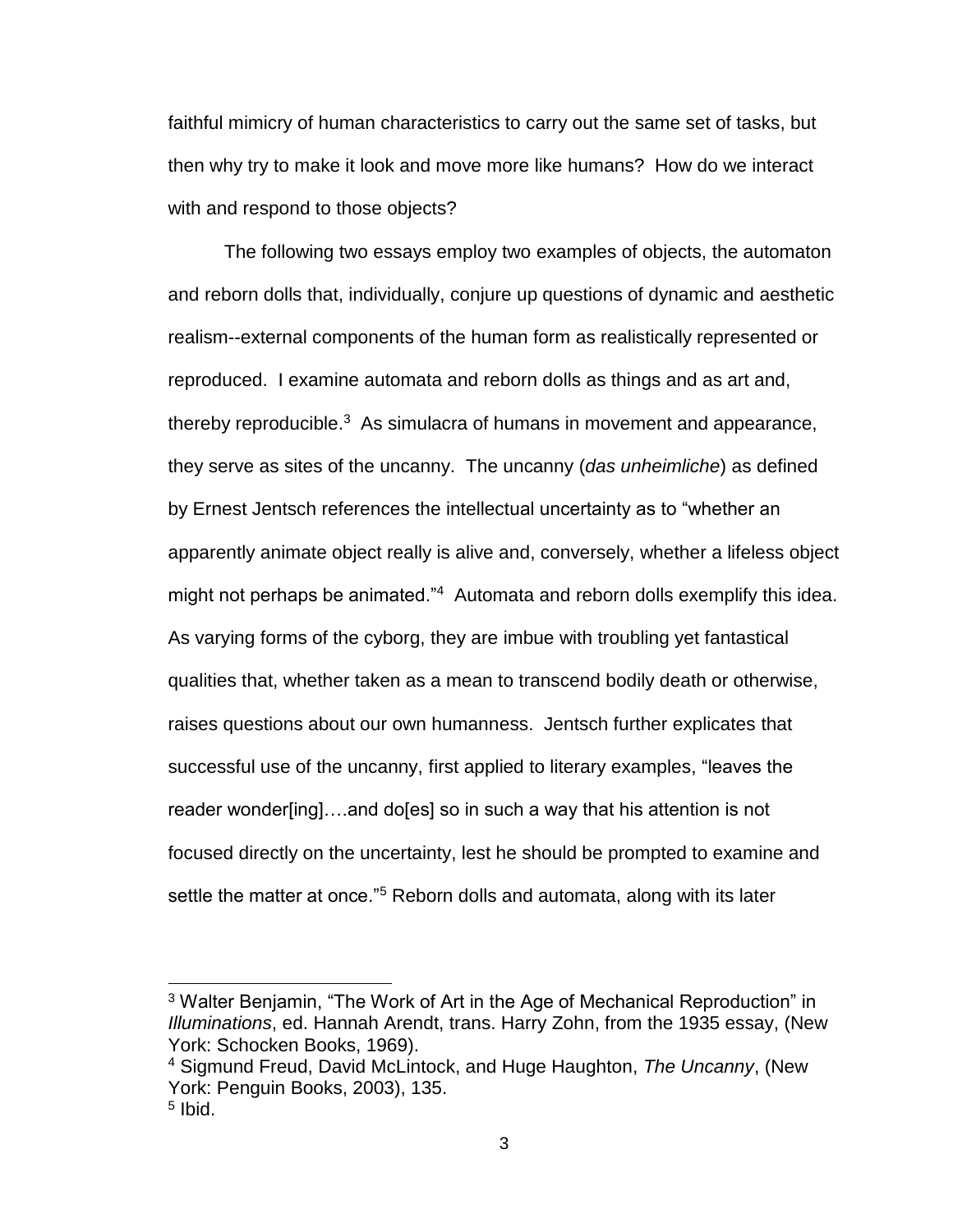incarnation--the android, achieve a degree of realism through its humanoid appearance and movement that can place them squarely within the uncanny.

The two examples also focus on the correlation between materialism and realism. In his examination of materialism in literature, Daniel Tiffany asserts that though "materialism is not inherently realistic"<sup>6</sup> the two are linked through the bodies of the automaton and reborn dolls. The division of realistic representation into movement and aesthetic qualities is deliberate on my part. The strive towards realism and simulation of the mind expressed most notably with artificial intelligence also fits within the uncanny. However, I resist the inclusion of AI in this discussion because I want to draw attention to other factors that might widen the discourse. Scholars such as Geoffrey Bowker, Susan Leigh Star, Maxine Sheets-Johnstone, Timothy Morton, and Kim Toffoletti have noted the privileging of the mind and technological focus of generating thinking machines at the expense of movement, infrastructure, gendered bodies, and production.<sup>7</sup> It is important to also consider the material construction of automata and reborn dolls. Situated between a strange edifice of craftsmanship of the pre-industrial workshops and mass production line of industrial factories--the compatibility of robotic and dolls parts to be mass produced yet require highly artistic skills to assemble--the eighteenth century automaton and the twenty-first century reborn

<sup>6</sup> Daniel Tiffany, *Toy Medium: Materialism and Modern Lyric*, (Berkeley: University of California Press, 2000), 268.

<sup>7</sup> Kim Toffoletti, *Cyborgs and Barbie Dolls: Feminism, Popular Culture and the Posthuman Body*, (New York: I.B. Tauris, 2007); Maxine Sheets-Johnstone, *The Primacy of Movement*, ed. 2, (Amsterdam/Philadelphia: John Benjamins Pubs., 2011); Geoffrey Bowker and Susan Leigh Star, *Sorting Things Out: Classification and Its Consequences*, (Cambridge, MA: MIT Press, 1999).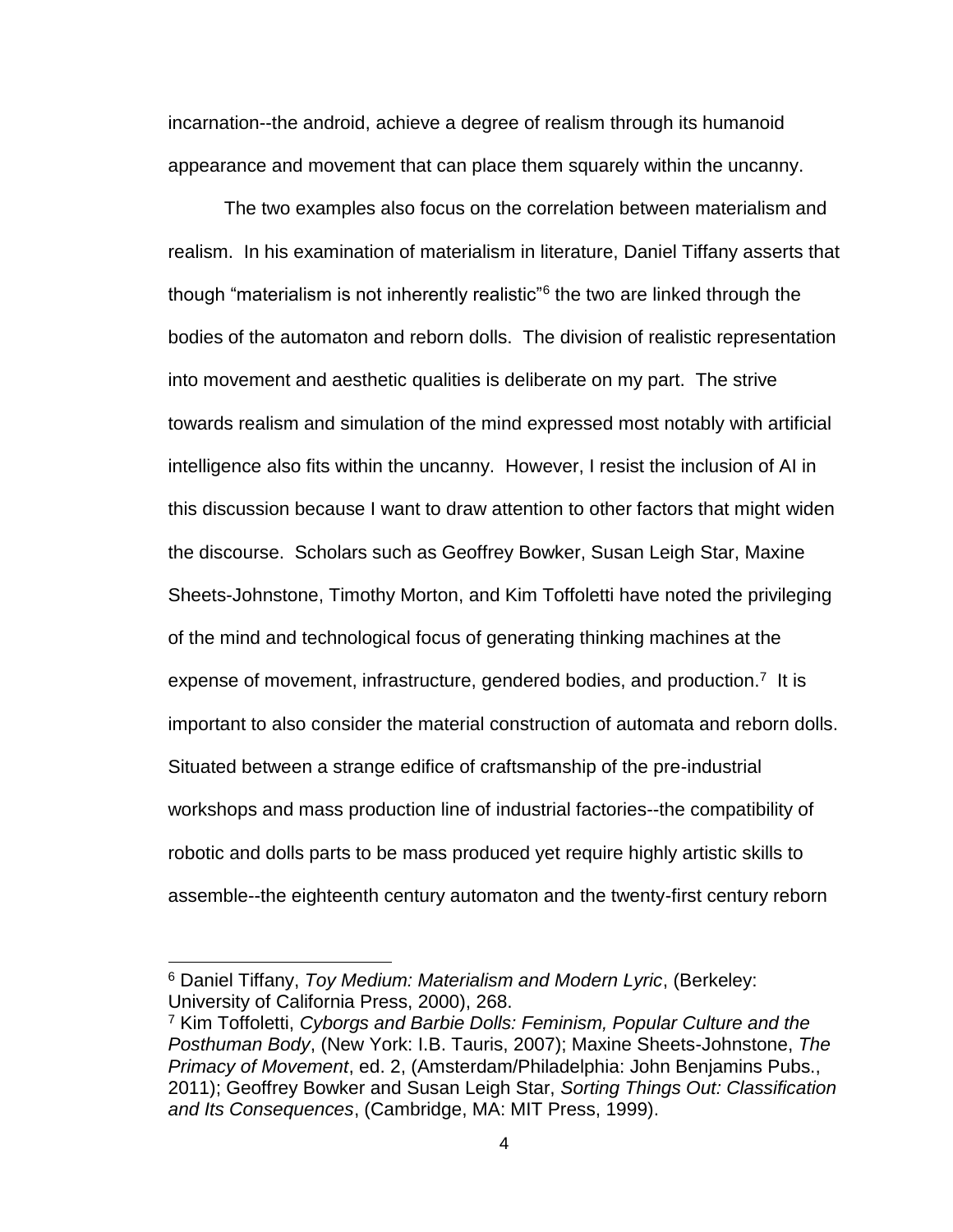doll are also material embodiment *and* representation of the labor and time involved in their production.

In the quest for artificial life and in determining the categorical definitions of what is uniquely human, perhaps the biggest contributor is the Turing test developed by British computer scientist Alan Turing in 1950. In answer of the questions: can machines think?, a basic setup of the test is a game in which a human player is isolated from two other players—one of whom is a human and the other is a computer. Both must try to convince the player they are human. Known as the imitation game, a series of questions is administered to test a machine's ability to replicate human intelligence to the level that it becomes indistinguishable from its human opponent.

Artificial intelligence have come to dominate portrayals of artificial life in the science fiction genre and media. In the film *Ex Machina* (2015), Nathan, maker of the Ava android, asks the protagonist, Caleb, to administer the Turing test to his latest creation though they sidestep the original design of the test by making Ava's technological infrastructure visible. In doing so, *Ex Machina* does not test whether a machine can think, but whether a machine has consciousness. This raises questions, like *Uncanny*, about the kinds of relationship that can form between human and conscious machines. In wanting to "show you [Caleb] that she's a robot and then see if you still feel she has consciousness," Nathan's intentions cast aside the externalities of the human form while focusing on consciousness as the chief quality that makes us human. Similarly, the Voight-Kampff test in *Blade Runner* includes measurements of empathic body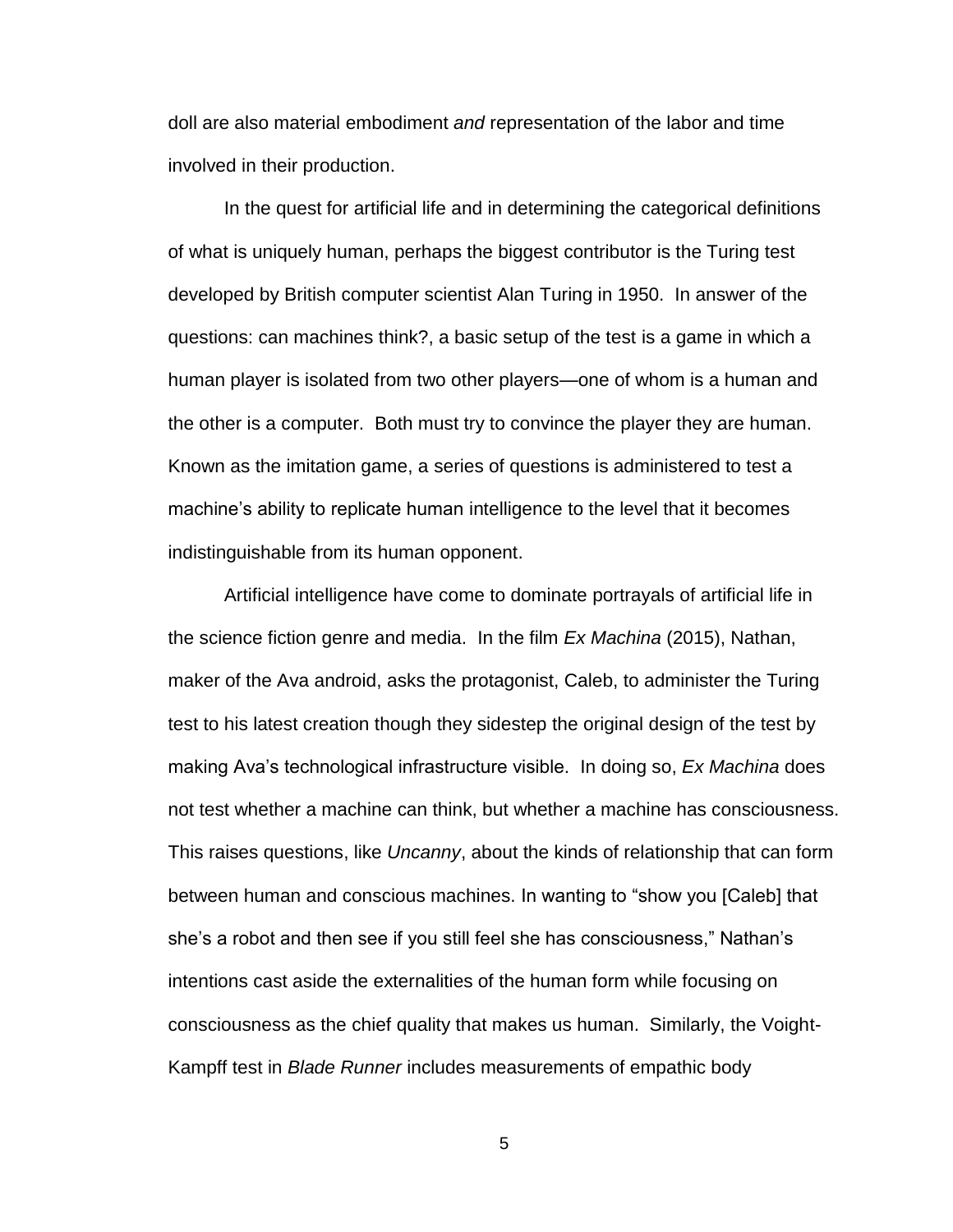responses through autonomic signals such as muscle contraction, pupil dilation, and respiration. In a world where replicants are virtually indistinguishable from humans, the primary determinant of humanness are the machinelike reactions of the human body towards virtual scenarios, highlighting the ways in which the human body may reveal things that remain unconscious and uncalculated.

The Turing test, however, does not concern externalities or the physical form. In taking the mind and qualities of rational thought as a uniquely human character (or characteristic that differentiate humans from nonhumans), the ambiguity within the uncanny at any given moment is manufactured in a way that it reduces human and nonhuman characteristics to a checkbox list. Differentiating a reborn doll from a baby evokes the close resemblance between doll and baby which categorically defines the former as an uncanny object. Trying to prove that the doll is or is not a "real" baby reduces the doll and, by extension, the baby to its non-human qualities in order to eliminate the ambiguity. The uncanny lies in the aesthetic familiarity of the doll to the baby so that in moment of ambivalence, indecision, and deliberation, the doll might as well be the baby and vice versa.

The impossibility of attaining any notion of absoluteness in defining humanness—so that in choosing between characteristic A or characteristic B, we make a decision as close to humanness as possible that effectively negates the difference between that and perfect—eliminates the need to set rigid categories and distinction between body/mind, artificial/real, and human/nonhuman.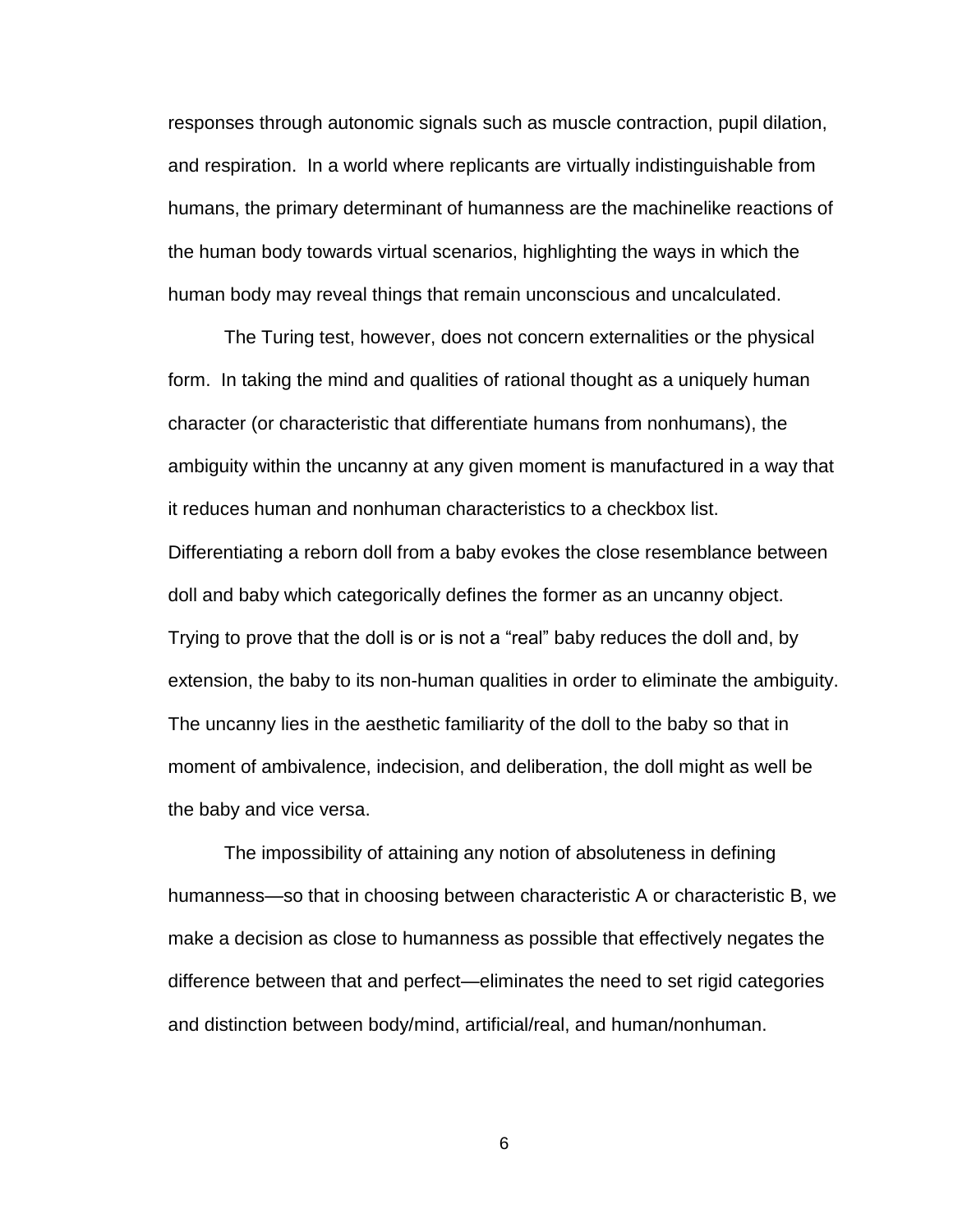In my first essay, "Automaton: Movement and Artificial/Mechanical Life" directly addresses the characteristics that define humanness, principally the Rene Descartes mind-body dichotomy, by tracing the evolution of mechanical life, predicated as much on movement as consciousness, via the construction of automata. The progression of automata through the centuries show a transition from machines made to imitate natural behavior to ones that simulate biological processes and, in doing so, mark a shift towards the mind and intelligence as characteristics that exemplifies humanness.

Next, "Dis/Playing with Dolls: Stigmatization and the Performance of Reborn Dolls" takes the discussion a step further and examines people's reactions when objects that look human are treated like human. This essay relies on the model of lifelike (or hyperrealistic) reborn dolls to examine how the interaction between dolls and their owners is classified within the social space where they exist. By comparing observable behaviors of dolls makers and owners via social mediums like videos posted on YouTube, message boards, blogs, and news sources with responses by observers of this type of doll play, there is a noticeable misalignment between signifiers produced by the doll owners and what the observers interprets. Superimposing a theory of play over this interaction, simply put, when doll owners play with their dolls observers do not necessarily interpret such interaction as play.

Neither essay dives directly into topics of artificial intelligence, consciousness, and inner subjectivity; qualities that are typically used to define humanness. Whether or not automata and reborn dolls are socially accepted as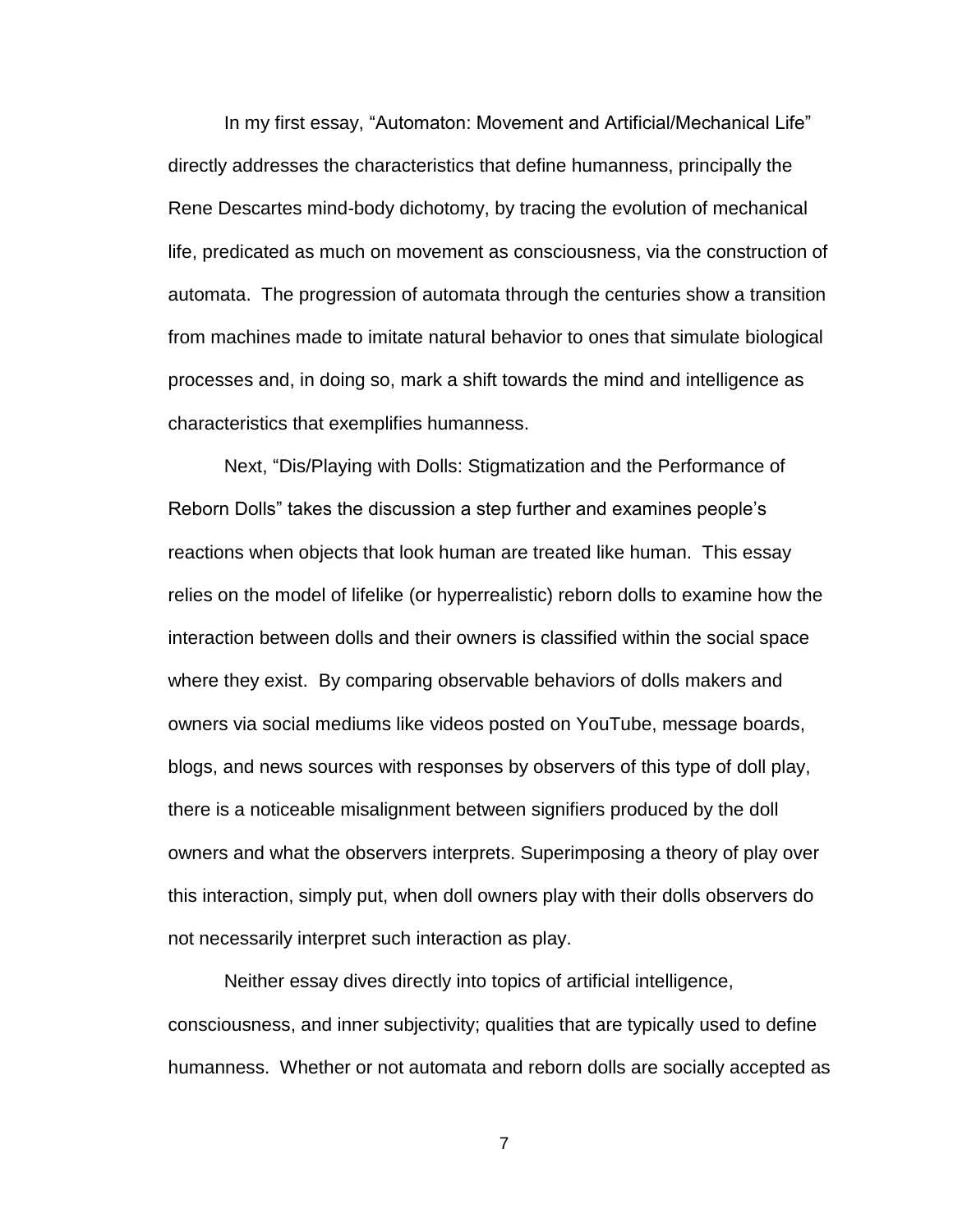signifiers of humanness, they already exist within our social space and reality as toys in shops, "babies" in nurseries, robots unloading freight in a shipyard, and androids serving coffee in a Tokyo cafe. It is the recognition and acknowledgement of their presences in our everyday life and their agency that puts them squarely in the discourse of life.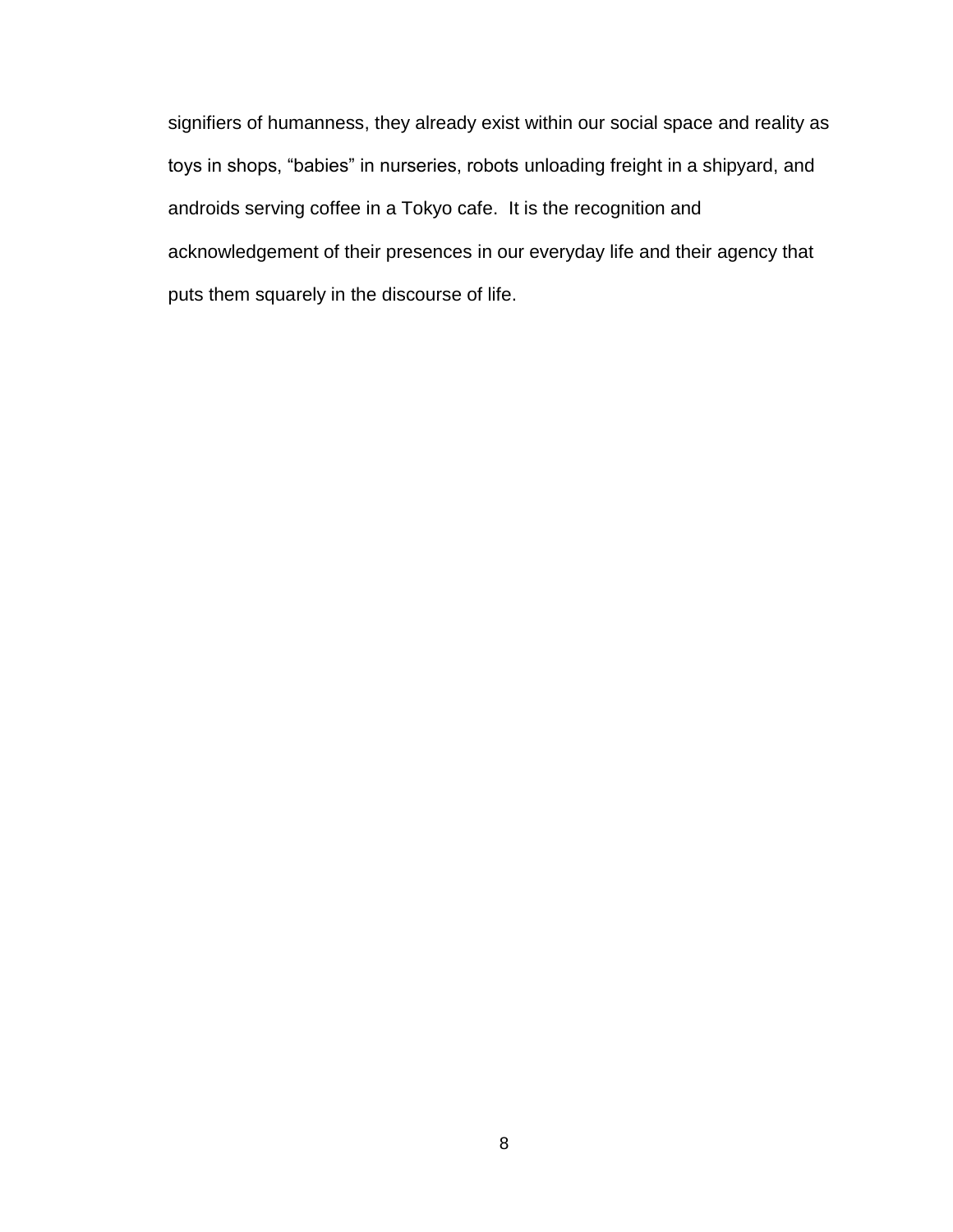Essay 1 "Automaton: Movement and Artificial/Mechanical Life"

Automaton *1a. A moving device having a concealed mechanism, so it appears to operate spontaneously.* — Oxford English Dictionary

*†2. In literal sense. A being or thing having the power of spontaneous motion or self-movement.* — Oxford English Dictionary

*3c. Now freq. with plural automatons. A human being resembling an automaton; a person who acts, or appears to act, in an inhuman, mechanical, or unemotional way* — Oxford English Dictionary

A woman walks into the National Portrait Gallery in London and spots another woman cradling a baby. She gets an uneasy feeling that something is not quite right. The baby, she soon discovers, is not real and is, in fact, a very realistic looking doll. "Phew," she says, "not ill, just inanimate."<sup>8</sup> In our everyday vernacular and conversations, when an object is described as *inanimate* it is considered lifeless. In this regard, is life not defined, at least in part, by its animatedness? If so, why does the mind and intelligence dominate conversations of what makes us human? In the quest to manufacture artificial life through objects, mechanical motion is replaced by artificial intelligence.

Realistic mechanical representation of animal<sup>9</sup> life in objects involves two major components: aesthetic and dynamic.<sup>10</sup> My focus for this paper will be on

 $\overline{a}$ <sup>8</sup> Zoe Williams, "Reborns: dolls so lifelike you could mistake them for real infants," *The Guardian*, Nov. 45, 2011, Nov. 16, 2014, retrieved from http://www.theguardian.com/

<sup>&</sup>lt;sup>9</sup> I use the term "animal" as an extension of living beings, including humans.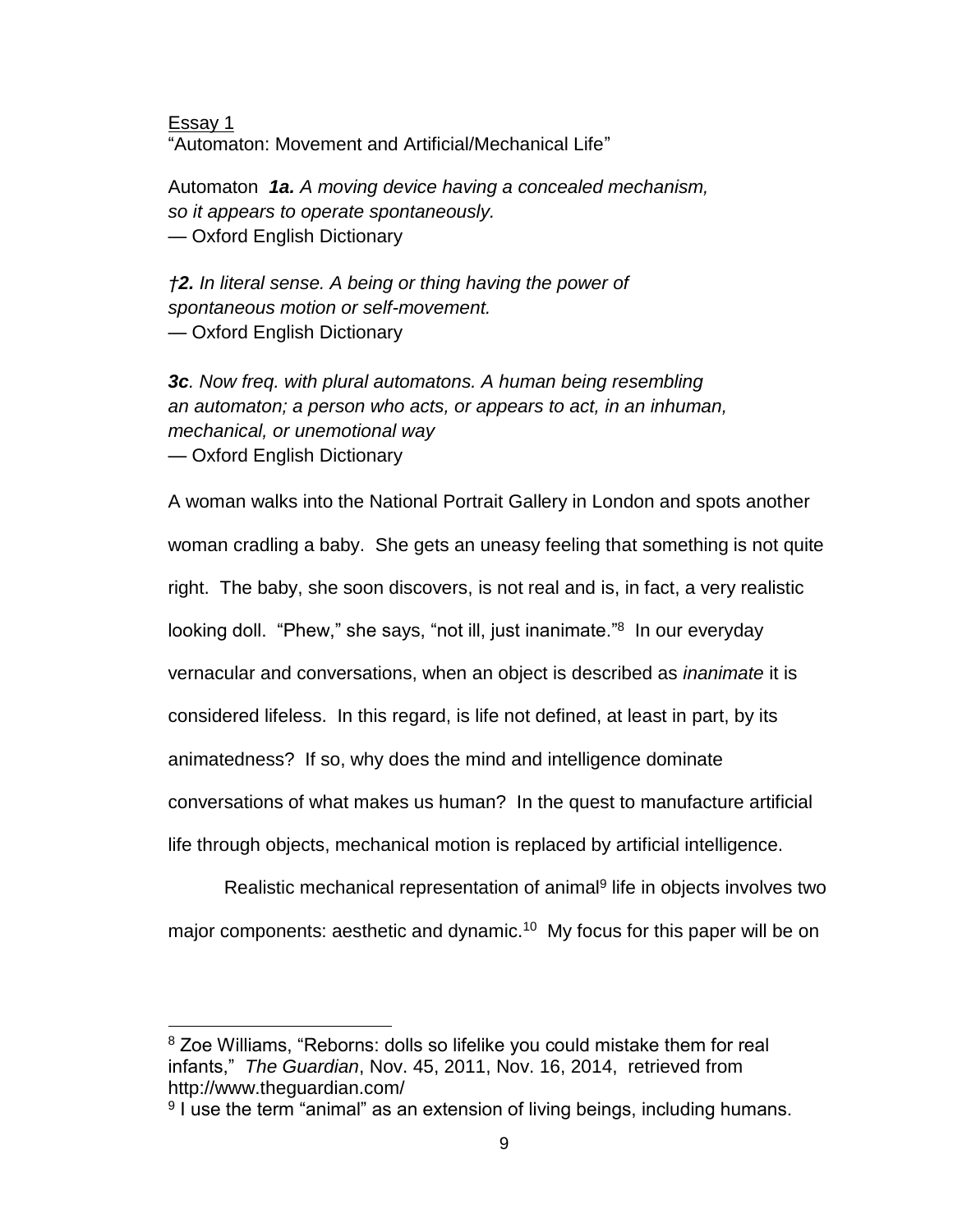dynamic realism, specifically movement, as it is applied to machines. By using automata as a case study, I argue that movement—coordinated patterns within the individual and other moving bodies—should play a more centralized role in the debate of artificial life. Automata are, by definition, "self-moving machines,"<sup>11</sup> serving as early incarnations of the modern day robot. It should be noted, however, that I am not attempting to define what should or does constitute life, nor am I interested in exploring the development of artificial intelligence,<sup>12</sup> nor would I try to articulate in depth the motivation driving scientists and engineers' quests to produce artificial life. While recognizing that consciousness plays does a role in bodily movement, in discussions of manufacturing life, this essay seeks to draw attention to the bias focus on creating artificial intelligence as opposed to capturing movement.

Movement, in the discussion of what constitutes life, has been relegated to the sidelines. As I will attempt to illustrate in this paper, by examining the evolving focus on movement placed by scientists and engineers in their designs of automata we can discern their assumptions of the essential components of life along with the limitations of machines. Since the introduction of the mind-body dichotomy, there has been an ideological shift away from movement as essential to life—and the simulation of life. I argue that this should not be the case. The

 $\overline{a}$ 

<sup>11</sup> Jessica Ruskin, "The Deficating Duck, Or, The Ambiguous Origins of Artificial Life," *Critical Inquiry* 29, no 4 (2003b):601; Minsoo Kang, *Sublime dreams of living machines: The automaton in the European imagination*, (Cambridge, Mass.: Harvard University Press, 2011), 7-8. <sup>12</sup> Hereafter, referred to as AI.

<sup>&</sup>lt;sup>10</sup> By aesthetic, I mean qualities of appearance, texture, fragrance, touch sensation; and by dynamic I mean qualities of motion, speech, voice quality, progeny, and contingency (interactability and timing).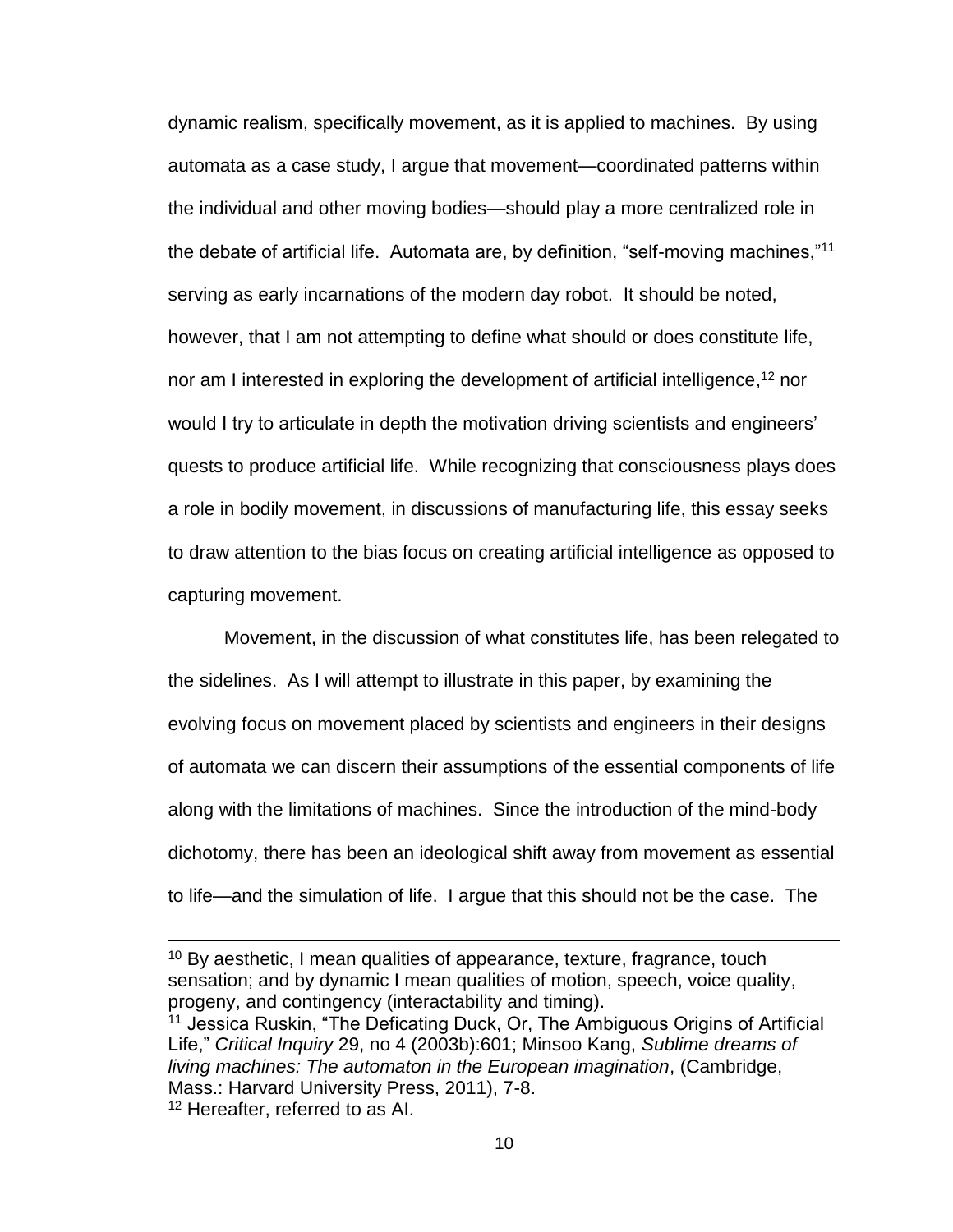difference between human movement and the movement of machines is motility, the capacity to move spontaneously and unpredictably. Thus, if we wish to simulate and reproduce life through machinery, movement is an important component to consider. It is through movement that humans discover our potentiality, and it is our potentiality that separates humans from machines.<sup>13</sup>

Objects that possess innate ability or capacity to move with or without the manipulation of an outside force were classified as automata.<sup>14</sup> The earliest record of automata, or moving machines, dates to ancient Greece in the forms of Homer's moving tripods, the animated statues of Daedalus, and the Hero of Alexandria. Automata of these times, then, were defined by their movements. This definition carried on into the Renaissance, made possible by the rediscovery of classic texts in philosophy, mathematics, and natural science. The Renaissance also witnessed new technological advancement in horology that played directly into the construction of a new class of automata. Mechanical clockwork allowed automata to move with precision even as movement became more intricate. Yet, the practicality of such movement stagnated or diminished such that automata transformed into playthings and sources of entertainment. Machines like the Hero of Alexandria were redesigned with more grandeur and

 $13$  The relationship between motility (the power or potential of active movement) and artificial intelligence is another important point to consider and a philosophical and/or scientific discussion may be useful to gain a complete understanding of how one might influence the other and vice versa, but that is beyond the scope of this paper.

<sup>14</sup> Kang, *Sublime Dreams of Living Machines*, 14-15.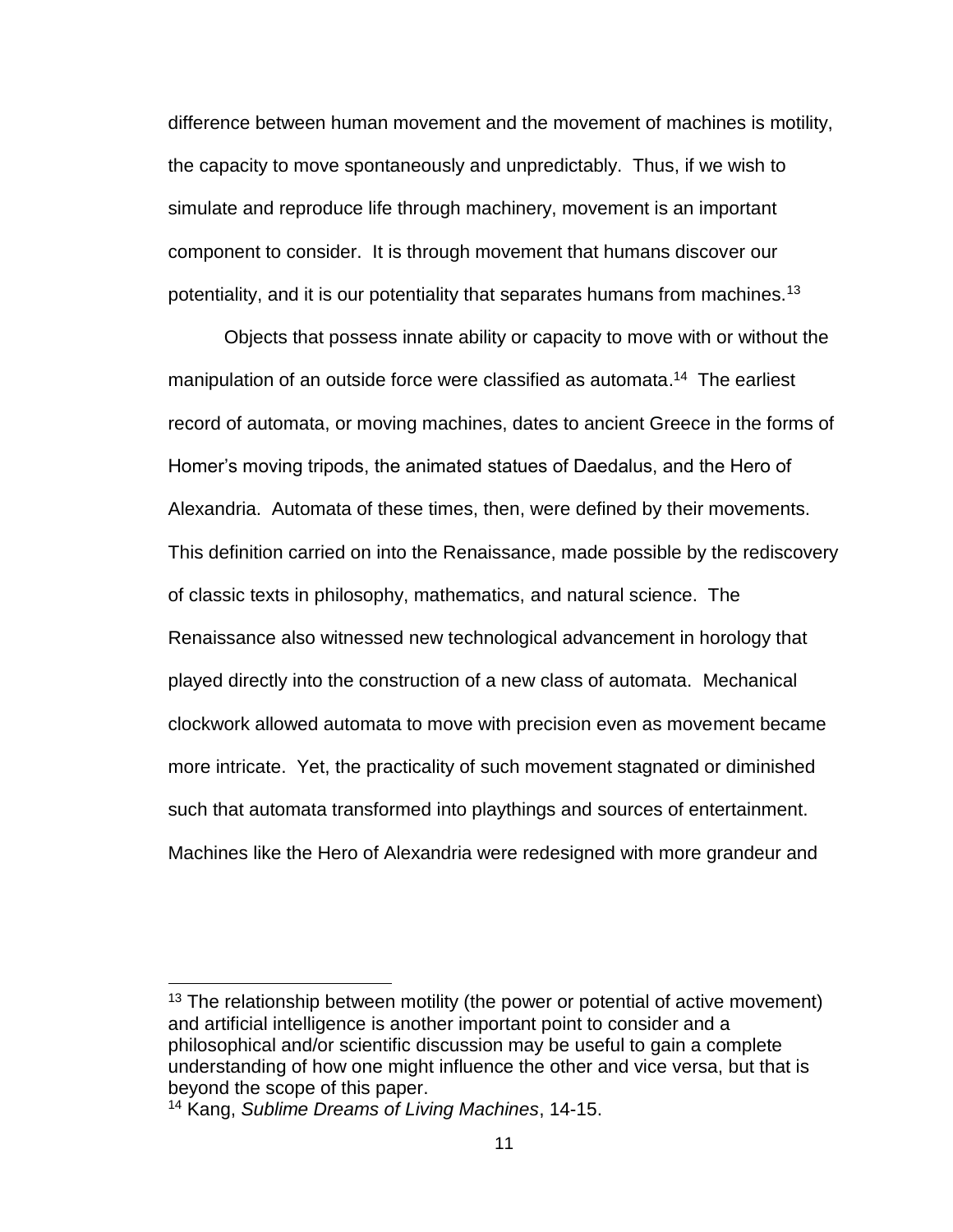complexity like, for example, those in the gardens of the Villa D-Este of Tivoli, 15 yet their function as hydraulic organs remained unchanged.

Transition into the Enlightenment—the golden age of automaton coincided with the introduction of the man-machine dichotomy that pervaded the intellectual discourse of the era. This dichotomy owed much to the works of René Descartes. In his *Method of Doubt*, Descartes asserted that the only thing he could be certain of was his own existence—that he existed *because* he thought. "*Cogito ergo sum/I think therefore I am*." <sup>16</sup> The following sums up the dichotomy known as Cartesian dualism:

This will not seem at all strange to those who know how many kinds of automatons, or moving machines, the skill of man can construct with the use of very few parts, in comparison with the great multitude of bones, muscles, nerves, arteries, veins and all the other parts that are in the body of any animal. For they will regard this body as a machine, which having been made by the hand of God, is incomparably better ordered than any machine that can be devised by man and contains in itself movements more wonderful than those in any machine.<sup>17</sup>

This marked the preamble to the decided break between the mind and the body and, by extension, intelligence from movement. Furthermore, "I recognize that if a foot or arm or any other part of the body is cut off, nothing has thereby been taken away from the mind."<sup>18</sup> By asserting that the mind can function without the body, Descartes separated mind, body, and nature into entities independent from

<sup>15</sup> Ibid, 80-82.

<sup>16</sup> Rene Descartes, *The philosophical writings of Descartes*, (Cambridge [Cambridgeshire] ; New York: Cambridge University Press, 1984), I:120. <sup>17</sup> Ibid, 139.

<sup>18</sup> Descartes, II:59.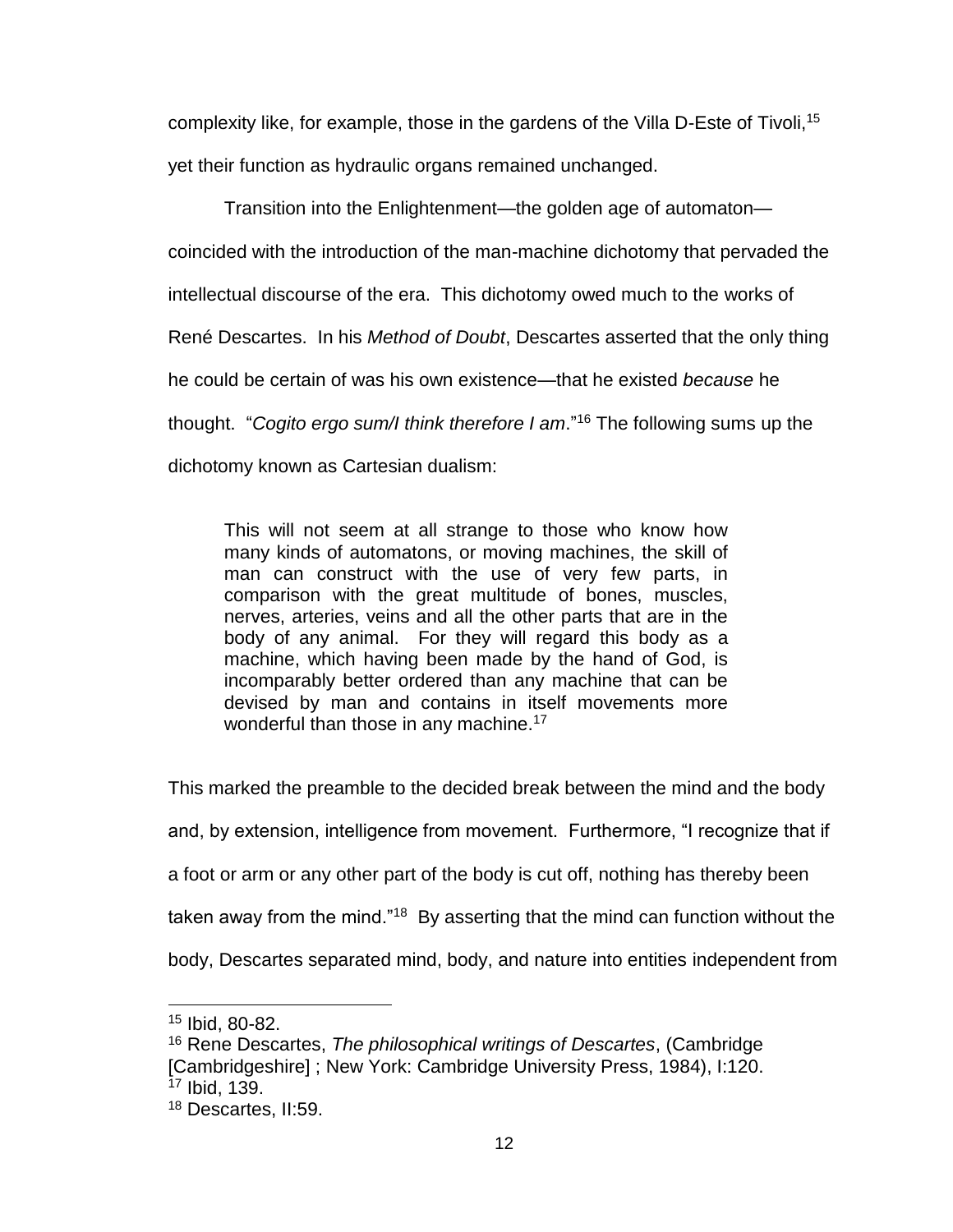each other. The consequences of Descartes' work are twofold. First, by establishing the man-machine dichotomy with the body as a machine, Descartes influenced scholars and scientists of the next century to view processes of life as mechanistic and, therefore, reproducible. This spurred the intellectual pursuit of automata as "heuristic devices to illustrate the nature of the body, the state, and even the entire universe."<sup>19</sup> Second, the Cartesian mind-body duality has steered the conversation of constructing artificial life away from movement towards creating artificial intelligence: a mind capable of emulating human thought, rationality, logic, emotion, and even the irrationalities and flaws in logic and reasoning.

An famous example is The Turk, a chess-playing automaton. Built in 1770 by Wolfgang von Kempelen, for nearly a century its exhibition throughout Europe and the Americas astounded audiences that a mere machine could repeatedly best a human in a game of chess, calling into question the possibility of clockwork mimicking human reason. Regrettably for champions of artificial intelligence, in 1821 Robert Willis published an article titled "An Attempt to Analyse the Automaton Chess Player of Mr. de Kempelen," in which he decried the Turk as a hoax and offered several theories as to how the chess playing might have been accomplished. In actuality, the dimensions of the cabinet within which Kempelen stored the supposed mechanical parts of the Turk was actually empty and, instead, fitted a human chess player who could observe the game board and guide the mechanical arms of the Turk to execute the moves through

<sup>19</sup> Kang, *Sublime Dreams of Living Machines*, 175.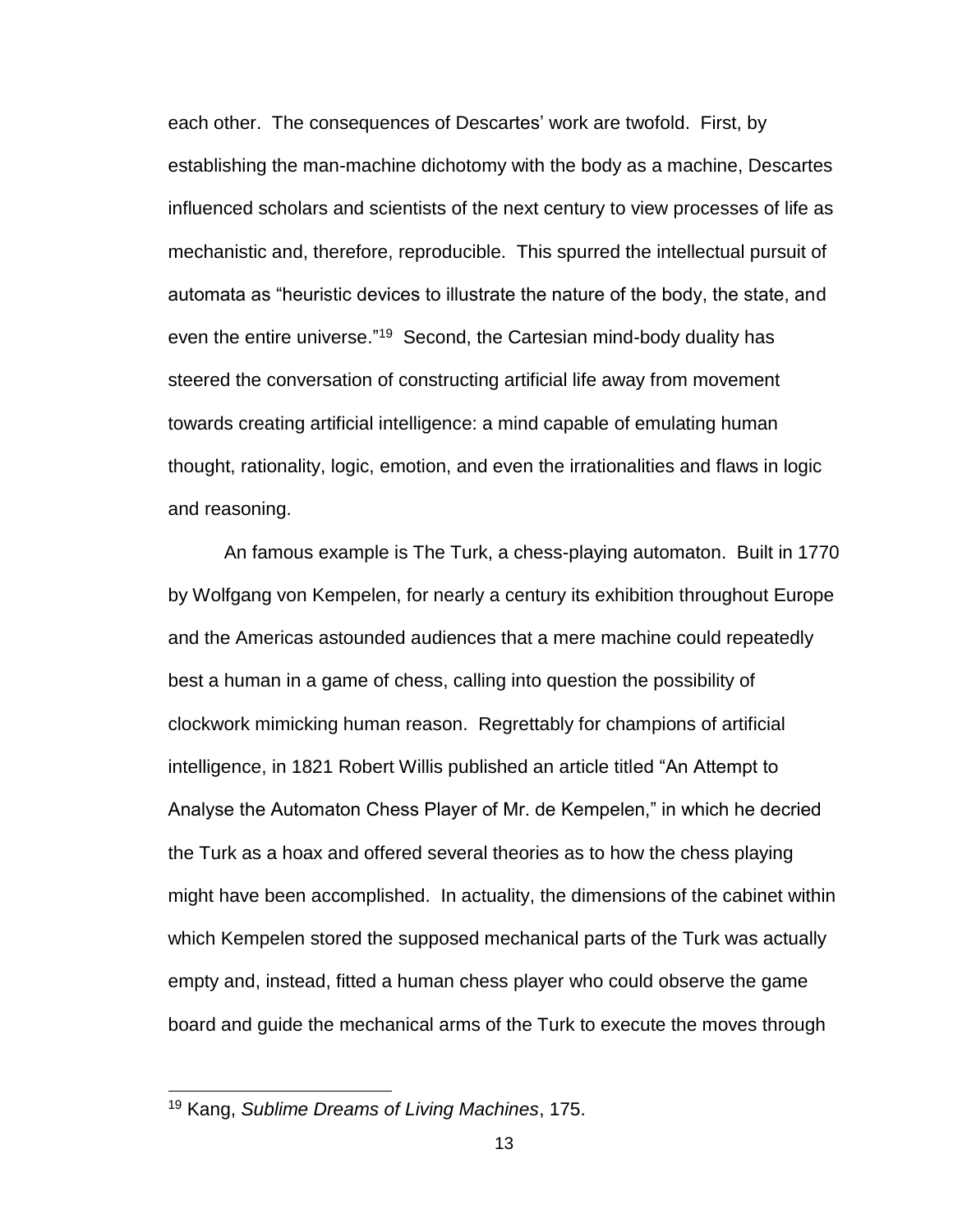the manipulation of magnets.<sup>20</sup> When the hoax was finally revealed, few were surprised since this confirmed the speculation and explanations on the machine's operations from the outset.

The exposure of the Turk as a hoax also came at a period when the public delighted in what Neil Harris termed the "operational aesthetic," the fascination in seeing hidden processes at work. Harris elaborated on the particular American attitude that valued problem-solving, information seeking, and individual judgements in the midst of intellectual skepticism and scientific advancements of the nineteenth century. The debate surrounding the spectacle, Harris contends, fascinated the public as much as the (un)real thing. "Learning to tell the true from the false, the lie from the truth, learning trust and mistrust, was part of an acculturation process that shows up again and again in nineteenth-century culture, form the 'operational aesthetics' of P.T. Barnum, with its hoaxes and hybrids, to the serious literature of Poe, Melville, and James."<sup>21</sup> And indeed, even Edger Allen Poe voiced his two cents in his 1836 "Maelzel's Chess Player," one of the more famous attempts to debunk the Turk. Seeking the right answer or debunking a hoax spoke to a need for self-reassurance of one's own intellectual abilities and dominance. If the Turk had not turned out to be a hoax, it would have served as one of the earliest example of artificial intelligence.<sup>22</sup> It was not until the creation of the computer Deep Blue by IBM in 1997 that a

<sup>20</sup> Ibid, 180; Tom Standage, *The Turk*, (New York: Walker Publishing Co., Inc., 2002), 194-204.

<sup>21</sup> Miles Orvell, *The Real Thing: Imitation and Authenticity in American Culture, 1880-1940*, (Chapel Hill, North Carolina: University of North Carolina Press, 1989), 58.

<sup>22</sup> Klint Flinley, "Did a Computer Bug Help Deep Blue Beat Kasparov?" *Wired*, Sept. 28, 2012, Oct. 11, 2014, retrieved from www.wired.com/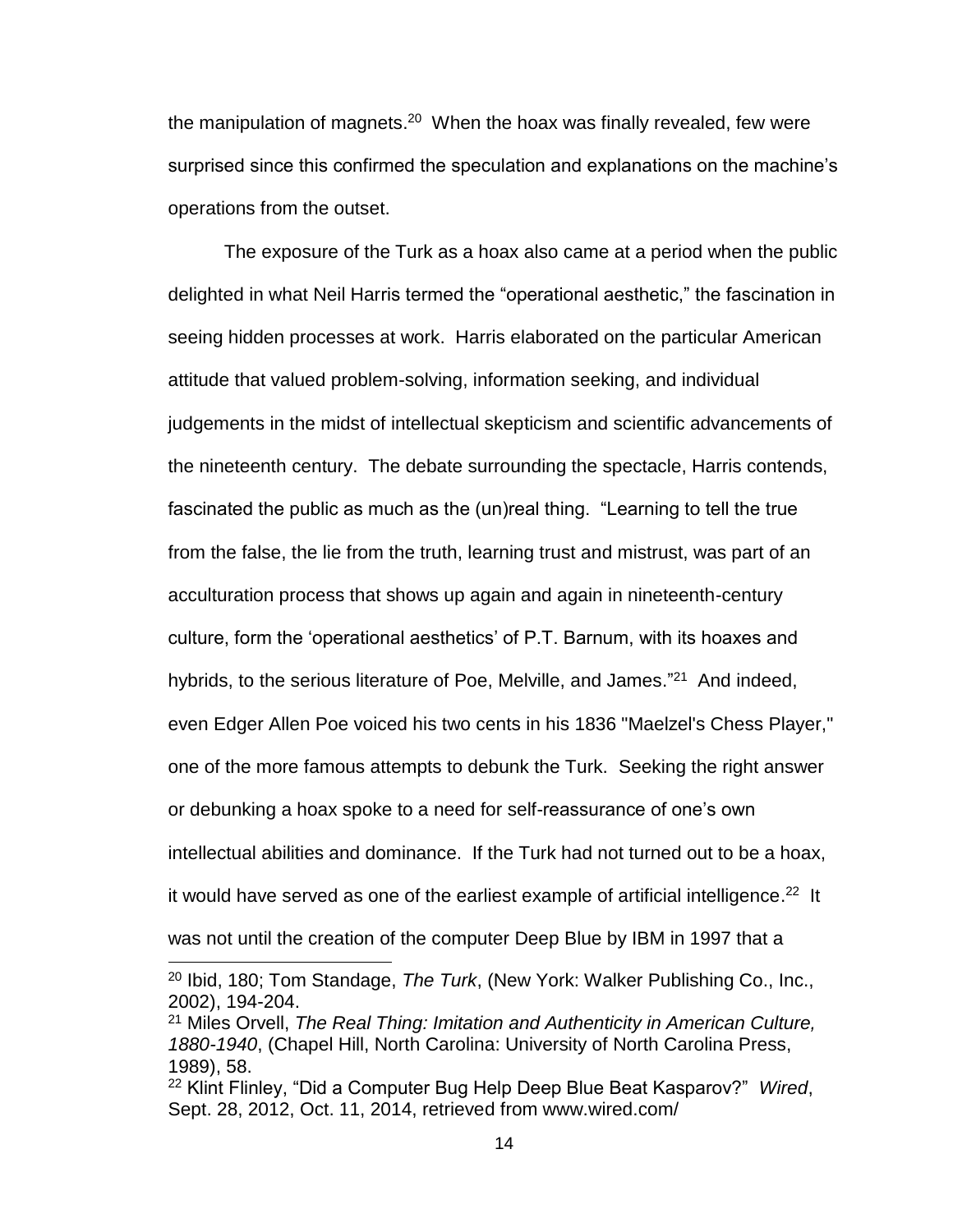machine was able to beat a chess Grandmaster, Garry Kasparov. More importantly, however, was the shift in the public's fascination from moving machines to thinking machines like the Turk.

The Enlightenment marked the beginning of machines modeled after living creatures, along with a central scientific emphasis on the internal mechanism of the body. How better to accomplish this than to build a machine that not only looked like an animal, but moved like one as well? Maillard's artificial "Swan" (1733) sported a mechanical paddles wheel and gears to navigate through water while turning its head from side to side, reproducing the motion of a swimming duck.<sup>23</sup> While aiming to capture realistic movement, automata still functioned as a source of entertainment and, therefore, sought to imitate rather than simulate life. Julien Offray de La Mattrie's *L'Homme-machine*, published in 1747, proclaimed "the human body is a machine that winds up its own springs: it is a living image of the perpetual motion."<sup>24</sup> Fitting with the mechanical philosophy of seventeenth century thinkers, imitation of life expounded on the idea of man as corporeal machine.

<sup>23</sup> Jessica Ruskin, "Eighteenth Century Wetware," *Represntations* 83, no.1 (2003a): 100; Ruskin, The Defecating Duck," 602. Descartes, too, supposedly created an automaton in the image of his deceased daughter. As the story goes, the automaton was subsequently tossed overboard during Descarte's journey to Sweden when sailors, who superstition and horror at the sight of the automaton's realism, blamed the machine for causing the bad weather they were experiencing.

<sup>24</sup> Julien Offray de La Mettrie, *Man a machine,* translated from the French of Mons. de la Mettrie, A celebrated Physician of the Faculty at Paris, and Author of Penelope, or the Machiavel in Physic (3rd ed.), (London: printed for G. Smith, near Temple-Bar, 1750), Eighteenth Century Collections Online, Gale, 11.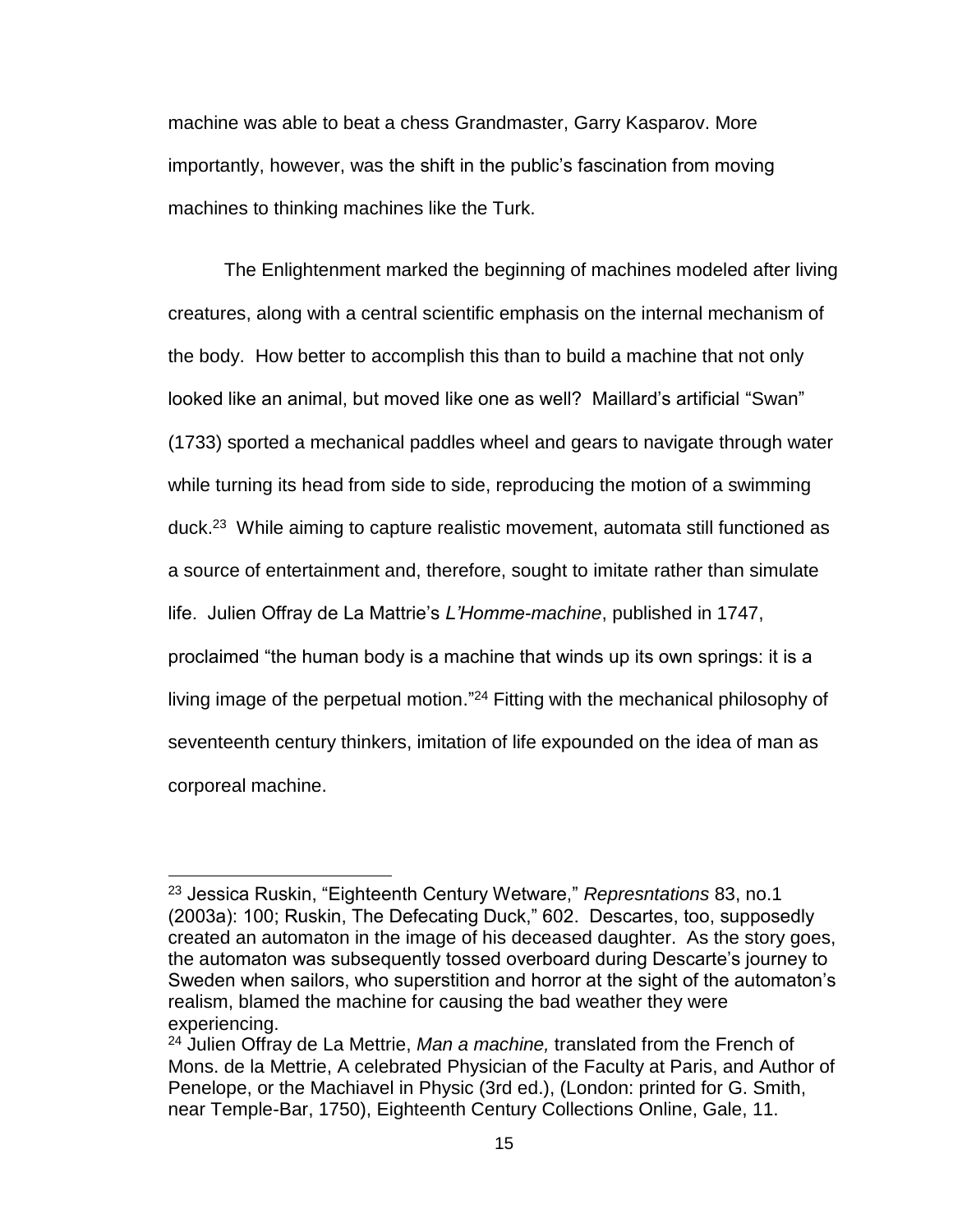Mechanical clockwork emerged in the Middle Ages, but its pinnacle, coincided with that of automata around the latter half of the eighteenth centurywhen technological innovation resulted in the miniaturization of mechanical parts. Miniature mechanisms, a precursor to nanotechnology, allowed the designs of automata to become more intricate, increased mobility, and enabled other dynamic components such as the simulation of sound. This contributed to the wider circulation of automata as they became easier to handle and transport. Jacques de Vaucanson's "the Flute Player" (1737-38), did not rely on a hidden musical box, but simulate the actions of a flute player, through bellow lungs, a silver tongue, and mechanical fingers gloved in real skin. From the 2013 BBC documentary *Mechanical Marvels, Clockwork Dreams*, the emphasis on imitating movement in the seventeenth century shifted towards simulating biological processes of nature and animals.<sup>25</sup> Riskin defines the term "simulation," in 20th c. usage of the word, as the mechanical reproduction of nature in effort to discover its properties and understand how it works as different from "imitation" which is simply replicating nature.<sup>26</sup> In contrast to Maillard's Swan, Vaucanson's Defecating Duck (1739) achieved a greater level of realism by attempting to replicate the physiological digestion of a duck that could eat corn and release excrement, complete with intestinal track and beating heart.<sup>27</sup>

https://www.youtube.com/watch?v=MZMeQI1V1Ow

<sup>25</sup> Cosmic Polymath, "Mechanical Marvel: Clockwork Dreams," [video] *YouTube*, May 13, 2015, Sept 5, 2015, retrieved from

<sup>26</sup> Raskin, "Eighteenth Century Wetware," 98.

<sup>27</sup> Riskin, "The Defecating Duck," 606-09. Date of construction unknown, presumably mid to late-1700s. The digestion and excretion of Vaucanson's duck, like the Turk, turned out to be fraudulent. The 'waste' was preloaded into the machine. Yet, each separate component of the duck still retain its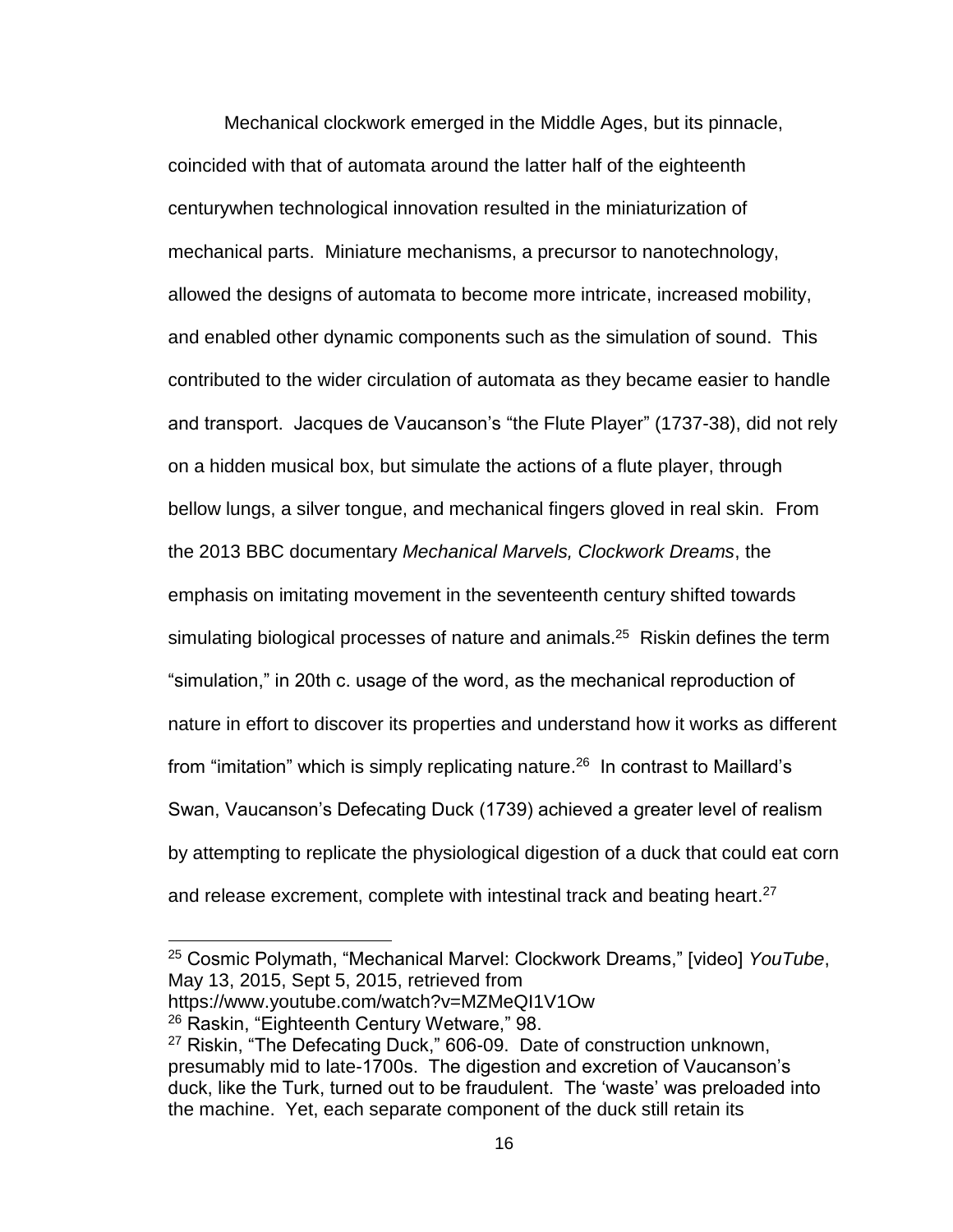Jacquet-Droz's Lady-musician (ca. 1768-1774) breathed as she played the harpiscord. The focus on simulating physiological action as *organic* and *natural*, such as breathing and defecating, points towards the intellectual belief that these processes are essential to what makes us living beings and if we can replicate it, we can replicate life.<sup>28</sup>

Automaton makers also sought to simulate speech, as differentiated from sound produced by animals. Mirroring the shift from movement towards intelligence, spoken language encapsulates both the physiological process of human life and human intelligence. Attempts to simulate speech ranged from reconstructing the speech organ to synthesizing sound. However, none of these attempts were successful in truly capturing the spoken word. One failed inventor, Claude Bernard, said of the simulation of speech in 1850, "The larynx is a larynx. . . that is to say … [its] mechanical or physical conditions are realized nowhere but in the living organism"<sup>29</sup>

physiological correctness, showing to some extent the possibility of mechanizing life. On the other hand, as such fraudulent cases came to light, it also pointed to the impossibility of mechanically replicating life as equally important to understanding life.

 $28$  Riskin, "Eighteenth Century Wetware," 104-05. Another change in the design and construction of automaton during this period was focused on the body. But rather than a reversion to bodily motion, the application was on material composition. As oppose to earlier use of metal, more malleable, soft, and durable materials, such as leather, were used to achieve greater resemblance to the living creatures these machines were modelled after. Ibid, 110-112. <sup>29</sup> Ibid, 106-07; Gaby Wood, *Edison's Eve: A Magical History of the Quest for Mechanical Life*, (London: Anchor, 2003), 148. Quote translated and taken from Riskin, J. Kempelen, Charles Wheatstone, Alexander Graham Bell, Thomas Edison, Joseph Faber are among the few who attempted the mechanical simulation of speech.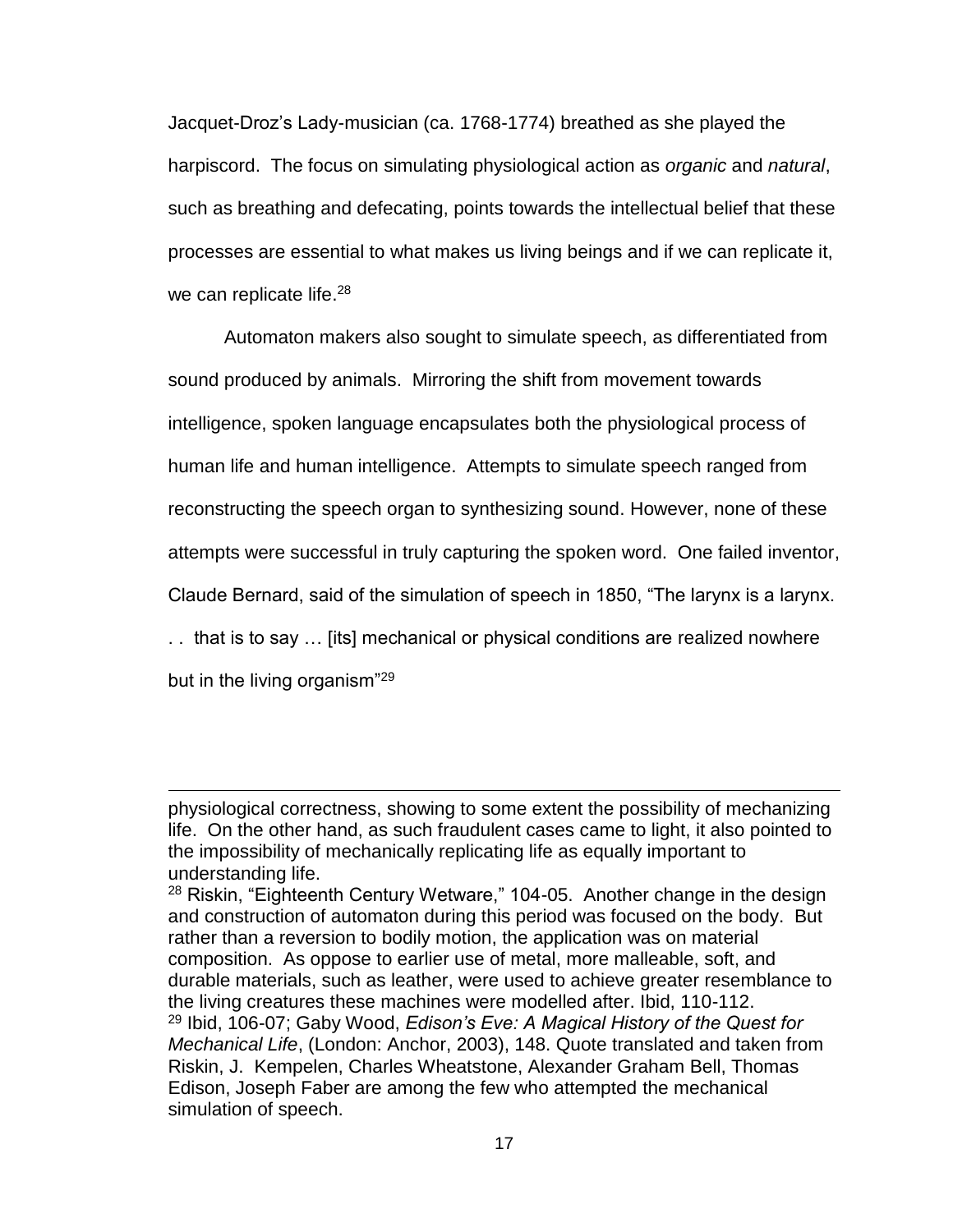By the mid-nineteenth century,  $30$  such attempts at designs of speech were replaced by the devices based on homeostasis. The principle of homeostasis states that internal stability is maintained in response to a changing external environment. Some nineteenth century thinkers applied this principle to define the characteristics of animal life. $31$  In theory, however, because the mechanics of an automaton are protected with in the casing of its metal body, its internal components do retain stability to some extent. Short of extreme temperature change and internal combustion, the clockwork mechanisms of the automaton can continue to function regardless of the external environment. Experimenters also revisited the Aristotelian principle of motion, and many used it to assert that what distinguishes animals from machines is the former's propensity for selfmotion. Animate beings are self-movers, whereas inanimate objects are not. Yet, to avoid the universalization of all animate beings, there must be an external causality (desire, another being/object, and so on) that impels the being to move. 32

With the advent of the Romantic era, thinkers questioned the divisions previously marked between automata and human beings. Kang notes that the scholars and craftsmen of the eighteenth century had helped to "elevate and celebrate [the automaton] as the central emblem of the mechanistic worldview" because any notion of preternatural and monstrous aspects were stripped away,

 $30$  The automata of the nineteenth century never achieved the same level of recognition, both in terms of artistry and mechanical complexity. This accounts for why most, if not all of my examples, were built in the eighteenth century. <sup>31</sup> Ruskin, "Eighteenth Century Wetware," 116.

<sup>32</sup> Mary Louise Gill and James G. Lennox, "*Self-Motion*, (New Jersey: Princeton University Press, 2004), 3-7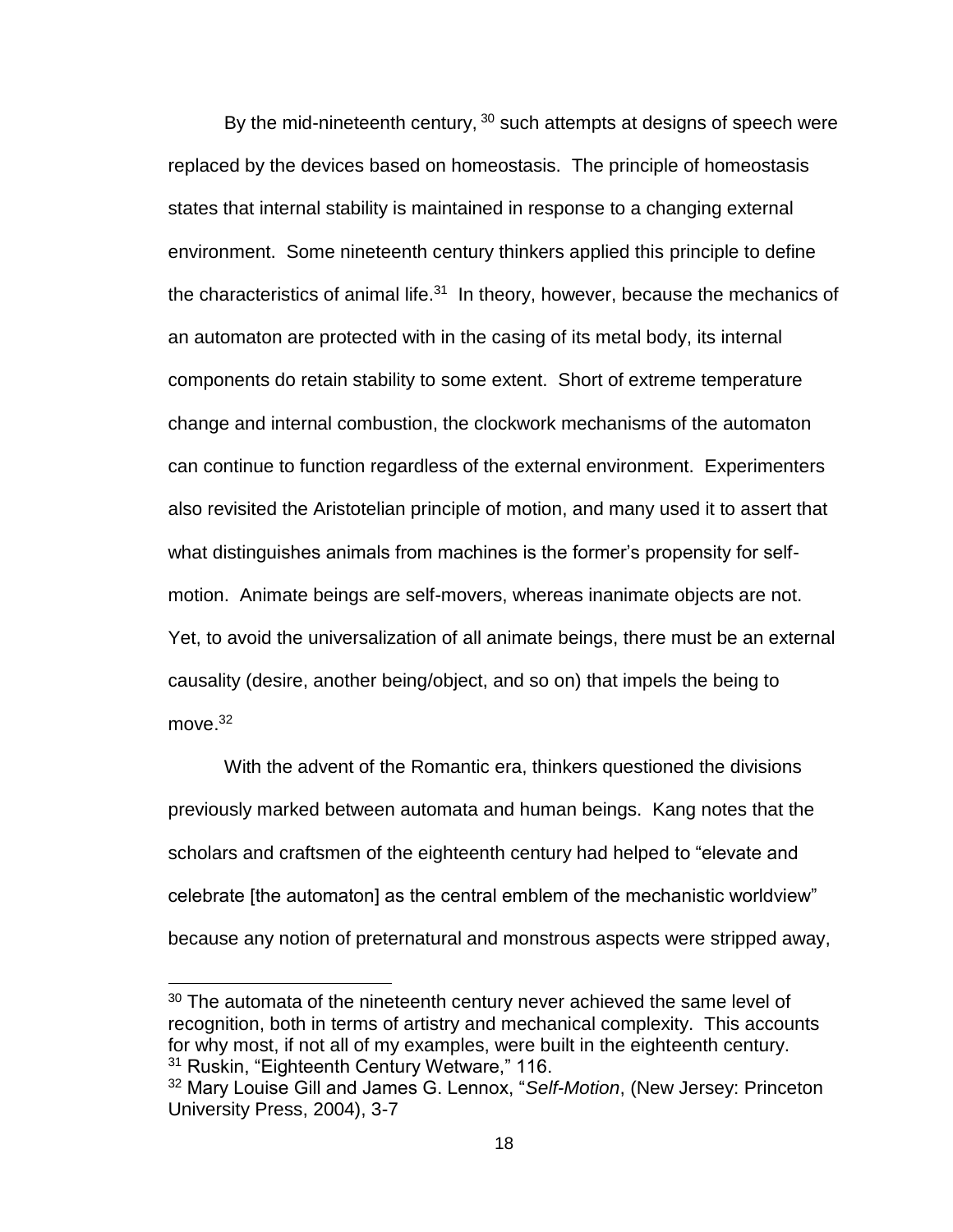"turning it into a representation of pure rationality." 33 As both an idea and object, the Romantic era automaton disrupted the dichotomy of inanimate-animate, living-dead, natural-artificial. The liminality of automata began to trouble observers. Automata were no longer mere machines; their nature was more indeterminate. Works of science fiction such as E. T. A. Hoffmann's *The Sandman,* Jacques Offenbach's *The Tales of Hoffmann*, which spoke of humans unknowingly falling in love with automata, and Mary Shelley's *Frankenstein,*<sup>34</sup> pointed to and contributed to the fear of machines replacing humans.<sup>35</sup> The realism of automata played a role in facilitating the emergence of the uncanny, first mentioned by Ernest Jentsch in *On the Psychology of the Uncanny* (1906) and expanded by Sigmund Freud's *The Uncanny* (1919). The "uncanny" aspect of automata suggests they are not simply machines.

In the hands of roboticist Masahiro Mori in 1970, the 'uncanny' was developed into a theory called the Uncanny Valley, that, to this day, has wider applications within the field of robotics and computer animation. The Uncanny Valley postulates that as something not human is given human qualities, our (the

<sup>33</sup> Kang, *Sublime Dreams of Living Machines*, 184.

 $34$  Frankenstein is not a machine, but rather a reanimated re-composited being. Allegedly, Shelley's viewing of the Scribe, an automaton that wrote, served as one of her inspiration for the creation of the monster.

 $35$  An anecdotal story has that Vaucanson was angered by some millworkers, "De Vaucanson set to work automating the looms of the region, and as a result there was a great upheaval in the silk mills of Lyon. In retaliation against the scorn of the millworkers, he built a loom that could be operated by a donkey—to prove that "a horse, an ox or an ass can make cloth more beautiful and much more perfect than the most able silk workers." Technological innovations in the field of robotics have increased the numbers of machines capable of accomplishing jobs that were once thought exclusive to humans. Jay Fredenberg and Gordon Silverman, *Cognitive science: An introduction to the Study of Mind*, (Thousand Oaks, Calif.: Sage Publication, 2006), 315.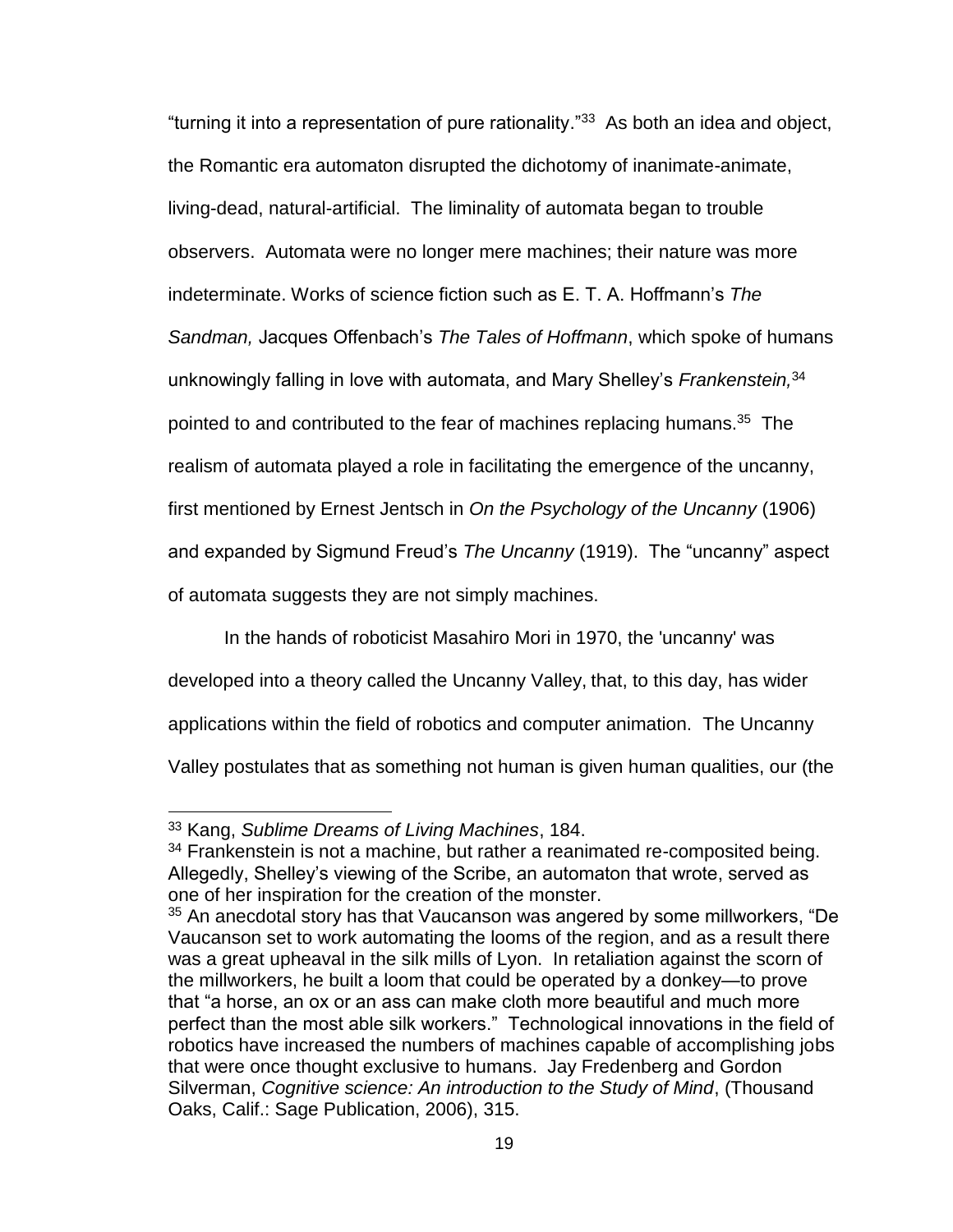human observer) familiarity and likeability for it grows because we recognize those shared humanmany human qualities are given, we begin to develop a strong feeling of revulsion and disgust—an "uncanny" feeling—as Mori pinpoints, because we will begin to notice more the unhuman characteristics. Without the ability to reconcile these new qualities with those once familiar, discomfort and uneasiness emanate from questions about our own humanness (i.e. "can that be me?"). Move past this point by making an object indistinguishable from humans and our feeling of familiarity returns.<sup>36</sup> Thus, the creation of the "valley" encroaches on humanoid objects that are aesthetically near-humans though not undistinguishable from humans. Movement seems to amplify and accelerate this  $curve<sup>37</sup>$ 

By the end of the nineteenth century, automata no longer held the public imagination as technical marvels. The Industrial Revolution of Great Britain and the United States had rendered them a plaything for the wealthy, without practical function. Technological innovations in engineering further pushed automata into the forms we most recognized today: robots and androids. Moving into the latter half of the twentieth century, sense and sensation became the next focus. Through the advent of the camera, radio, motion sensor and listening devices, robots and androids could see, hear, and touch. No longer bounded

<sup>36</sup> Masahiro Mori, "The Uncanny Valley," *Energy* 7, no. 4: 33-35.

 $37$  Even for some people without fear of objects that move, unnatural movement may also attribute a feeling of uncanny. An empirical study was done to test the effect of motion on the uncanny curve. The results showed that rather than accentuate the curve, motion lessened the effects of uncanny on participants. Lukasz Piwek, Lawrie S. McKay, and Frank E. Pollick, "Empirical Evaluation of the Uncanny Valley Hypothesis Fails to Confirm the Predicted Effect of Motion," *Cognition* 130, no.3 (2014): 271-277. This is only one study however, with one set of variables. More data are needed confirm or denial the effects of motion.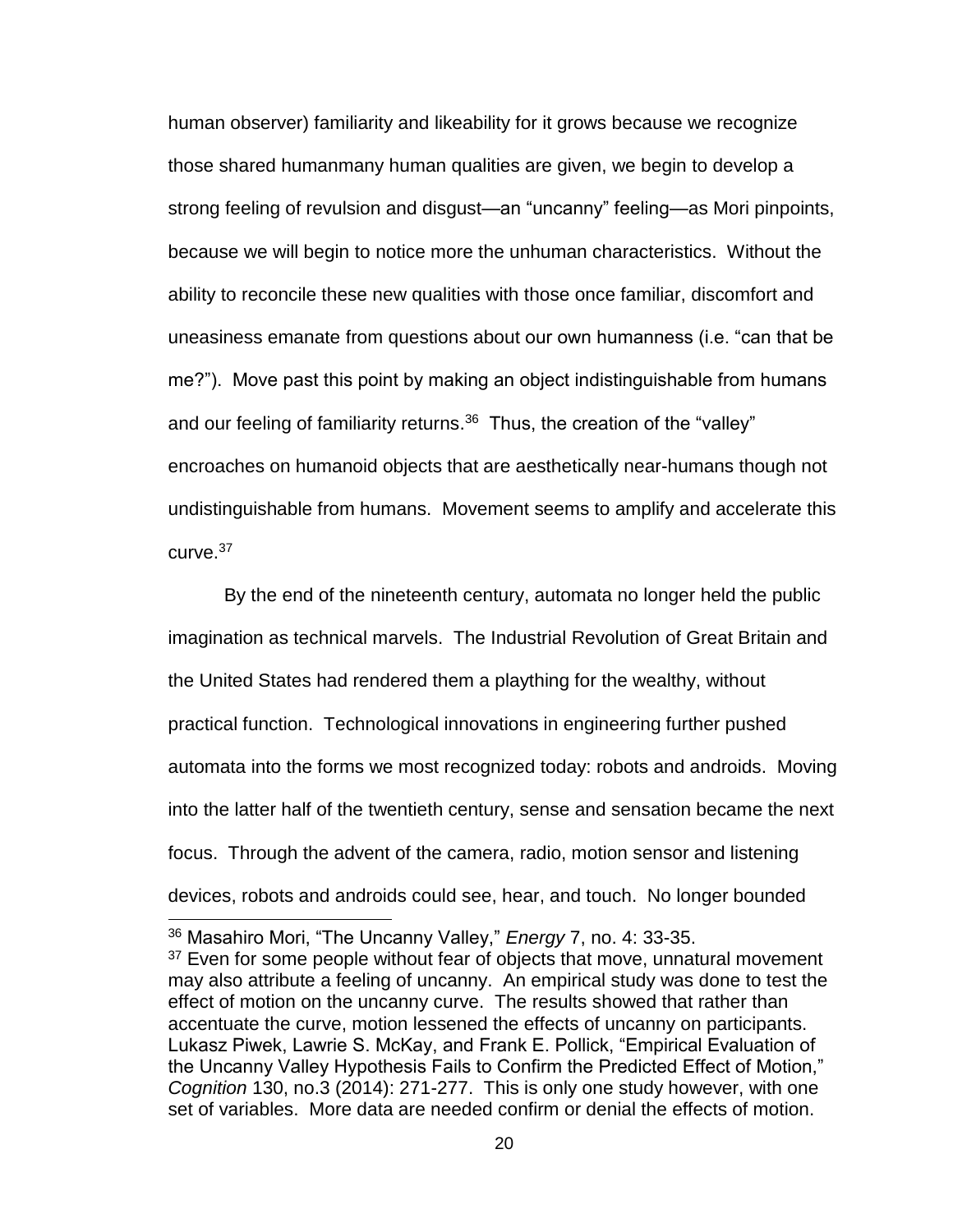within a static placement and unresponsive to its changing environment, motion sensors, in particular, gave machines the freedom to react and interact with its environment. This draws into contrast the concept of homeostasis established to differentiate automata from animals in the nineteenth century.<sup>38</sup> By the twentyfirst century, the quest for artificial life turned increasingly away from the mechanical processes that simulated motion several centuries earlier and towards computational processes of artificial intelligence. The machines of the Industrial Revolution—the steam engine, the spinning jennies, the cotton gin mimicked human muscular motion so successfully as to replicate and replace human labor by tens and hundreds fold. Within a capitalist economy that sought maximum output for minimum expenditure, the type of labor that once relied on muscle memory could now be performed by machines. Overcoming the limitations of our muscles had freed up our body and mind for other tasks. If the era industrial development in the nineteenth century is understood as expanding, increasing the power of the body, it logically follows that the next stage of technological development is to increase the capacity of the mind and overcome its limitations. Roboticists, in transition into the twentieth and twenty-first century, are seemingly obsessed with creating thinking, reasoning machines and the possibilities of AI whether in the form of an android or computer. 39

The progression in automata design from imitation to simulation highlights characteristics deemed to be essential elements of human life at varying stages

<sup>38</sup> Time Furnish, "Motion Sensor" *Illumin* 9, no.4 (Fall 2008), Nov. 11, 2014, retrieved from http://illumin.usc.edu/

<sup>&</sup>lt;sup>39</sup> Rory Cellan-Jones, "Stephen Hawking Warns artificial intelligence could end mankind," *BBC News, Technology*, Dec. 2, 2014, Dec. 4, 2014, retrieved from http://www.bbc.com/news/technology-30290540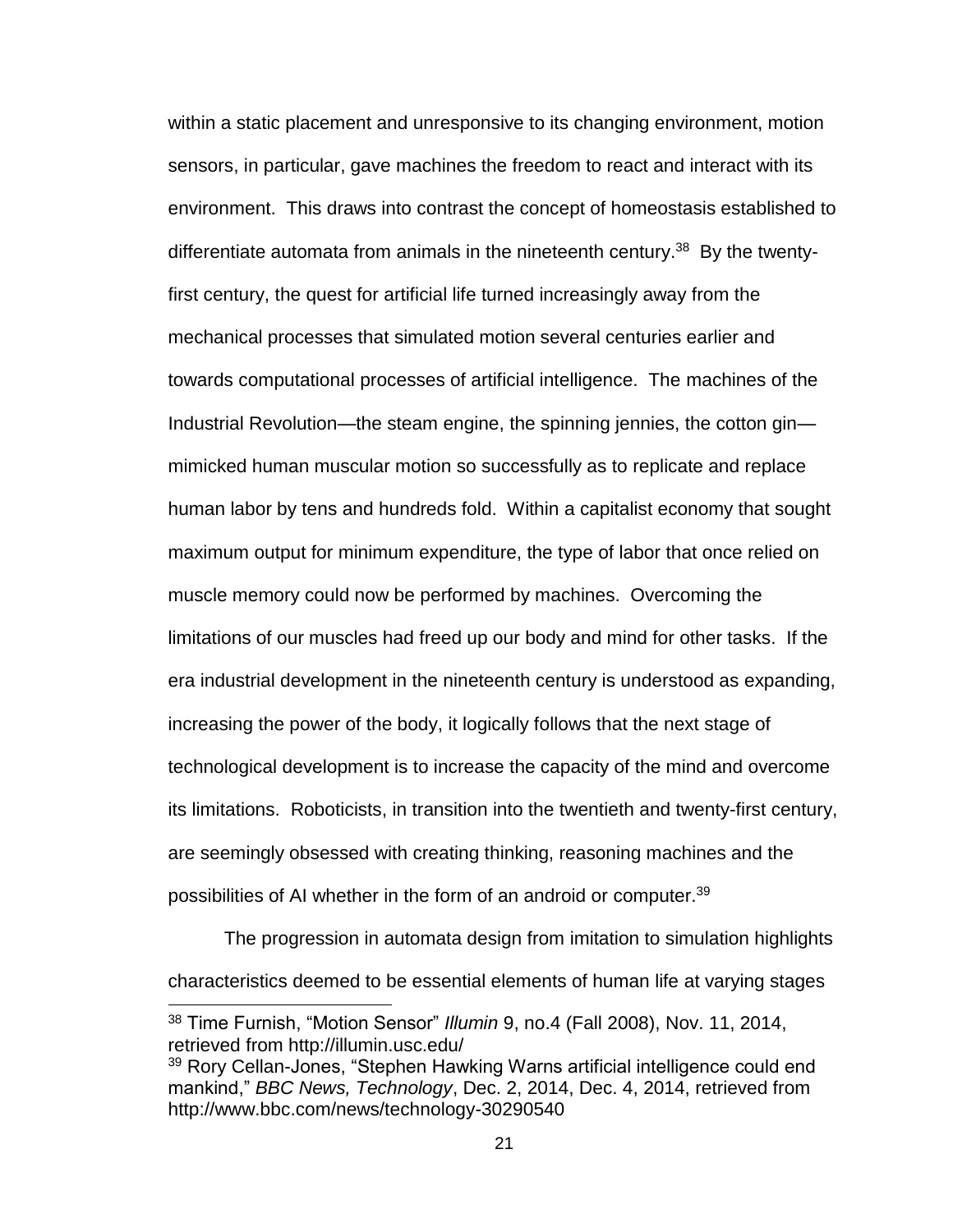of scientific development. Although, over time, the quest for life-likeness gradually shifted away from movement and towards AI, it is movement that attracts us and makes an object it seem real.<sup>40</sup> According to Sheets-Johnstone, "With no prior tutoring whatsoever, we take what is living to be that which moves itself and to apprehend what is not moving and has never moved to be precisely inanimate."<sup>41</sup> When there is an expectation of a thing as living, we expect movement. So, if automata are, by definition, "self-moving machines," how can we understand the physical status of automata?

Drawing from philosopher Edmund Husserl, Sheets-Johnstone asserts that cognition derives from movement. Knowledge is first self-knowledge and is acquired through learning to move oneself.<sup>42</sup> Yet, are automata—and by extension modern robotics—really self-moving? If they are, should they be classified as animate or inanimate? Primacy of movement (theories which privilege movement over thought) provide an alternative to Cartesian dualism and help to address these questions. By the exact definition of Aristotle's principle of motion, automata can be considered animate beings. They become self-moving (moving automatically by their mechanism) after influence from an

<sup>&</sup>lt;sup>40</sup> An additional explanation for this, beyond primacy of movement, can be found in social behaviors of primates. As cohabiting creates, primates have been known to develop burial rituals as a mechanism for distinguishing the dead from the living. This separation of the living from the dead, animate from inanimate may be one reason why people would find human-like responses (dynamic realism) more important than appearance (aesthetic realism in machines). Mahdi Muhammad Moosa and S.M. Minhaz Ud-Dean, "Danger Avoidance: An Evolutionary Explanation of Uncanny Valley," *Biological Theory* 5, no.1 (2010): 12.

<sup>41</sup> Maxine Sheets-Johnstone, *The Primacy of Movement* (Expanded 2nd ed.), (Amsterdam; Philadelphia: John Benjamins Pub., 2011), 135.

 $42$  Taken from Eugen Fink's term of "constructive phenomenology." Ibid, 133.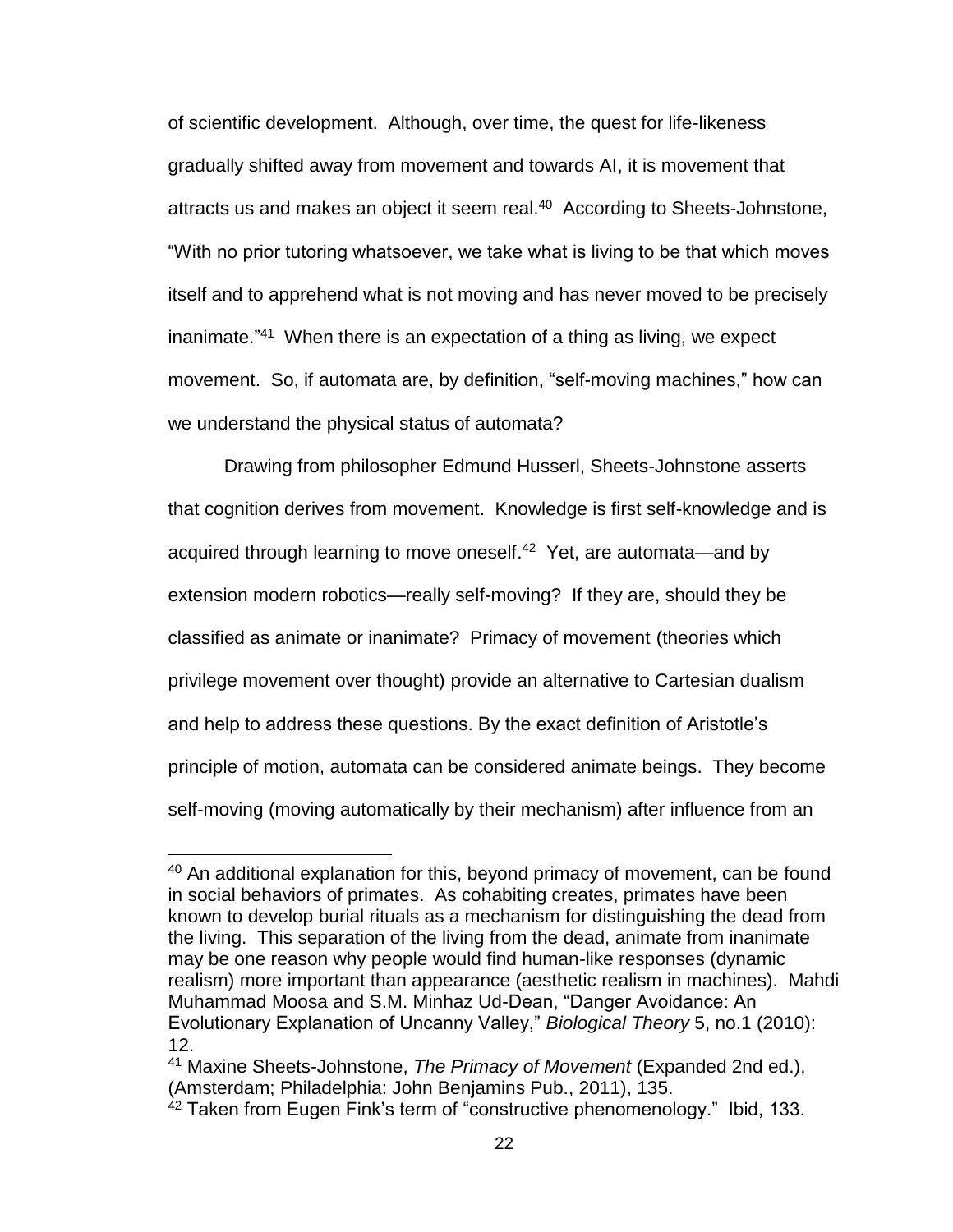external force (i.e. a person to wind up the box or a charge of electricity). On the other hand, according to Newton's First Law of Motion—an object will stay in its state of motion until acted upon by another force<sup>43</sup>—movement is created by another force, thus inanimate objects cannot and do not have self-movement. Automata exist perpetually within two states: moving and resting. Without the ability to imitate its own movement, unlike animals, it will stay at rest until an external force removes the impediment to its motion (i.e. needing something to wind it up). In an idealized state, discounting other external forces like gravity and friction that has its own exertion on the object, once in motion it will stay in motion. The removal of the impediment, therefore, defines its motion. Automata, in this interpretation, are inanimate.<sup>44</sup> These two opposing definitions necessarily complicate things.

The key to automaton motion is the cam; discs that translate circular motion into horizontal and vertical motion.<sup>45</sup> Each cam controls a particular motion and each motion can exist independently of the next. It is the combination of these motions that creates a complete action. Thus, motion is broken down into precise mathematical measurements. In *Lines: A Brief History*, Ingold contends that "although the resulting lines are continuous, these lines are connectors and, as such, devoid of movement. They are lines of locomotion, not

<sup>43</sup> Isaac Newton, I. Bernard Cohen, and Anne Miller Whitman, *The Principia: Mathematical principles of natural philosophy*, (Berkeley, Calif.: University of California Press, 1999) 22.

<sup>44</sup> Gill and Lennox, *Self-Motion*, 305-316.

<sup>45</sup> An undulating disk that converts a circular motion into vertical and/or horizontal motion and vice versa. Each motion can be cut into the side of a cam and the possibility and complexity of motion is, thereby, only limited to the maker's skills.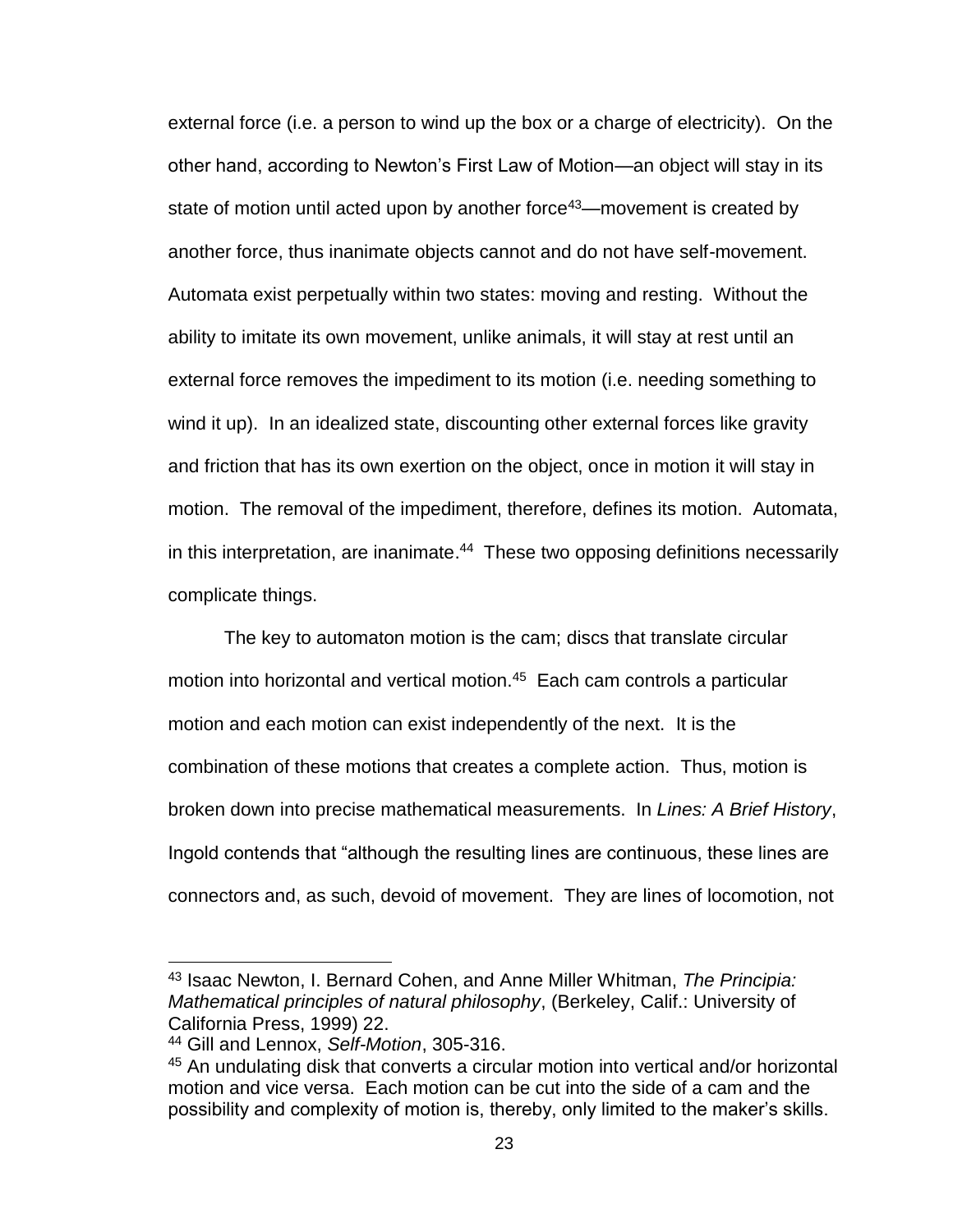of movement."<sup>46</sup> The motion of automata, according to Ingold, is not movement. Rather, it is a series of interconnected lines providing locomotion. If we can accept Ingold's argument, can the same not be said for human movement as well? For example, a dance can be broken down into steps in much the same way as cams. As a series of steps, it can be stitched together into a movement sequence.<sup>47</sup> Just as the fluidity of the dance depends on the practice and skill of the performers, so the fluidity of an automaton's movement depends on the artistry and skill of its maker. Take for example the description of John Joseph Merlin's "Silver Swan:"

I watched a silver swan, which had a living grace about his movements, and a living intelligence in his eyes—watched him swimming about as comfortably and as unconcernedly as if he had been born in a morass instead of a jeweler's shop—watched him seize a silver fish from under the water and hold up his head and go through all the motions of swallowing it.<sup>48</sup> (Twain, 1905, p. 171)<sup>49</sup>

With equal attention paid to their movement and inferred intelligence, automata

can often be described as if they were alive. What then differentiates human

movement from the movement of an automaton? Relying on Ingold's logically

reasoning to compare human movement to automata is problematic because as

<sup>46</sup> Tim Ingold, *Lines: A brief history*, (London; New York: Routledge, 2007), 93. <sup>47</sup> Amy LaViers and Magnus Egerstedt, ""The ballet automaton: A formal model for human motion," In: IEEE American Control Conference (ACC' 2011), 3837. <sup>48</sup> Mark Twaine, *Innocence Abroad*, vol. 1, (New York: Harper & Brothers Publishers, 1905), 171.

<sup>&</sup>lt;sup>49</sup> Date of construction of the Swan unknown, but it is kept on display at the Bowes Museum in England, which is where Twain likely saw it in 1867. Touted as one of the most artistically advanced automata, the particularly striking beauty of the Silver Swan is the perfect reflection of rushing water achieved by cylindrical glass rods. "John-Joseph Merlin's Silver Swan automaton." Retrieved from https://www.youtube.com/watch?v=GN7WFr-anqY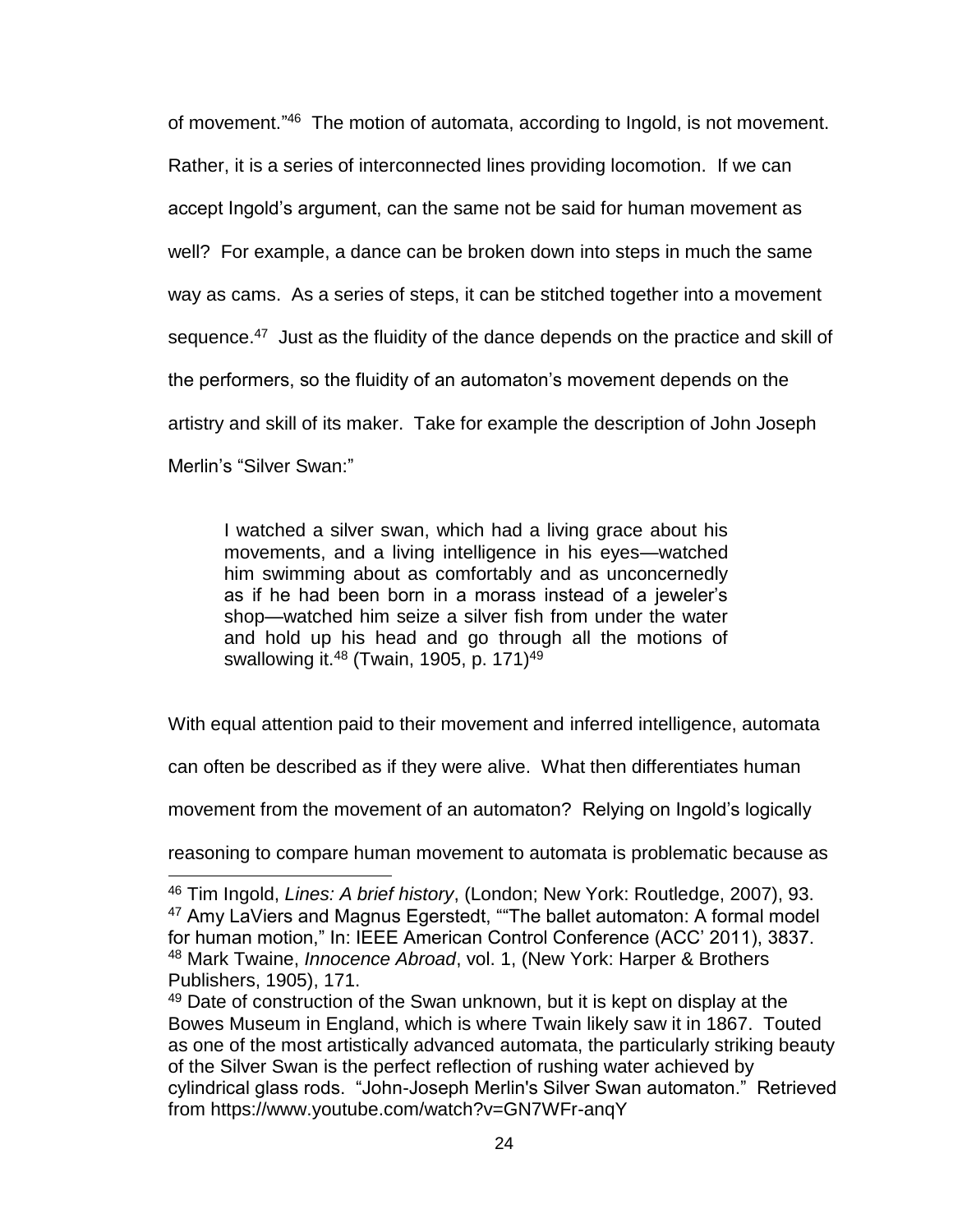much as a dancer's movement can be broken down, the dancer has motility. I argue that it is our potentiality for movement stemming from our motility of movement that differentiates us from moving machines.

An automaton can move, but its motility and qualities of motion (spatial and temporal) are restricted. One of the most famous and complex automata ever built is Jacquet-Droz's "the Scribe,"<sup>50</sup> a curly hair, barefoot little boy (1770). With nearly 6,000 miniaturized mechanisms and capable of writing text up to forty characters long, the automaton simulates human fine motor skill. Handwriting, particularly the signature, is an indexical sign of the writer's hand and a symbolic sign of his/her individuality.<sup>51</sup> If the script produced by the Scribe is an accepted sign of its individuality (as an immeasurable quality) then that individuality is constrained within a forty letters variation. Even within those variations, its legibility remains constant. An automaton can raise its hand, but only for the same purpose and only at the same height and speed. An automaton can be made to eat, breath, sing, dance, play, and even defecate —performing tasks previously thought reserved for only living beings, but its maker always dictate its tasks. Even now, when mechanical motion has become more expansive, a robot or android cannot perform a task or function except what it has been programed to do. For industrial robots without a preprogramed system, like Baxter

<sup>50</sup> The components of his letter wheels, include the letters, are removable and interchangeable, making the Scribe can be said to be one of the first truly programmable machine and a predecessor to the modern day computer. <sup>51</sup> Robin Veder, *The Living Line: Modern Art and the Economy of Energy*, (Hanover, New Hampshire: Darthmouth College Press, 2015), 187. Veder employs Charles Peirce's usage of "index" to "differentiate signs that point to a phsycial sources from 'icons.' Which resemble what they stand for, and from 'symbols,' which do not resemble what they stand for." Ibid.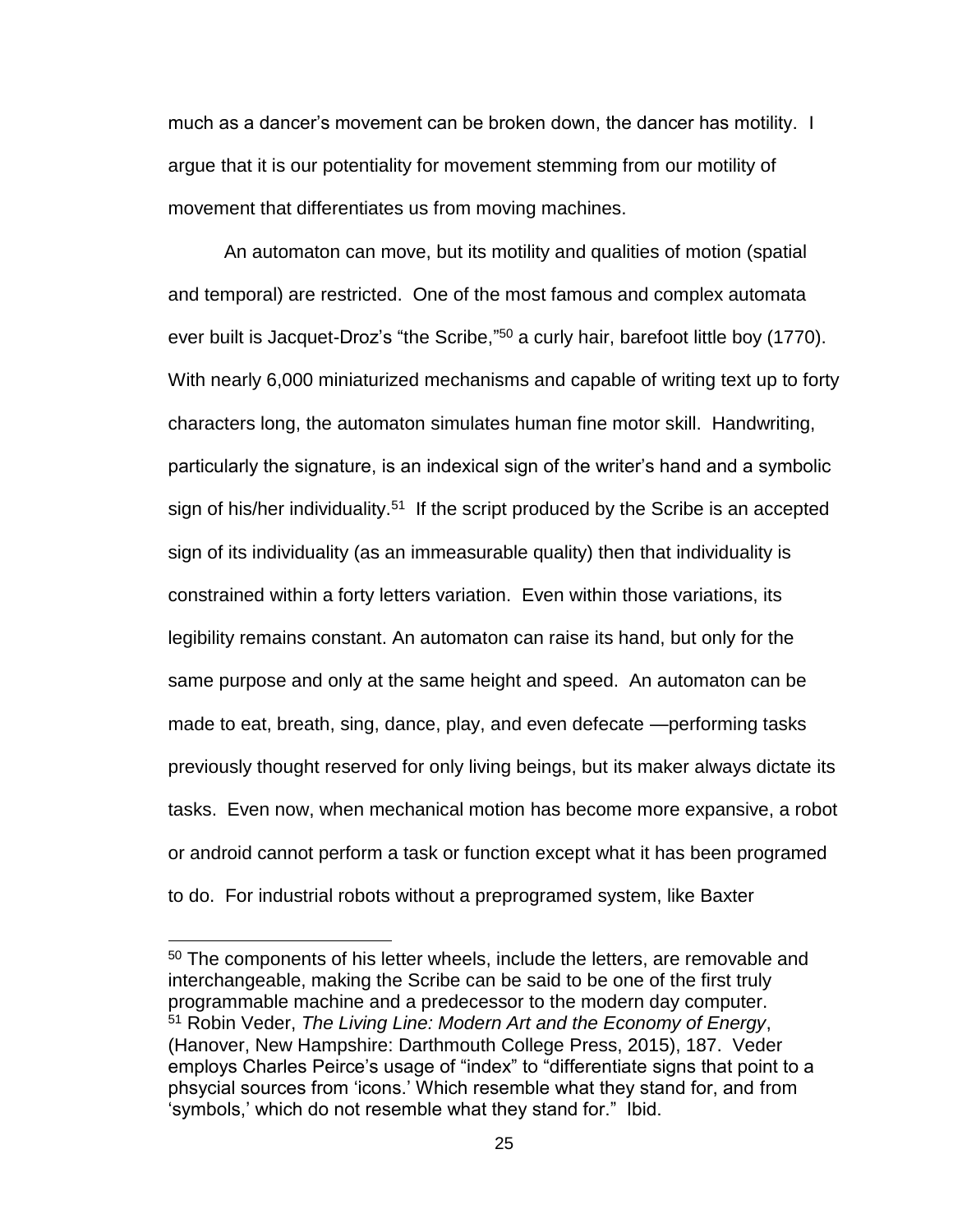developed by the Rethink Robotics, the motions of a simple task such as picking up a highlighter require hours of practice. Yet, the information from its "learned experience" is configured as numbers. Once the robot develops recognition for the object it will employ the same motion from its matrix to carry out the task.<sup>52</sup> Technological innovations in movement such as motion capture, motion sensors, and image metrics still only allow the machine to mimic its human creators. 53 When a human raises her hand, the purpose for which her hand is raised (to scratch an itch, to ask for permission, to fly a kite, et cetera) can differ each time, and the subsequent quality of her movement may also differ depending on her purpose. It is this motility that distinguishes human movement and living beings which exists within a semiotic system from mechanical motion and machines which exist within a more limited system.

Descartes' separation of the mind, body, and nature (environment) treats each as separate entities to be studied independently. Cartesian assumptions have had researchers biased. One example is the misinterpretation of the reflex arc in early twentieth century psychology which sequenced and partitioned sensory stimulus and motor response into a linear organization that implied 

<sup>52</sup> Joe Palca, "How Can Robots Learn New Tasks? Practice, Practice, Practice," *NPR Podcast*, Nov. 11, 2015, Nov. 11, 2015, retrieved from http://www.npr.org/sections/alltechconsidered/2015/11/11/455507215/how-canrobots-learn-new-tasks-practice-practice-practice <sup>53</sup> Richard Ingham and Pascale Mollard, "Experts Are Divided on Stephen Hawking's Claim that Artificial Intelligence Could End Humanity," *Business Insider*, Dec. 6, 2014, Dec. 12, 2014, retrieved from http://www.businessinsider.com/afp-artificial-intelligence-hawkings-fears-stirdebate-2014-12. As mentioned in the introduction, I am not taking artificial intelligence into account. The current technology in AI has yet to match up with dynamic realism. That is, realistic looking and moving androids still need a human at the controls to monitor movement and responses while robots capable of reasoning (AI) lack a great degree of realism.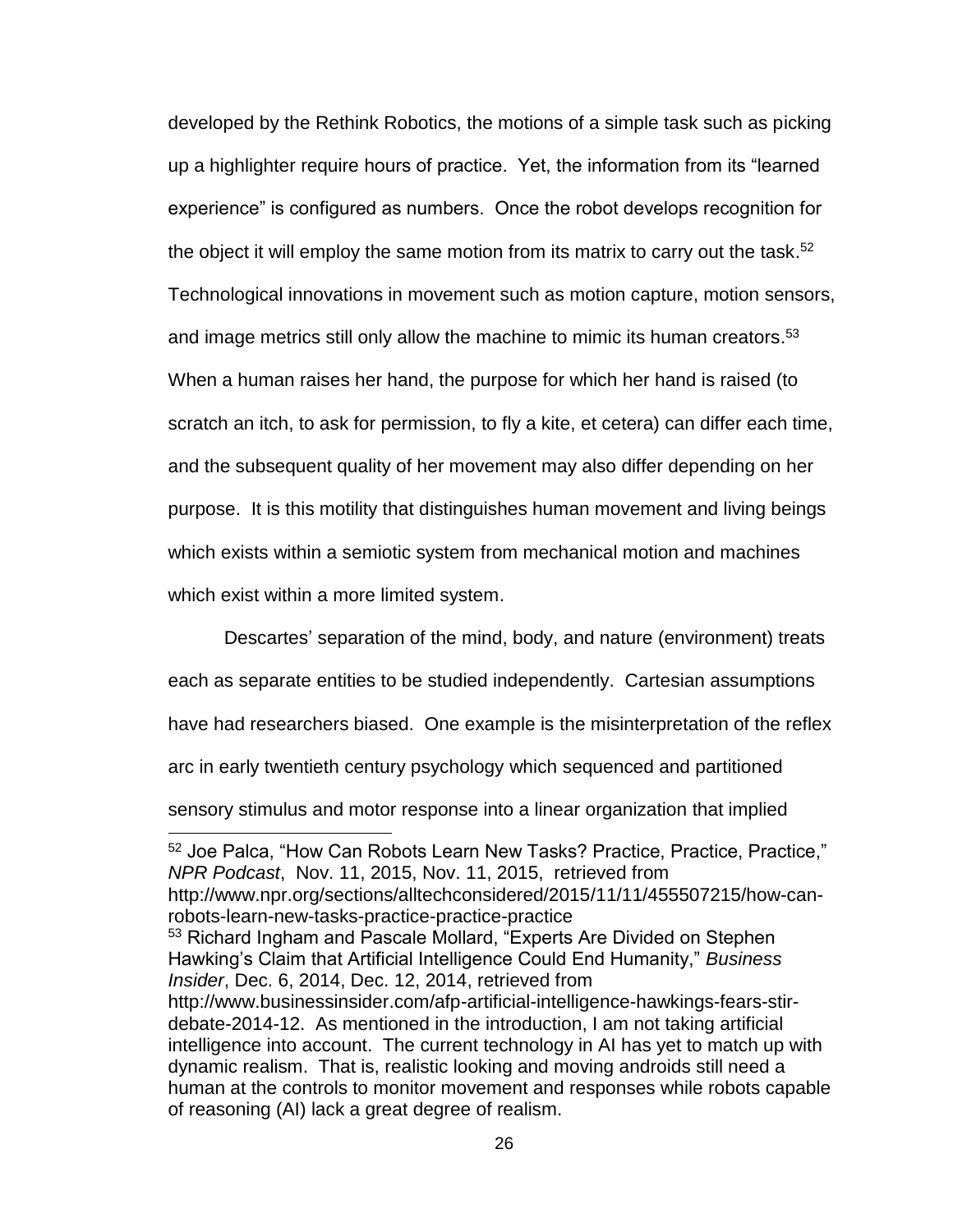separation of stimulus from its response. John Dewey critiqued this interpretation in "The Reflex Arc Concept in Psychology," as "not a comprehensive, or organic unity, but a patchwork of disjointed parts, a mechanical conjunction of unallied processes." 54 Instead, Dewey argues, "we begin not with a sensory stimulus but with a sensory-motor coordination, the optical-ocular, and that in a certain sense it is the movement which is primary, and the sensation which is secondary, the movement of body, head and eye muscles determining the quality of what is experienced." 55 Dewey employs a circuit model to illustrate that the mind, sensory, and motor serves it function in a perpetual coordination,<sup>56</sup> a unity of coordinated action. In the same way that movement joins humans and animals to the natural world, how the automaton moves and how the audience reacts to its movement constitutes the holistic experience.

Through the motility of our movement, the "I do," we recognize our potential for action that becomes the "I can." The mind, Sheets-Johnstone asserts, does not supersede our potential for movement. Parallel to Dewey's pragmatic approach, thinking about our potentiality of movement (i.e. "Can I move my hand?") does not necessarily answer the question of whether or not the action can be performed. Potentiality is not action. The answer or truth arrives as the motion is being completed. We move first, then reason later. In this

<sup>54</sup> John Dewey, "The Reflex Arc Concept in Psychology." *Psychological Review* 3(1896): 358.

 $55$  Ibid.

<sup>56</sup> Ibid, 360.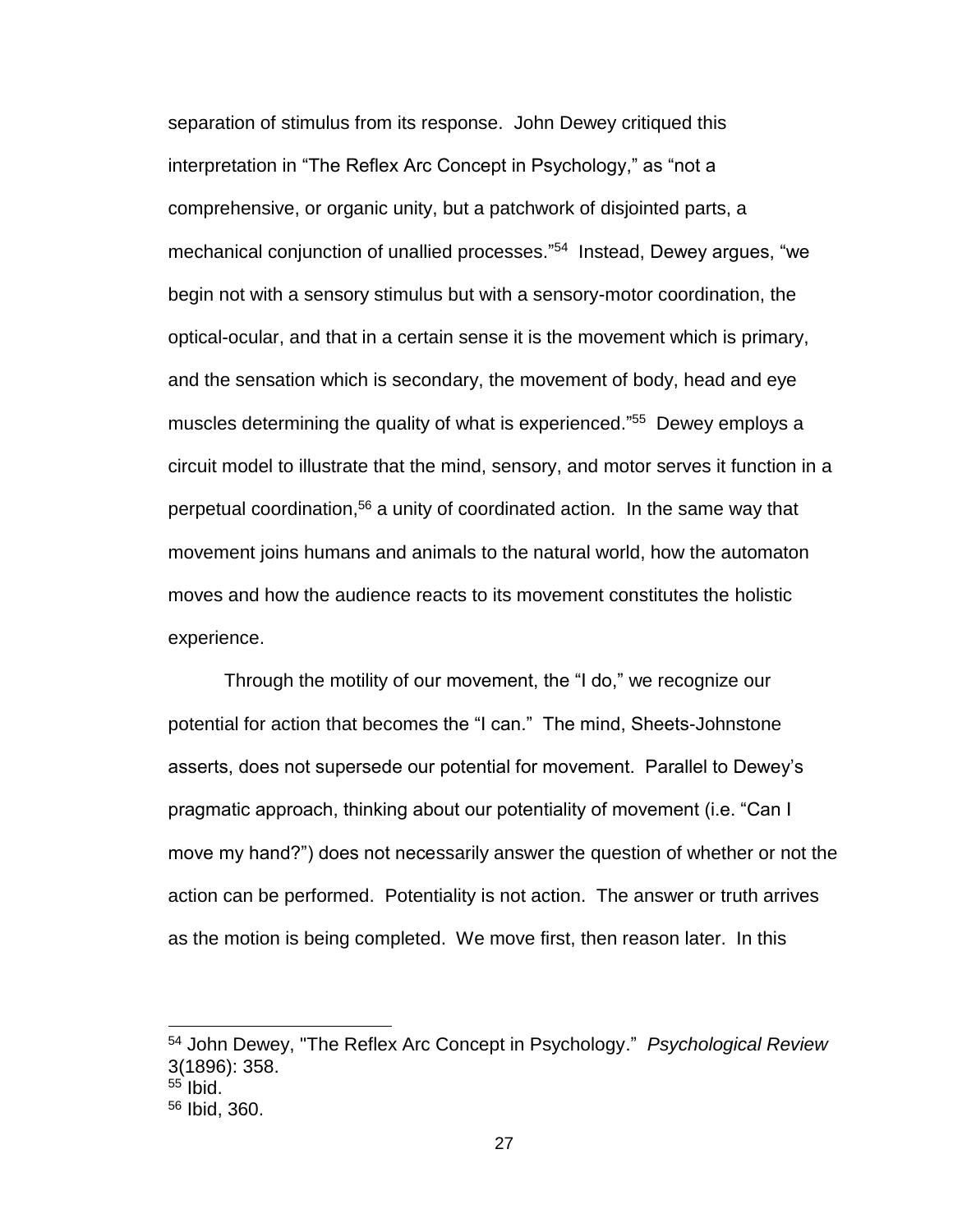sense, movement and knowledge are simultaneously constructed and experienced.<sup>57</sup>

As Ingold argues, the motion of automaton does not lead to growth, spontaneity, potentiality, or knowledge acquired in the motion of an automaton. What an automaton accomplishes is a bodily motion, not a bodily movement.<sup>58</sup> Similarly, Sheets-Johnstone contests the mechanization of humanity by classifying an automaton as an animate being. She grounds her assertion in Morgan's canon whereby anything that can be explained in terms of lower function should not be explained in higher terms because the evolution of lower functions came first. This, she reasons, that "whatever can be explained in terms of animate form should not be explained in terms of mechanical form not only because animate forms, having evolved before human-spawned mechanical ones, are therefore more commonly distributed, but also because only such forms, being animate, can explain what it is to be a mind and what it is to be a body." 59

Automata, objects and representations of ideas, transcend our normal dichotomy of inanimate-animate, living-dead, and natural-artificial. Returning briefly to Jacquet-Droz's the Scribe, the automaton has been observed writing, most famously, "*I think there for I am*." Yet, on rare occasions, "*I do not think … do I therefore not exist?*" Whether or not an automaton philosophically exists

<sup>57</sup> Sheets-Johnstone, *The Primacy of Movement*, 133-150; Paul Souriau and Manon Souriau (trans.), *The Aesthetics of Movement*, (Amherst, Massachusetts: the University of Massachusetts Press, 1983), 33.

<sup>58</sup> Ernest J. Lowe, *Subjects of Experience*, (Cambridge: Cambridge University Press, 1996), 140-46.

<sup>59</sup> Sheets-Johnson, *The Primacy of Movement*, 385-6.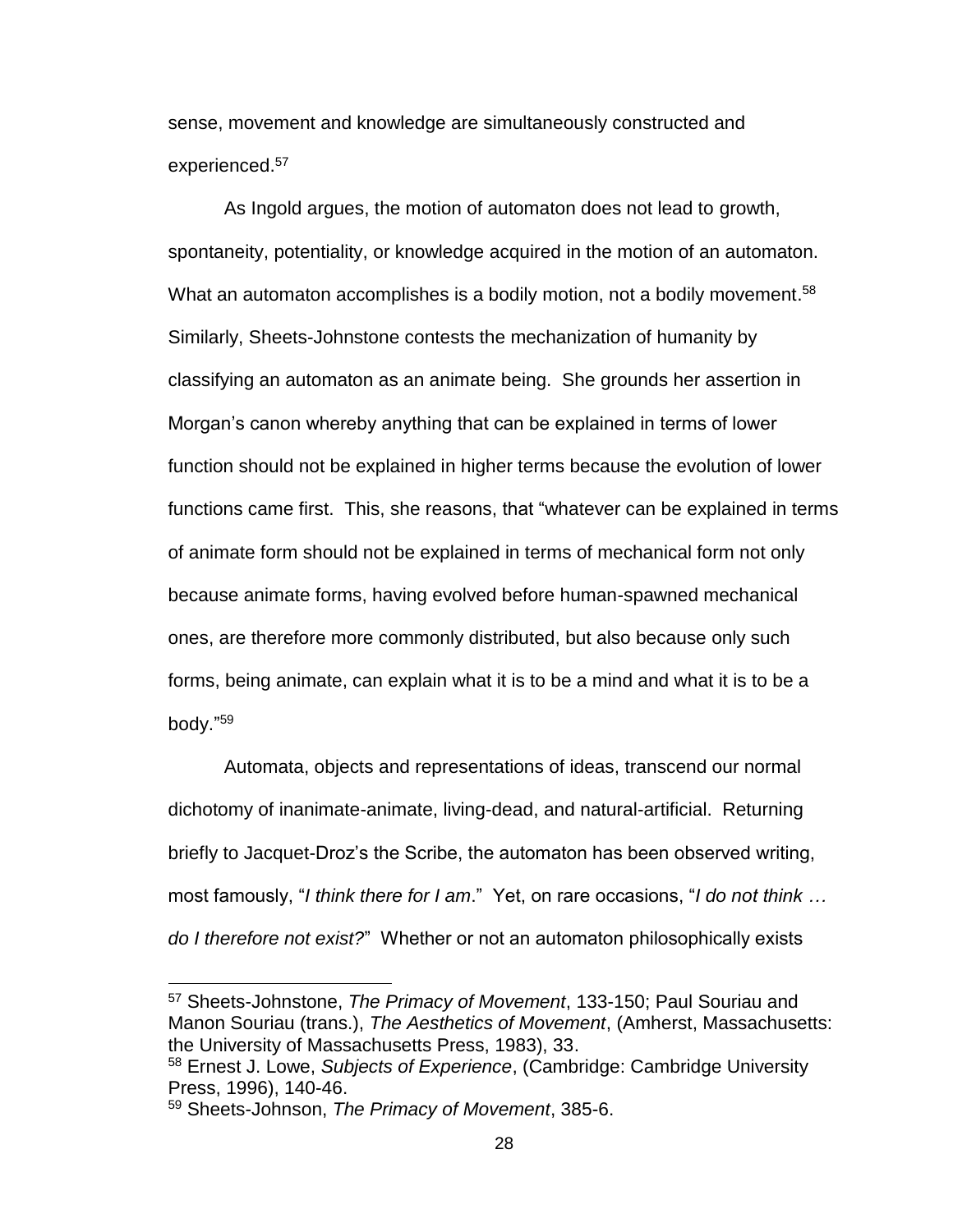speaks to the lopsidedness of the debate of artificial life as a discussion about the mind. People come to see automata or, more precisely, to see them move. Roboticists and engineers today, undoubtedly, work just as hard to perfect mechanical motion as they do developing AI programs, but news reports, academic papers, stories on the progress of creating artificial life advancements made in motion and dynamic technology are reduced to mathematical equations and computations. In the philosophical debate of what it is to be human, movement takes a backseat to discussions of intelligence and consciousness. It becomes accompaniment, taken as a given or reduced to visual gestures. Yet, motions of automata are often described in the most realistic terms.

The changing construction of an automaton gives great insight into evolution of not just its purpose and function in society, but also illuminates its influences on our perception of what constitutes essential processes of life. The transition away from using movement as a tool in theoretical and philosophical debates is evident. The definition of automaton has also undergone a change that mimics this transition. This essay begins with three Oxford English dictionary definitions of "automaton." The first and second represents the common and literal usage of the word, respectively. The third definition is the most recent and is most frequently used to refer to people. To be called an automaton, is to behave in a mechanical, unemotional manner. It connotes a person lacking thought and/or independent will through a lack of higher consciousness. As Kang notes of the contradictions of the third definition with the first two definitions, one set denotes "a machine *capable* of independent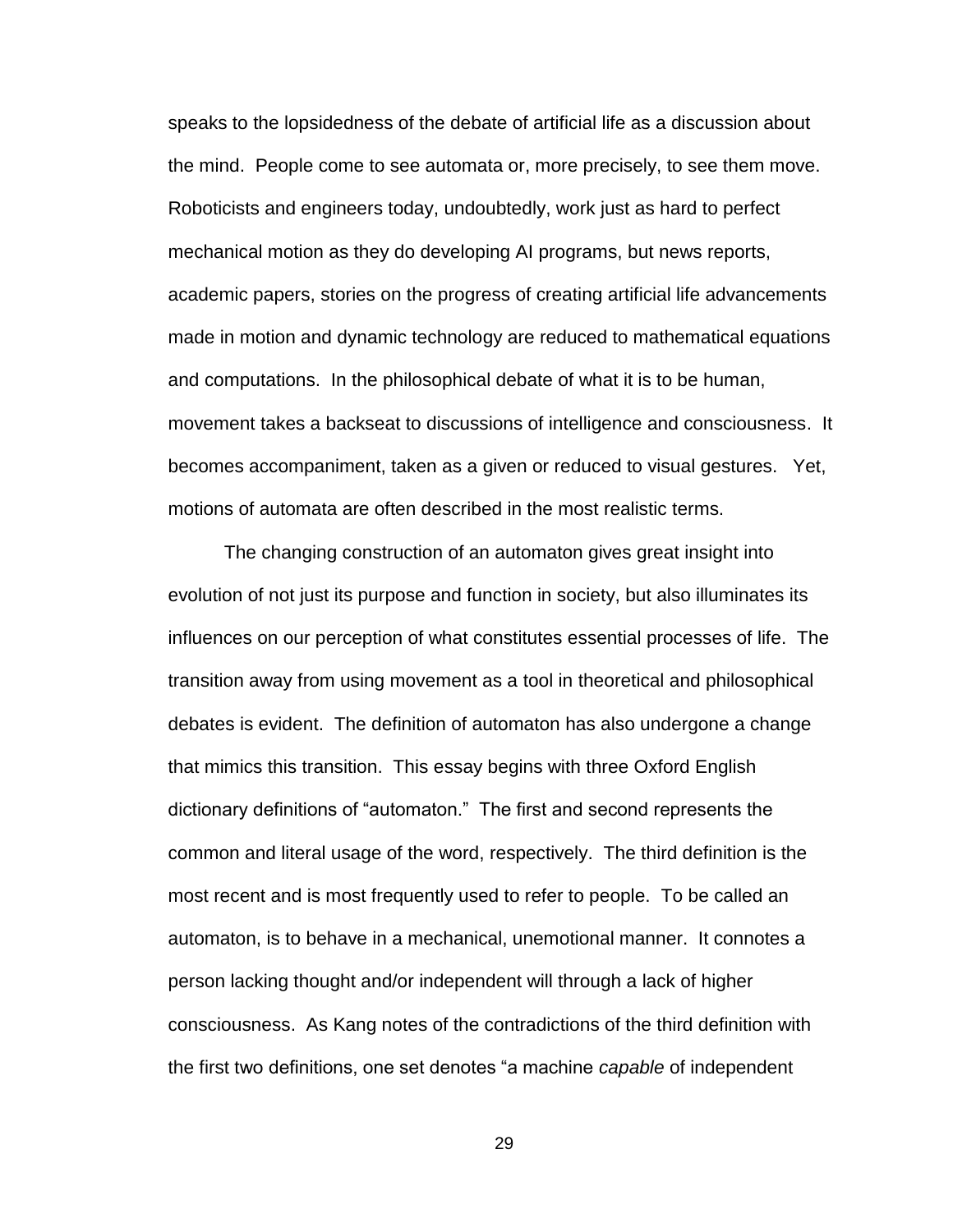motion" as opposed to "a person *incapable* of independent action or thought." 60 Despite this contradiction, what it further illustrates is that there is a gradual evolution of the ideal automaton from perfecting movement to perfecting thought and the mind.

Nevertheless, it should be possible to postulate the identity and status of an automaton and determine its relation within the human-machine dichotomy through the use of movement. I am not advocating for the elimination of developing AI. After all, the decline in the demand for physical labor has pushed some to specialize in computer programing and engineering mechanical minds. Technological innovations have certainly brought us closer to achieving this goal of creating an independently thinking machine. But this line of thinking has potential consequences. Just as the mechanical reproduction of our muscles has created less demand for human physical labor, the mechanical reproduction of our mind will lessen the demand for human mental labor. In a neoliberal system, any product of intellectual labor that can be rendered digitally or electronically will be. On the one hand, the ability to replicate the powers of our brain will free us up to invest in other things. But on the other hand, what those other things might be and what the next stage of investment will be once we break out of the mind-body dichotomy cannot be easily answered. It does not and should not, however, negate everything else we have accomplished. Automata were first designed to move. Simply put, adding movement back into the debate of what makes us human, what differentiates us from machines, at the very least, will add another layer to the discussion. After all, movement "is at 

<sup>60</sup> Kang, *Sublime Dreams of Living Machines*, 8.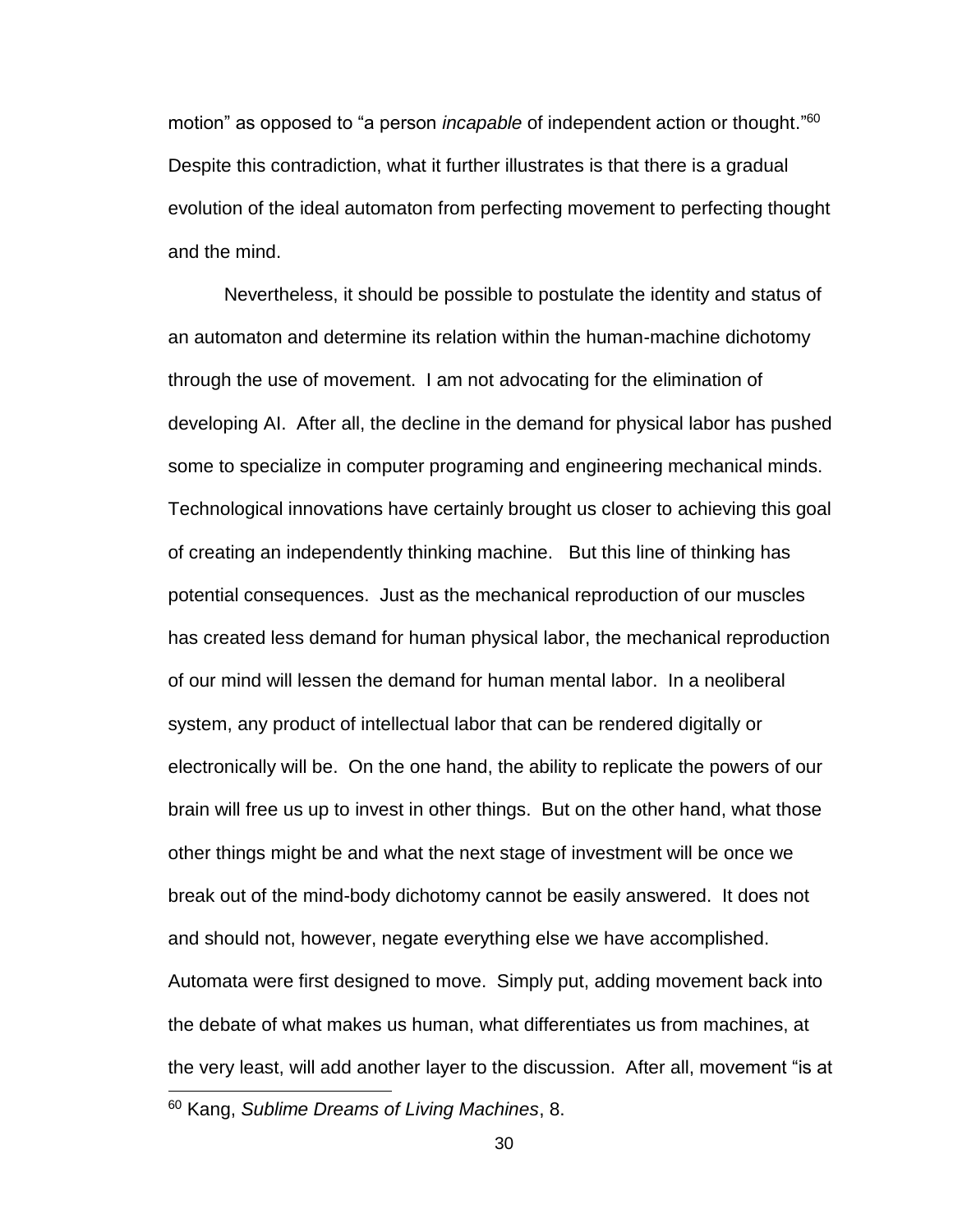the core of every creature's engagement with the world because it is in and through movement that the life of every creature ... acquires reality."<sup>61</sup>

 <sup>61</sup> Sheets-Johnstone, *The Primacy of Movement*, 135.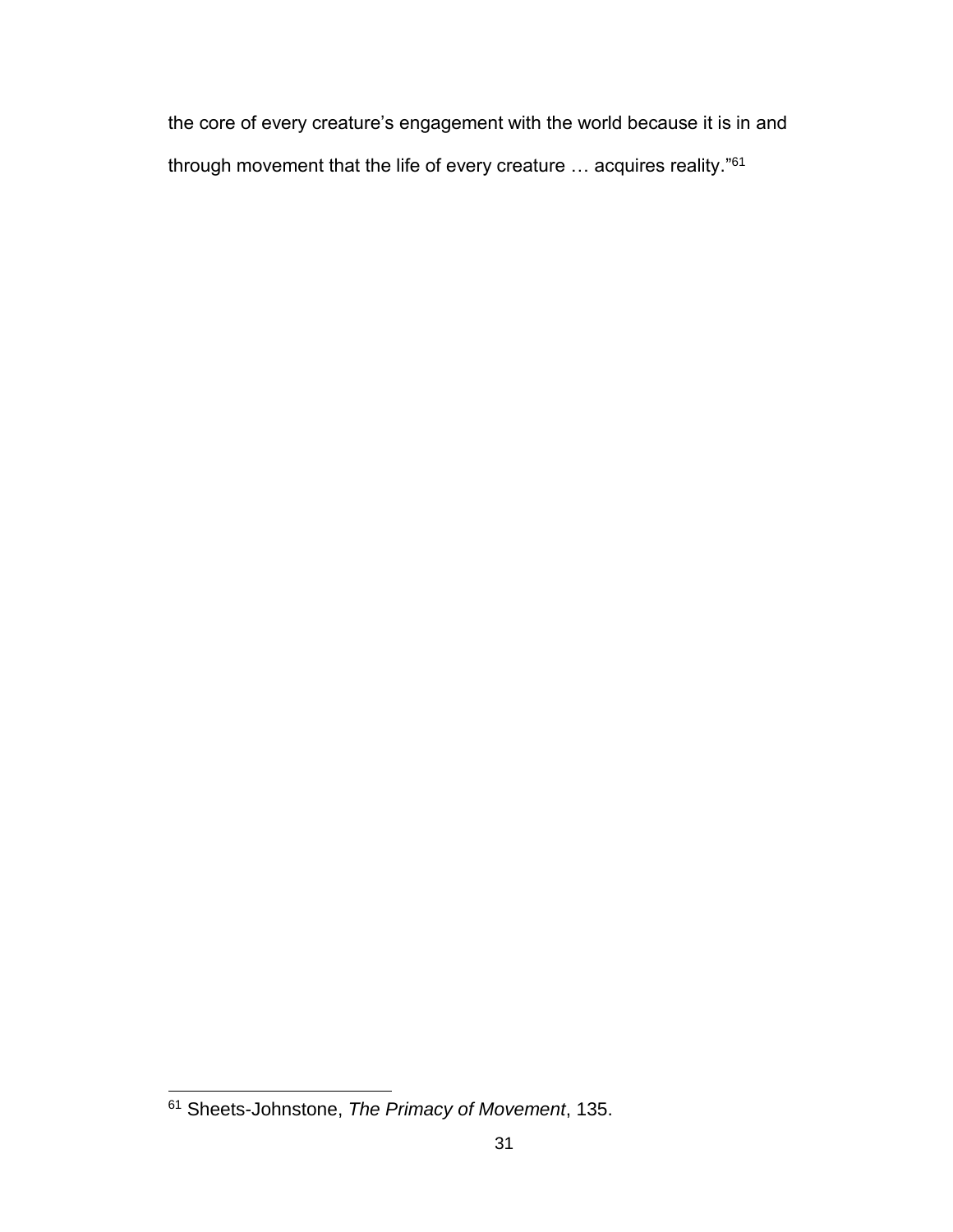## Essay 2

"Dis/Playing with Dolls: Stigmatization and the Performance of Reborn Dolls"

"What cultures are found to have in common is a uniform system of categories, not a fund of identical elements."

— George P. Murdock, "The Common Denominator of Cultures," in *The Science of Man in the World Crisis*, 1969: 324.

Reborn dolls are dolls remade to look aesthetically lifelike—realistic representations of a new born baby. In a 2011 article in *The Guardian*, columnist, Zoe Williams, recounted a story of photographer Rebecca Martinez and her reborn doll. Martinez had two interactions with police involving the dolls. On the first occasion in San Francisco, the police officer arrived after Martinez's car had been broken into, though nothing was stolen. Speculating that the reborn dolls may have scared off the robber,  $62$  the police officer then proceeded to ask to have a picture taken with the reborn doll. He suggested to be pictured pointing a gun at the doll's head. In New York several months later, Martinez was given the same suggestion by another police officer. Martinez was most struck at how two people 3,000 miles apart would have the same idea. Williams concluded her piece noting that "the Reborn-as-art is provocative, and you feel as if you should meet the provocation, that otherwise you're not up to its subversive standards."<sup>63</sup>

 $62$  The dolls were stored in the trunk of the car. The robber may have mistaken them for real dead babies and ran at the assumption that he or she may have just stumbled upon a horrific scenario.

<sup>&</sup>lt;sup>63</sup> Zoe Williams, "Reborns: dolls so lifelike you could mistake them for real infants," *The Guardian*, November 25, 2014, retrieved from November 24, 1014 from http://www.theguardian.com/lifeandstyle/2011/nov/25/reborns-lifelike-babydolls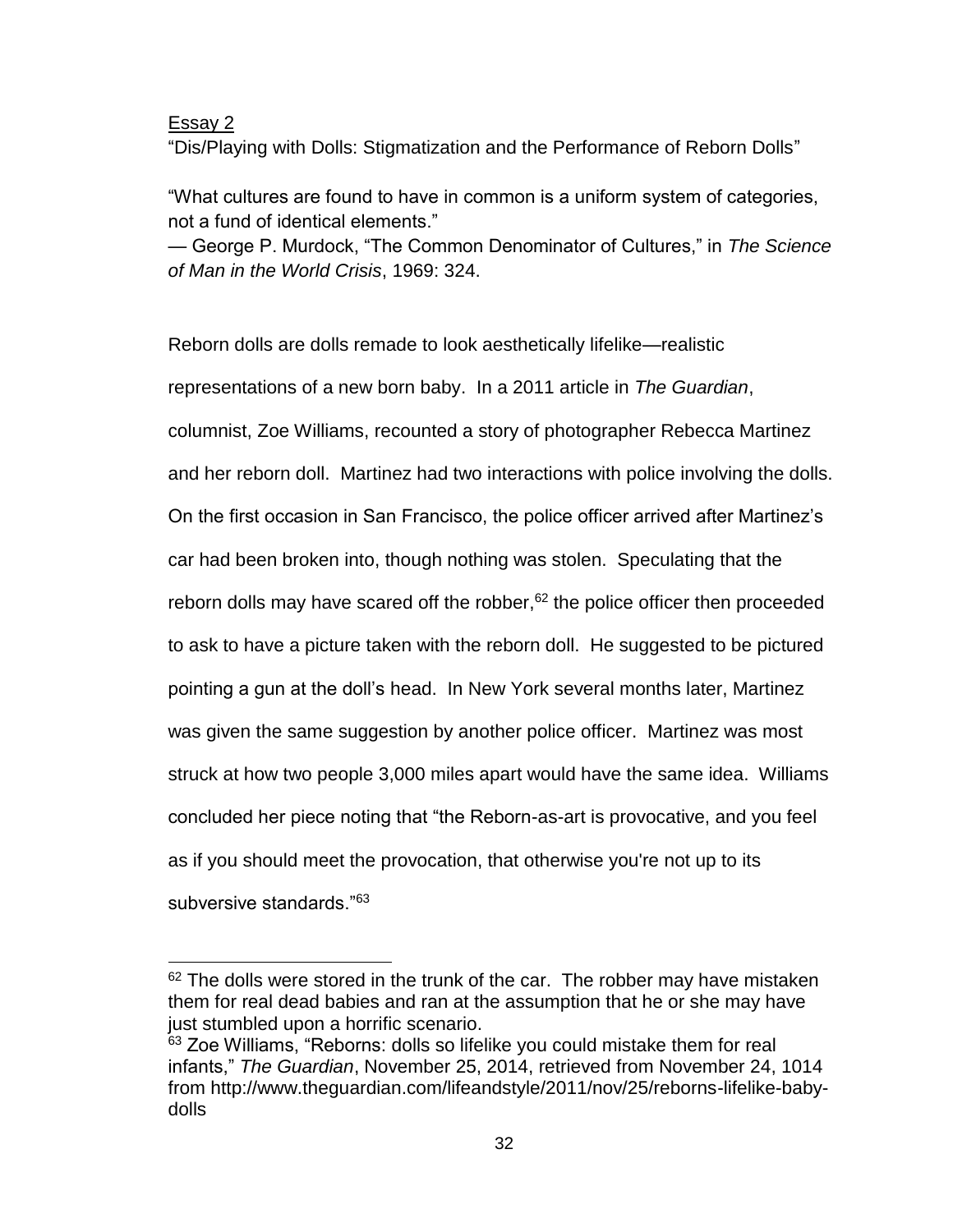Suggestions that the reborn dolls are subversive and that they provoke subversive behavior appear regularly in the reporting of these dolls.<sup>64</sup> General opinion holds that because reborn dolls are so lifelike, owners and artists have a tendency to treat them as living babies and that this behavior is unnatural for adults. Aesthetic realism (how the dolls are remade to physically resemble babies) undoubtedly plays a part and fosters deep immersion into "doll play," to borrow a phrase from Miriam Formanek-Brunell. One episode in the seventh season of National Geographic's *Taboo* documentary series featured people who engage in fantasy lives. Depicted in one segment of the show were mature women playing with these realistic looking reborn dolls. Their actions and behaviors are classified and documented as taboo, as deviant behavior. From one perspective, the dolls' uncanny resemblance to infants exerts some force that draws women to play with them. As lifelike as they might appear, however, once reborn dolls are recognized as dolls and not as babies, they lose much of their ambiguity that would cause observers to question their state of being as artificial dolls or real babies.

In this paper, I first examine the aesthetic realism of reborn dolls. This realism borders on the uncanny which attributes to the unsettling feelings and shock some experience with reborn dolls. The shock stems as much from the dolls as from the behavior or performance of doll producers and consumers as interpreted by outsiders. In *The Archive and the Repertoire*, Diana Taylor notes that while an exact definition is still debatable, "performance also constitutes the

 $64$  The reborn doll phenomena, though still a niche within the doll industry as a whole, has sparked its own niche community of "unborn dolls," reborn dolls the resemble vampires and zombies or shown with gory details.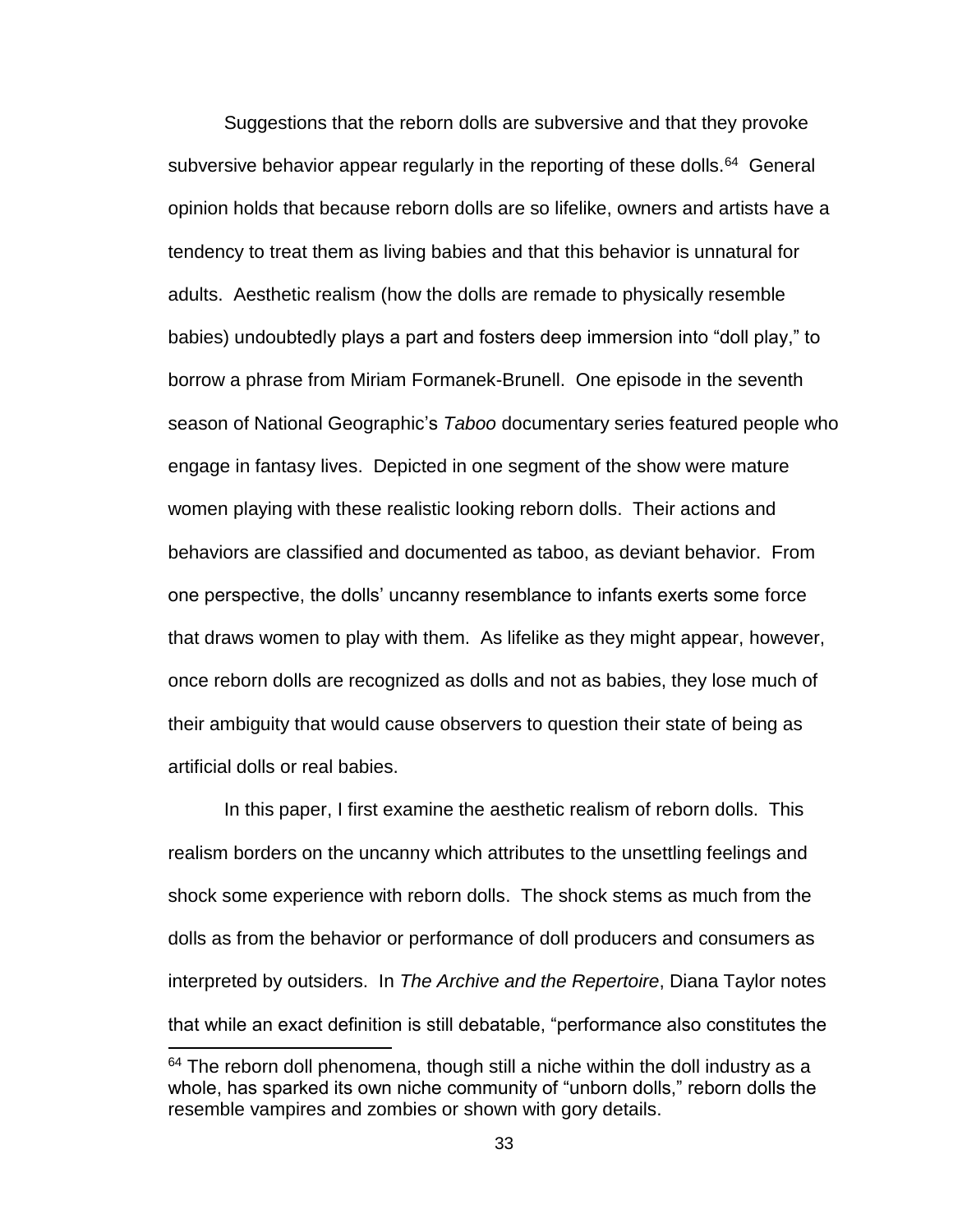methodological lens that enables scholars to analyze events *as* performances." 65 Performance is an enactment of an embodied behavior within a given space and time. However, not all embodied behaviors are performances. Performance usually implies an audience. The women who engage in doll play within public social spaces (e.g. restaurants, parks, shops) and digital space (online) are performing. By approaching this set of behavior as performances, I argue aesthetic realism and the uncanny alone are insufficient to explain the derision reborn artists and owners encounter. The performance of producers' work to transform dolls into babies emphasizes realness (a human-likeness quality that would cause a doll to be mistaken for a baby); yet, the performances of the consumers are what we recognize as doll play. The play dispels the delusion attached to adult women interacting with dolls, but from an outsider's perspective, it is the ambiguity or "deviance" many see in reborn dolls. There are layers of contradiction and misinterpretation between these two types of performances. The misalignment of meta-signals (indirect cues) or signifiers put out by doll makers contradicts with signifiers put out by the buyers who play with their dolls. By applying Gregory Bateson's *Theory of Play* to examine the contradiction between these two performances, I argue that it is this contradiction that makes "playing with dolls" possible. At the same time, when doll owners play with their dolls they produce meta-signals that are open to misinterpretations by observers which create another layer of confusion—when doll play is no longer interpreted as play. Furthermore, as this niche community grows, these

<sup>65</sup> Diana Taylor, *The Archive and the Repertoire* (Durham: Duke University Press, 2003), 3.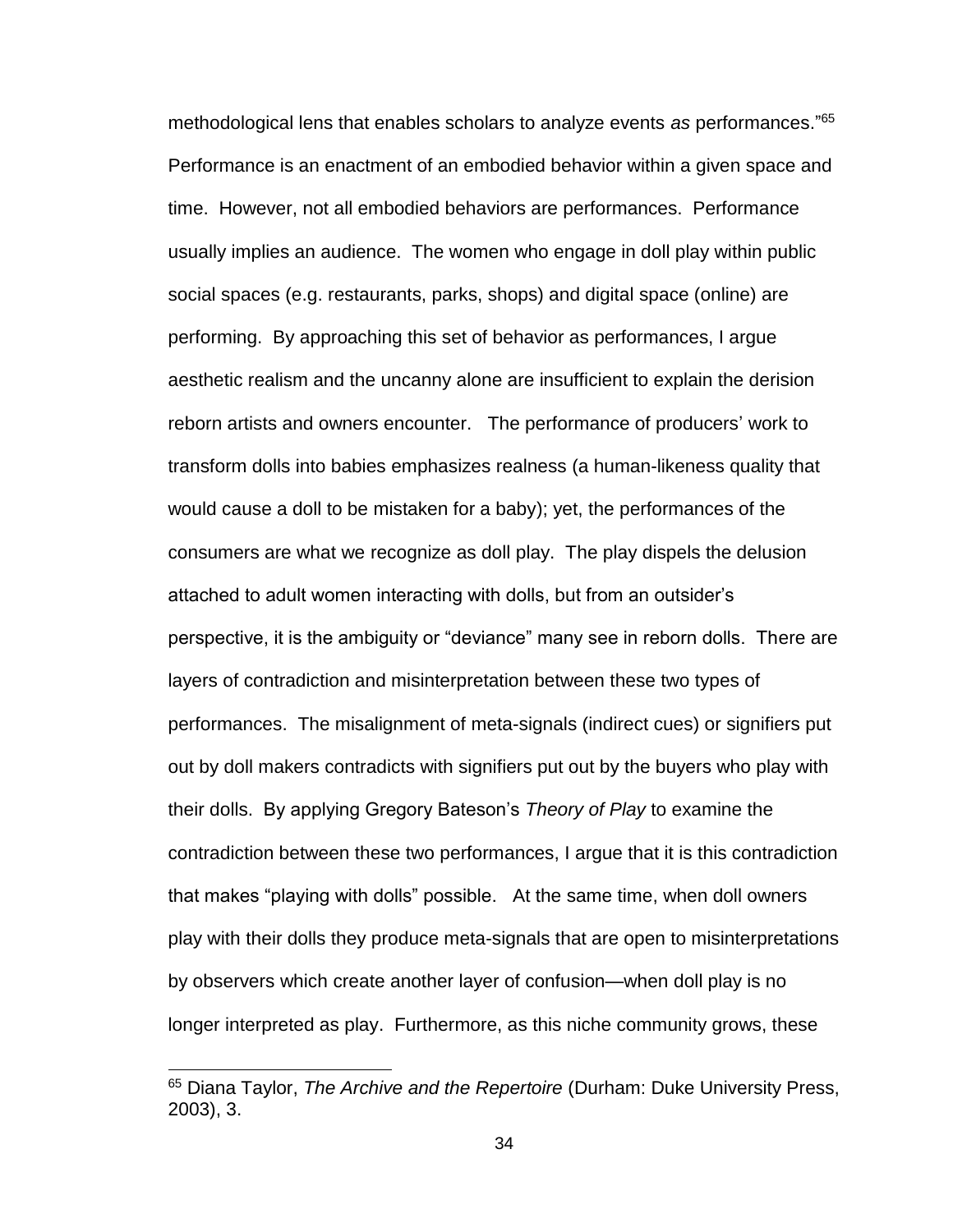performances have the potential to become ritualistic as new media and innovations develop to aid them in this production and consumption.

#### **Realism and Doll designs**

 $\overline{a}$ 

When a child plays with a doll, it is not uncommon to remake and retouch the dolls in an effort to make them look more realistic. Advertisement and the business of selling dolls also emphasis this realism because realism aids in the immersion in doll play. The historical progression of design and subsequent marketing of dolls in the doll industry points towards this direction as well.<sup>66</sup> In 1887, William W. Jacques and Lowell Briggs, co-founders of the Edison Phonograph Toy Manufacturing Company, approached Thomas Edison with a proposal for a talking doll using a miniaturized version of Edison's phonograph. By April 1890, after Edison had booted both Jacques and Briggs from their own company, the first mass produced talking dolls entered stores at a staggering \$10 — an extra \$15 for the fancy dress.<sup>67</sup> In a more recent attempt to capture realism, in 1998 the Barbie doll received a makeover and redesign of her figure— breast reduction, wider hips, flatter feet—to more closely resemble the

<sup>66</sup> Miriam Formanek-Brunell, *Made to Play House*, (New Haven: Yale University Press, 1993), 35-89.

<sup>67</sup> Minsoo Kang, *Sublime Dreams of Living Machines*. (Cambridge: Harvard University Press, 2011), 243; Neda Ulaby, "Edison's Talking Dolls Can Now Provide The Soundtrack To Your Nightmares," *NPR.org*, May 5, 2015, retrieved from http://www.npr.org/blogs/thetwo-way/2015/05/05/404445211/edisonstalking-dolls-can-now-provide-the-soundtrack-to-your-nightmares; Christina Rubin, "The Reading Room: Mr. Edison and the Talking Doll," *The Antique Toy Collectors of America, Inc.*, n.d., retrieved from http://atca-club.org/article06.php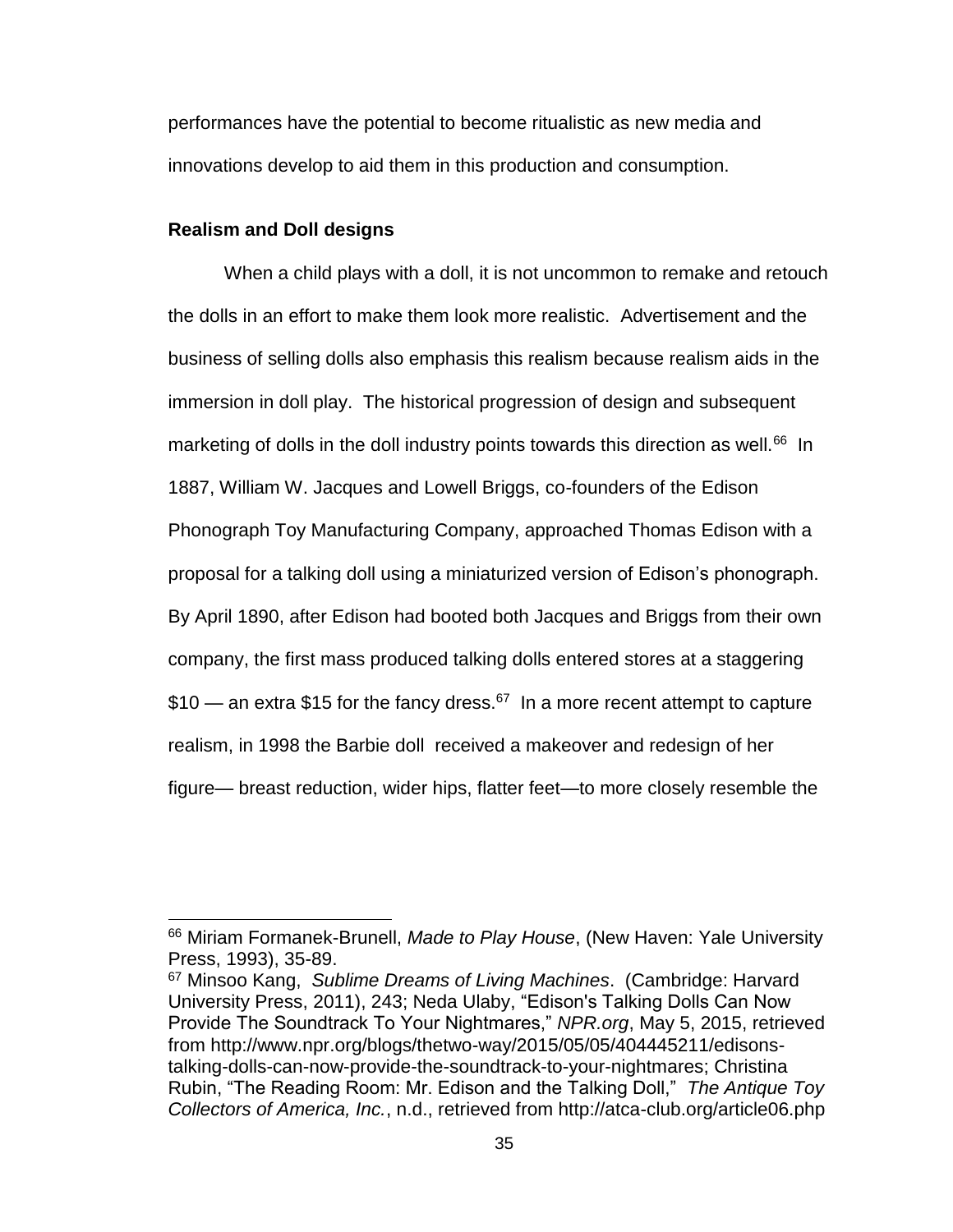body image of "real" women.<sup>68</sup> The latest lineup in the Barbie design is "Hello Barbie." Restored back to her former disproportionate figure, she now uses speech recognition and wi-fi access to record and store conversations in the iCloud. The more you converse with Barbie, the more she learns about you and makes informed responses.<sup>69</sup> Similarly, the books accompanying the American Girl dolls give each doll a family, personal history, and personality. Felicity, the first of the American Girl dolls, even received her own vacation package and tea party in Colonial Williamsburg, so visitors can tour the site through her eyes.<sup>70</sup> Within the past three decades, the mechanical development of realistic-looking dolls by major companies such as Mattel, Zapf Creation, Tyco, and Playmates Toys have resulted in dolls that could cry, eat, burp, listen, give birth, and even defecate.<sup>71</sup> Realistic-looking suggests looking human-like although most doll producers will use the term "lifelike." Lifelike dolls not only look human-like, but appear as if they *could* be alive. Through these mechanizations and designs,

http://money.cnn.com/2015/03/11/news/companies/creepy-hello-

<sup>68</sup> Laura B. Randolph, "Living Dolls," *EBONY* 53, no. 3 (Jan. 1998): 22; Gloria Borger, "Barbie's Newest Values," *U.S. News & World Report* 123, no. 21(Dec. 1, 1997): 40.

<sup>69</sup> Katie Lobosco, "Talking Barbie is too 'creepy' for some parents," *CNNMoney*, March 12, 2015, retrieved March 8, 2015 from

barbie/index.html; James Vlahos, "Barbie Wants to Get to Know Your Child," *The New York Times Magazine*, September 16, 2015, retrieved September 18, 2015 from http://www.nytimes.com/2015/09/20/magazine/barbie-wants-to-get-to-knowyour-child.html?mwrsm=Email&\_r=0

<sup>70</sup> Christopher Geist, "Colonial Williamsburg: An Artifact of Popular Culture," *Colonial Williamsburg Journal,* Summer 2006, retrieved from

http://www.history.org/Foundation/journal/Summer06/pop.cfm

<sup>71</sup> My Size Barbie, Baby All Gone, Telephone Tammy, Mommy's Having A Baby, Water Babies, and the predecessor to reborn dolls: Baby Born dolls and other collections manufactured by Zapf Creation.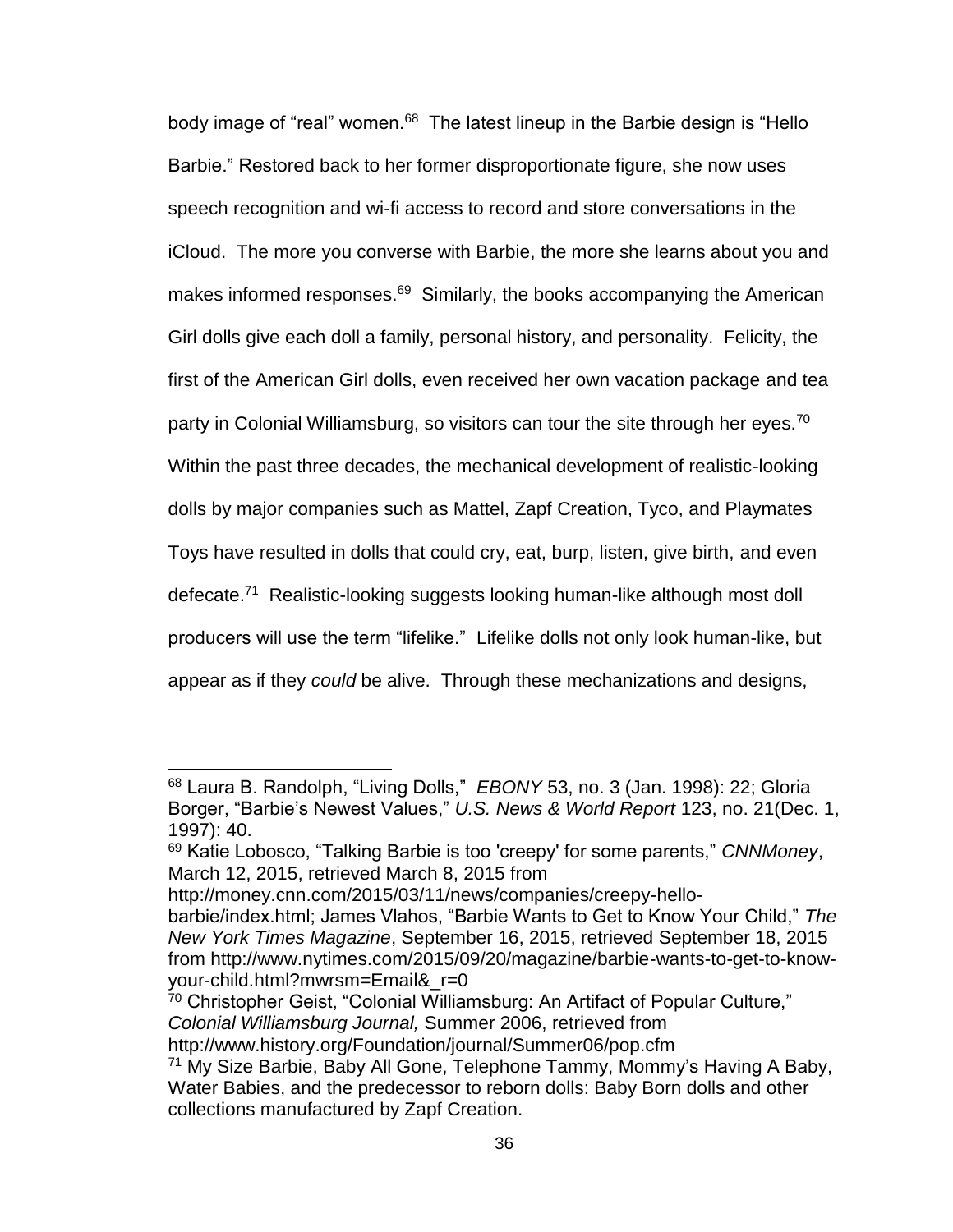dolls were made to embody life, albeit an artificial life.<sup>72</sup> In *Falling in Love with Statues*, George Hersey's exploration of the human tendency to fall in love with inanimate objects leads him to propose that "One can define any visual art that represents living things, such as human beings, as a form of artificial life. Such works simulate biological organisms, do they not?"<sup>73</sup>

Although no outwardly strong religious connotations are attached to reborn dolls in the same way that someone is a born again Christian, for something or someone to be "reborn" implies that it already exists. "Reborning," the process of transforming a vinyl sculpture into a lifelike doll, appeared in the American vernacular sometime within the last three decades. Artists who carry out this task are known as "reborners."<sup>74</sup> Similarly, owners of reborn dolls, the majority of whom are women, are often referred to as "reborn mothers." As one reborn artist frankly puts it, "Reborning means that you're bring a doll to life. You're making it into a baby. It's a baby that's reborn from a doll."<sup>75</sup> The "reborn" name of these dolls and subculture stems from the remaking of a Berenguer doll, the product of a Spanish manufacturer who specialized in realistic dolls at the end of WWII. The original process involved dissembling a Berenguer doll, stripping it of its details and old parts (eyes and paints), retouching it (through repainting and baking), then reassembling—the dolls are 'reborn' as a more

 $72$  In the context of this paper, I use the term artificial life with the assumption that its general meaning is understood. I am not attempting to define artificial life simply because there is no perfect definition and no short way of working out all of the contradictions that plague this term.

<sup>73</sup> George L. Hersey, *Falling in Love with Statues*, (Chicago: University of Chicago Press, 2009), 3.

<sup>74</sup> I will not be using 'reborner,' but will use, instead, 'producers' and 'artists' interchangeably to refer to makers of reborn dolls. <sup>75</sup> BBC, *My Fake Baby*.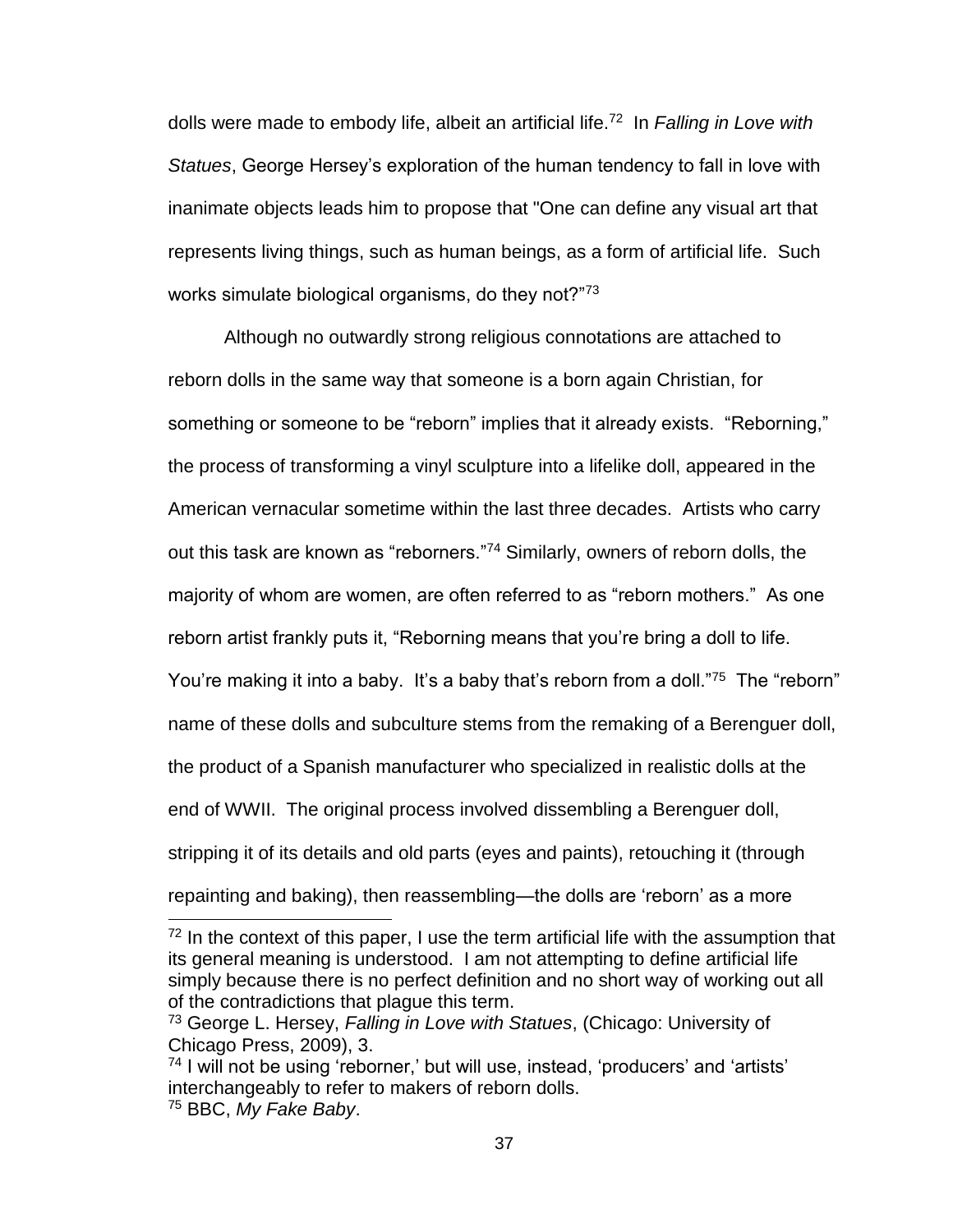realistic human replicas. On the market today, however, Berenguer dolls are less used as artists opt for kits that come with a head and four unpainted limbs. This is evident in the ubiquitous reborn doll kits available in shops and venues that also sell reborn dolls from mainstream shops such as Amazon and eBay to privately owned online businesses like Dolls by Sandie and Still Moments Nursery. This shift has given rise to reborn sculptors who hand-make molds that become specially named and sought after models such like Coco Malu or a replica of Prince George.

A reborn doll starts from a sculpted vinyl or silicone head and limbs layered with paint and baked to mimic the skin of a newborn baby—with hand painted milk spots, veins, and all.<sup>76</sup> Details such as hair, eyes, eyelashes, and fingernails are then meticulously added before limbs are attached to a body weighted down to achieve the same tactility as holding a newborn. With new technological innovations, heat or warming packs can be inserted to mimic the

warmth of human body; small machines can simulate breathing; a voice box can 

 $76$  Because this essay focuses on the aesthetic realism of reborn dolls in conjunction to theories of play and the uncanny, I deliberately avoided a larger discussion of race and gender as my research, at the moment, does not allow a deeper examination. The dominance of women within this niche community naturally gives rise to questions of motherhood and gender roles. From my research, though inconclusively, men appear to take on roles in the production side. Another yet unexplored aspect is the unisex nature of reborn dolls. From a mold, reborn dolls can be made either male or female. Naming of sculpted molds and renaming of dolls also appear to follow a conventional gender practice. The same apply to race. While different color vinyl are produced to accommodate artists who want to make African American dolls or dolls of other ethnicity, the majority of unpainted vinyl molds are variations of the white skin tone. How different or difficult is the process to paint and make an African American reborn doll in comparison to a white or Asian doll? Do designs sculpted specifically for ethnic dolls conform to physiological racial stereotypes? Such questions on race and gender form the next logical stage of inquiry in this research topic.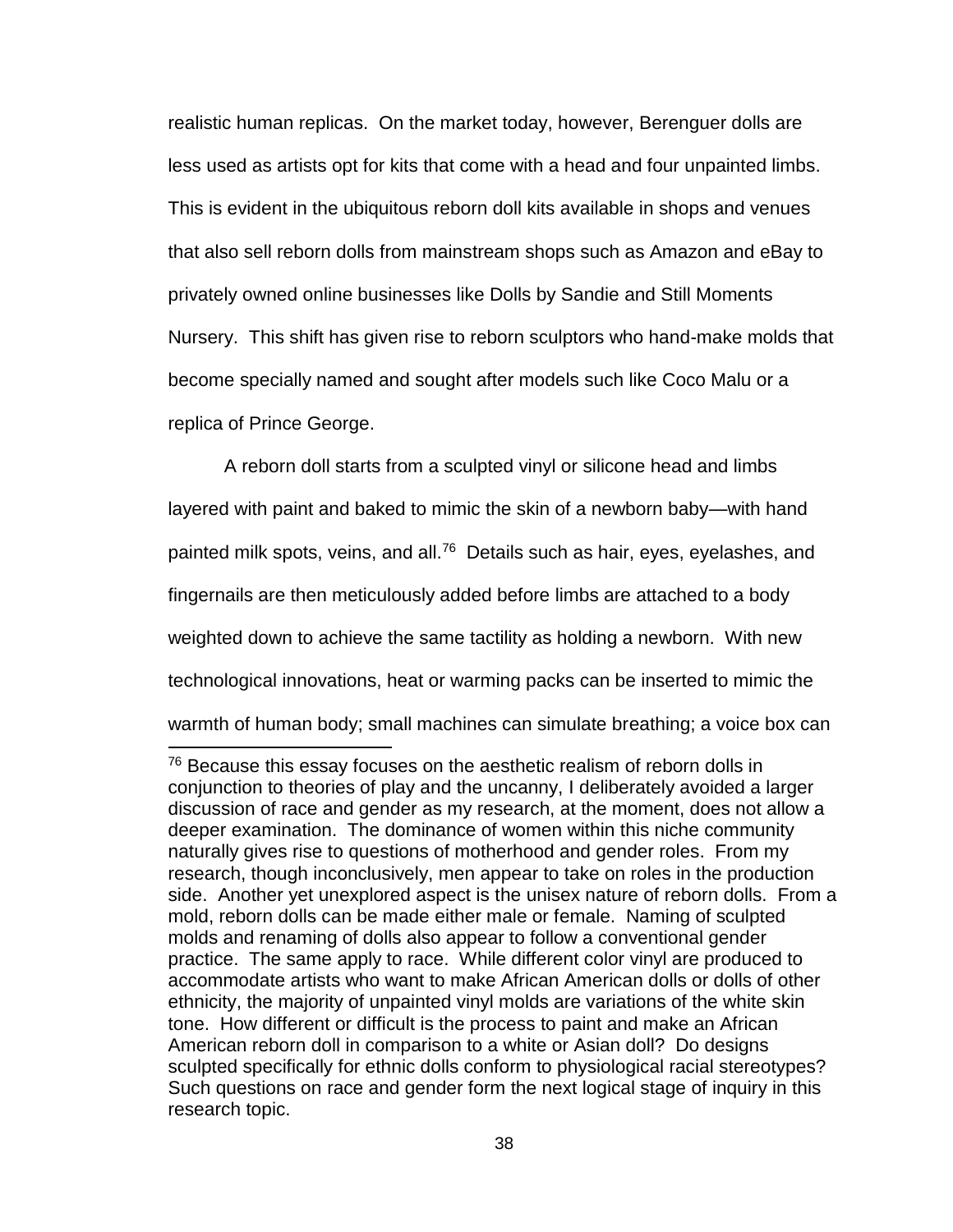produce babies' sounds; and synthetic umbilical cords can be clipped on for a full birthing experience.<sup>77</sup> All this is done in an effort to create a doll that looks and feels as lifelike as possible. As one reborn doll artist states, "You strive to reach the ultimate in realism. That's what it's all about. You're trying to create a baby."<sup>78</sup> For an outsider, the presentation of a lifelike doll as a living, breathing baby tricks them believing it is the real thing—a living baby. The discovery of the trick temporarily disrupts their system of categories which discriminate the real from the artificial. This disruption is the uncanny.

#### **The Uncanny Valley**

 $\overline{a}$ 

The 'uncanny' as a psychological state appeared first in the writings of German psychiatrist, Ernst Jenstch in 1906, *Zur Psychologie des Umheimlichen* (*The Psychology of the Uncanny*), and was later expanded by Sigmund Freud. The feeling of the uncanny, as Freud explained, "is that species of the frightening that goes back to what was once well known and had long been familiar."<sup>79</sup> In other words, the uncanny comes from the cognitive dissonance we experience when we perceive, for example, a dead body both as human and not quite human. The inconsistency of experiencing something that is simultaneously familiar and unfamiliar, fascinating and repulsive naturally creates discomfort. We are forced to reject such moments.

This connection between the frightening and familiar is pivotal to the understanding of the Uncanny Valley. In the hands of roboticists Masahiro Mori

<sup>77</sup> Michele Barrow-Bélisle, *Beautiful Babies: The ART of Reborn Doll Making* (Pristine Condition Like New edition, 2007), n.p.

<sup>78</sup> Quote from Jamie Eaton. BBC, *My Fake Baby*.

<sup>79</sup> Sigmund Freud, *The Uncanny*, (New York: Penguin Books, 2003), 124.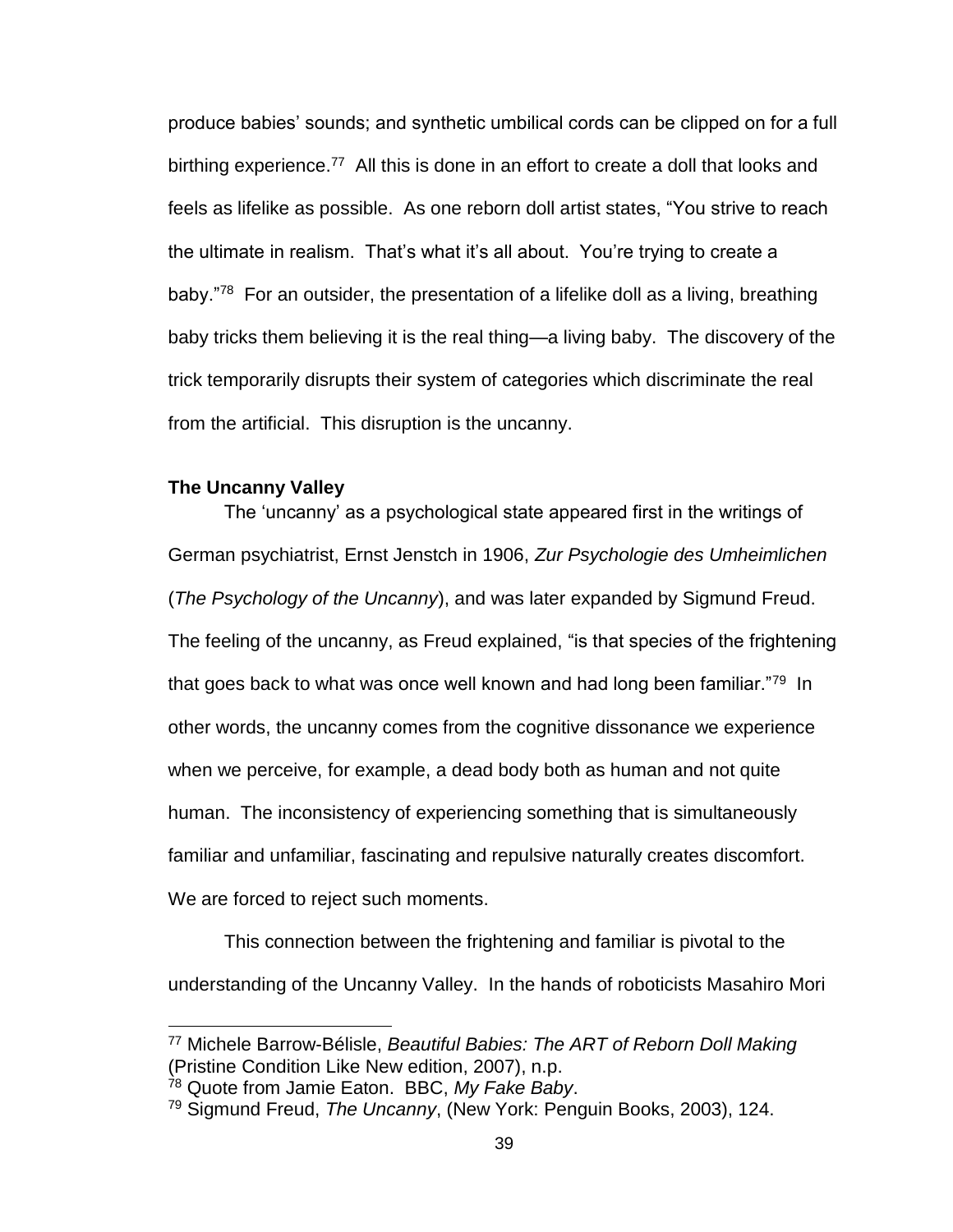in 1970, the uncanny was transformed into a theory: the Uncanny Valley.<sup>80</sup> Today, the Uncanny Valley more often has wider applications within the field of robotics and computer animation where engineers, roboticists, and game designers are constantly striving to capture and render more realistic android and character animation, both aesthetically and in movement, without evoking the eeriness that observers may develop. The simultaneous feelings of fascination and disgust that the uncanny provokes apply to reborn dolls and attest to their seductive and disgusting qualities. Some who encounter the dolls become avid collectors while others refuse to engage or even touch the doll. $81$  I should note at this point that hatred takes no part in the public reaction towards reborn dolls. Certainly some find them frightening, but the feeling stems more from shock, and most feel discomforted rather than any strong hatred for the dolls.

The shock arises from the ambiguity or the uncertainty. Observers are made to double guess themselves. Aesthetically, the dolls look like real babies. In this sense, reborn dolls are simulacra, faithful representations of something or someone whether or not the original still exists. Given that the production of reborn dolls in its current stage is a cottage industry, the handwork allows for and encourages customization. Some collectors purchase these dolls as a

<sup>&</sup>lt;sup>80</sup> The Uncanny Valley postulates that as something not human is given human qualities, our (the human observer) familiarity and likeability for it grows because we recognize those shared human characteristics. That feeling of familiarity continues up until a certain point when, if too much human qualities are given, we begin to develop a strong feeling of revulsion and disgust—an "uncanny" feeling—because we will begin to notice more the unhuman characteristics. Move past this point by making an object indistinguishable from humans and our feeling of familiarity returns. Mori, Masahiro, The Uncanny Valley. *Energy* 7, no 4 (1970): 33–35.

<sup>81</sup> BBC Four, *My Fake Baby*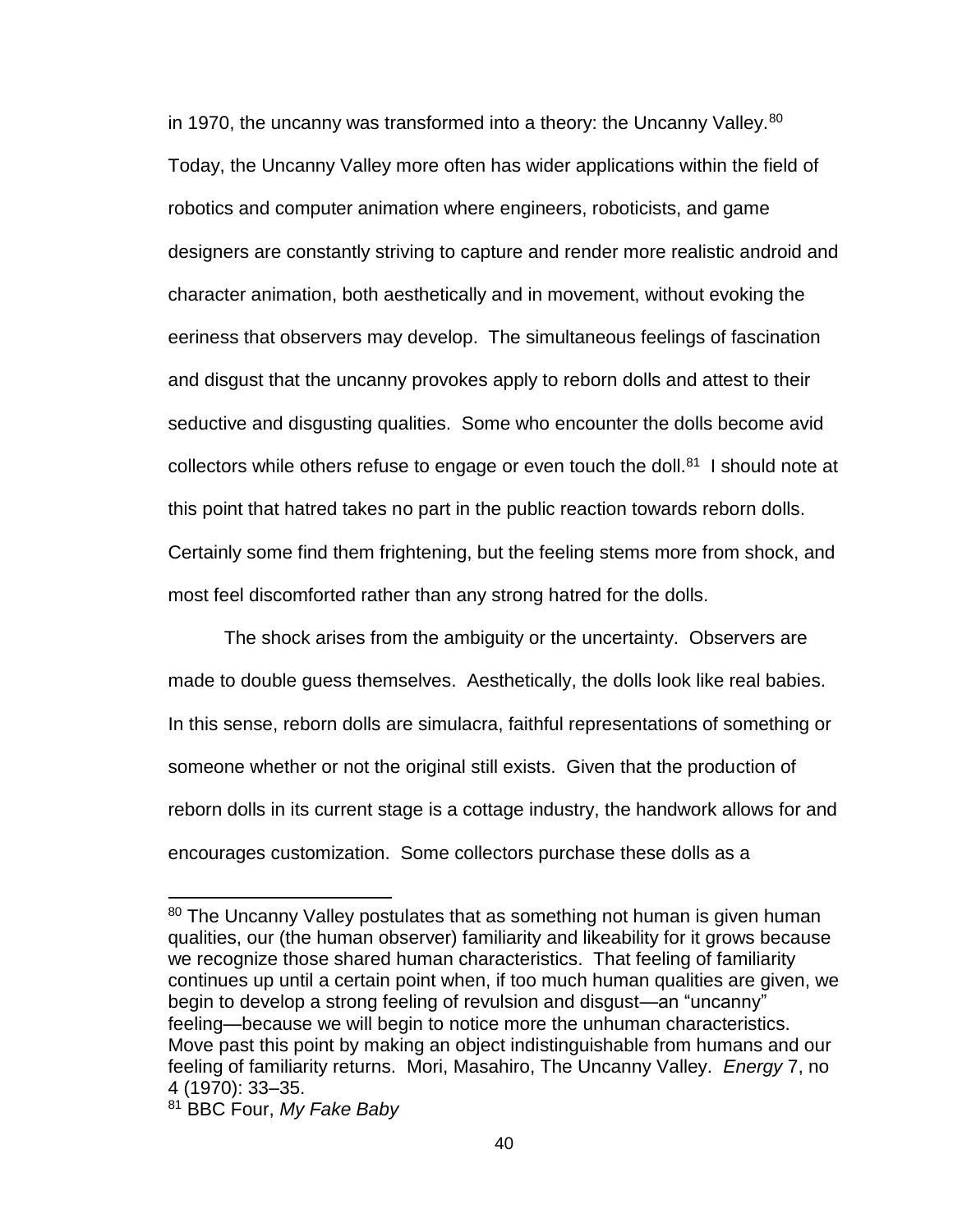replacement for lost or miscarried children, while others order dolls custom-made in the likeness of a child who has either died or grown up. $82$ 

There are multiple layers of meaning to the dolls as objects. First, because reborn dolls act as simulacra, what do they represent that makes them so ambiguous? Whether for collectors or owners who play with these dolls or not, simply put, reborn dolls look and feel like living babies; they are meant to represent living babies. However, real babies move. Real babies can interact with their environment. Therefore, reborn dolls, more accurately, represent dead babies. One does not play with dead babies. Logically, life and death are intertwining as neither can exist without the other. Social, religious, and linguistic practices, however, separate the two and attach regulated behaviors deemed appropriate to each concept. At the same time, the disconnection is made continuous through ambiguities—often taboo behaviors—which carry characteristics of both categories. The ambiguity, the crossing of boundaries, the matter out of place comes from the behavior and the interaction between owners and their dolls. Second, in addition to representation, objects already carry within themselves meaning that communicates to us, oftentimes subconsciously such as the association of dolls with childhood. This association is, at times, taken for granted since we can pass by a child playing with a doll without giving a second thought whereas the sight of an adult playing with a doll will guarantee a second look. For example, in a collection entitled "Sue and Winnie," artist Vera Saltzman

<sup>82</sup> BBC Four, *My Fake Baby*; Gutierrez, *Richmond Times Dispatch*.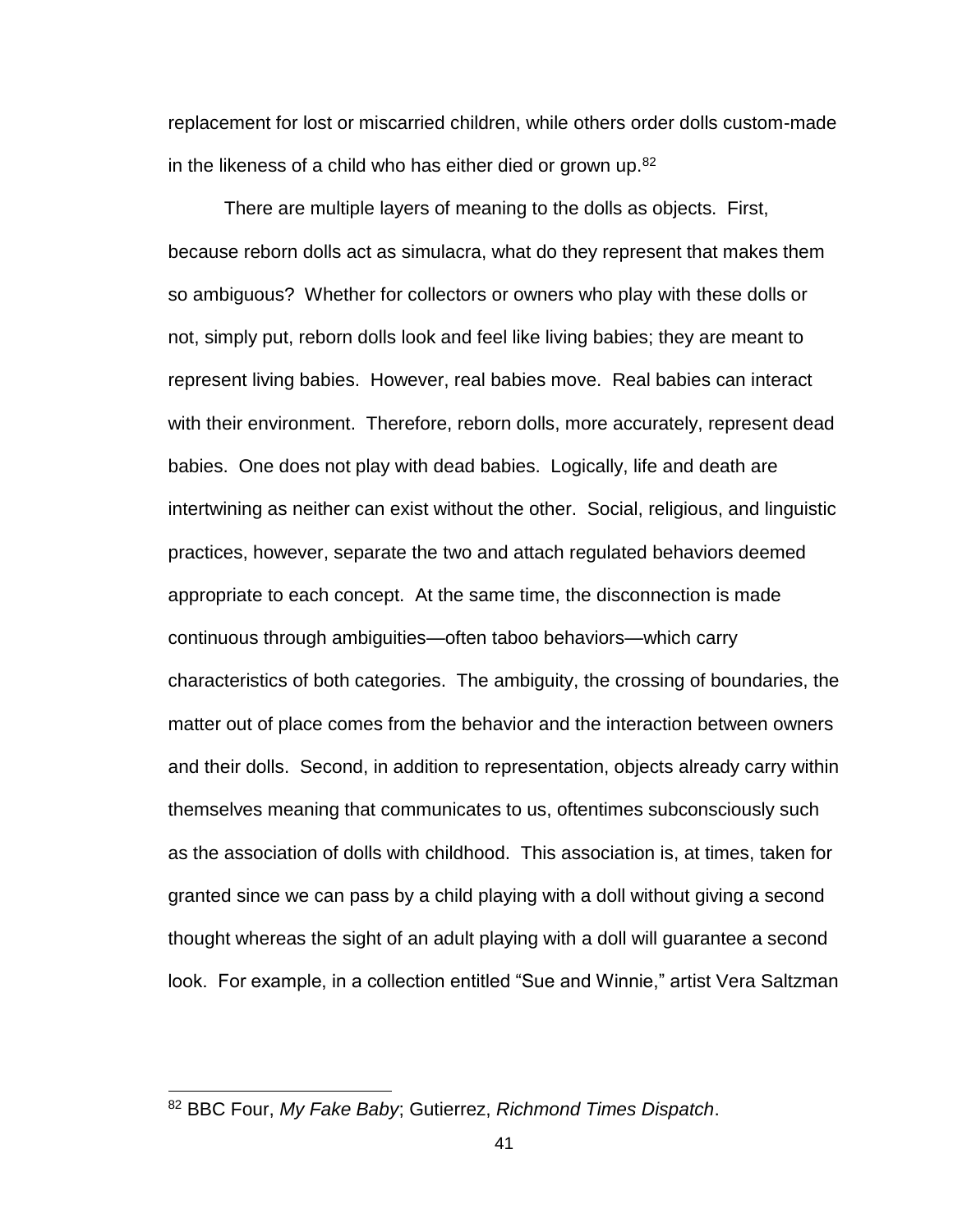photographs women past forty with a doll from their childhood.<sup>83</sup> From Raggedy Andy to porcelain dolls to French plastic *poupée* (doll), these women chose to hold onto their childhood dolls through the decades. Particular photographs can be unsettling and uncanny, but it is entirely dependent on the viewer to infer what type of meaning is exchanged between the women and their dolls and that inference is informed by their own values and experience.

If the uncanny is a tool to construct a spatial and temporal boundary, it becomes easy to see how doll play among mature women would be looked upon as unnatural. Consider the following excerpt of Freud's analysis of *the Sandman*: 84

"[The uncanny is often aroused] if intellectual uncertainty … as to whether something is animate or inanimate, and whether the lifeless bears an excessive likeness to the living. With dolls, of course, we are not far from the world of childhood. We recall that children, in their early games, make no sharp distinction between the animate and the inanimate, and that they are especially fond of treating their dolls as if they were alive."85

Reborn dolls, and dolls in general, are what A.F. Robertson refer to as

"transitional object," meant to help its owners transition through stages of

development.<sup>86</sup> Toys, and dolls included, are designed, in part, to foster a child's

imagination and creativity. The immersion of children in doll play, creating their

own fantasy world and characters, is even encouraged by parents. In adulthood,

there seems to be a need for individuals to be able to distinguish between reality

 <sup>83</sup> Aline Smithson, "Vera Salzman: Sue and Winnie," *Len Scratch*, February 18, 2013, retrieved from http://lenscratch.com/2013/02/vera-saltzman/

<sup>&</sup>lt;sup>84</sup> A German short story written in 1816 by E. T. A. Hoffmann, involving a man falling in love with an automaton.

<sup>85</sup> Freud, *The Uncanny*, 141.

<sup>86</sup> A.F. Roberson, *Life Like Dolls*, (New York: Routledge, 2004), 190.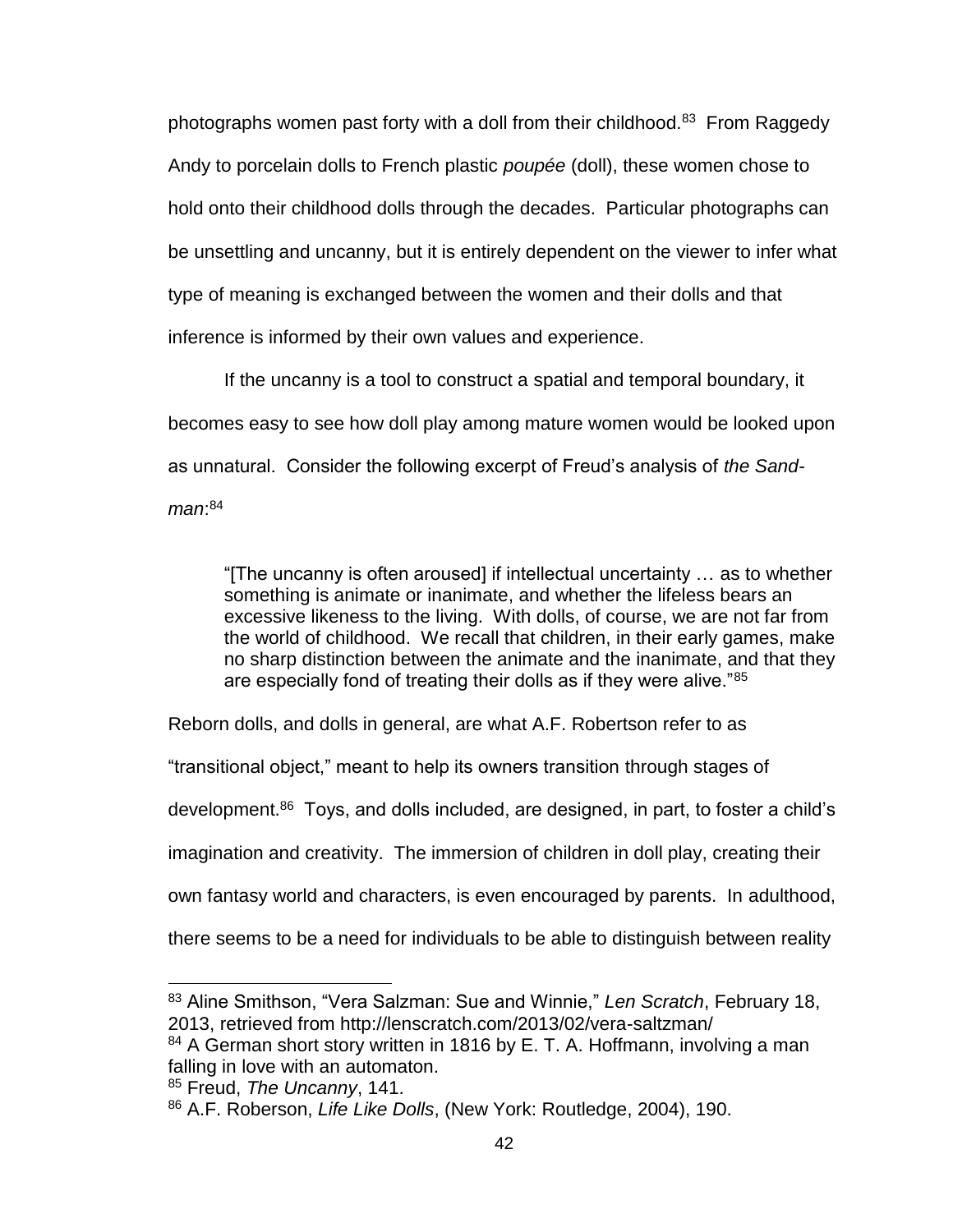and fantasy. But to follow only this interpretation is to bind dolls to childhood rather than make it a subject that can transition into adulthood.

### **The Business of Reborning**

Consider this scenario. Jamie Eaton, a mother of four, makes her weekly trip to the local supermarket with her newborn cradled securely in her arms. On this particularly overcast day, she wheels her shopping cart up to an elderly woman, taps her on the shoulder and says, "Excuse me. Would you like to buy a baby?" The woman gives an adoring coo at the sight of the infant and gives Jamie an I'm-in-on-the-joke sort of smile even when Jamie insists she is serious. Only on touching the newborn does the woman discovers that it is a doll. For the remainder of this segment which opens the BBC documentary on reborn dolls, *My Fake Baby*, the older woman politely refuses to engage with the doll even while her husband embraces it with fascination and protests that it must be a real baby.

Within this supermarket, the divide between "work" and "life" collapses, both in space and time. Paid work and household obligations conflate into one in a very public performance. A doll seller moves about the market shopping for her family's meals while simultaneously passing out business cards to those who take interest in her doll which she has perched atop her cart. In this scenario, Jamie Eaton embodies both producer and consumer. As a producer, she is selling not just the dolls, but an image, an aesthetic of authenticity and professionalism. Such marketing may be the most performative act of the reborn doll business.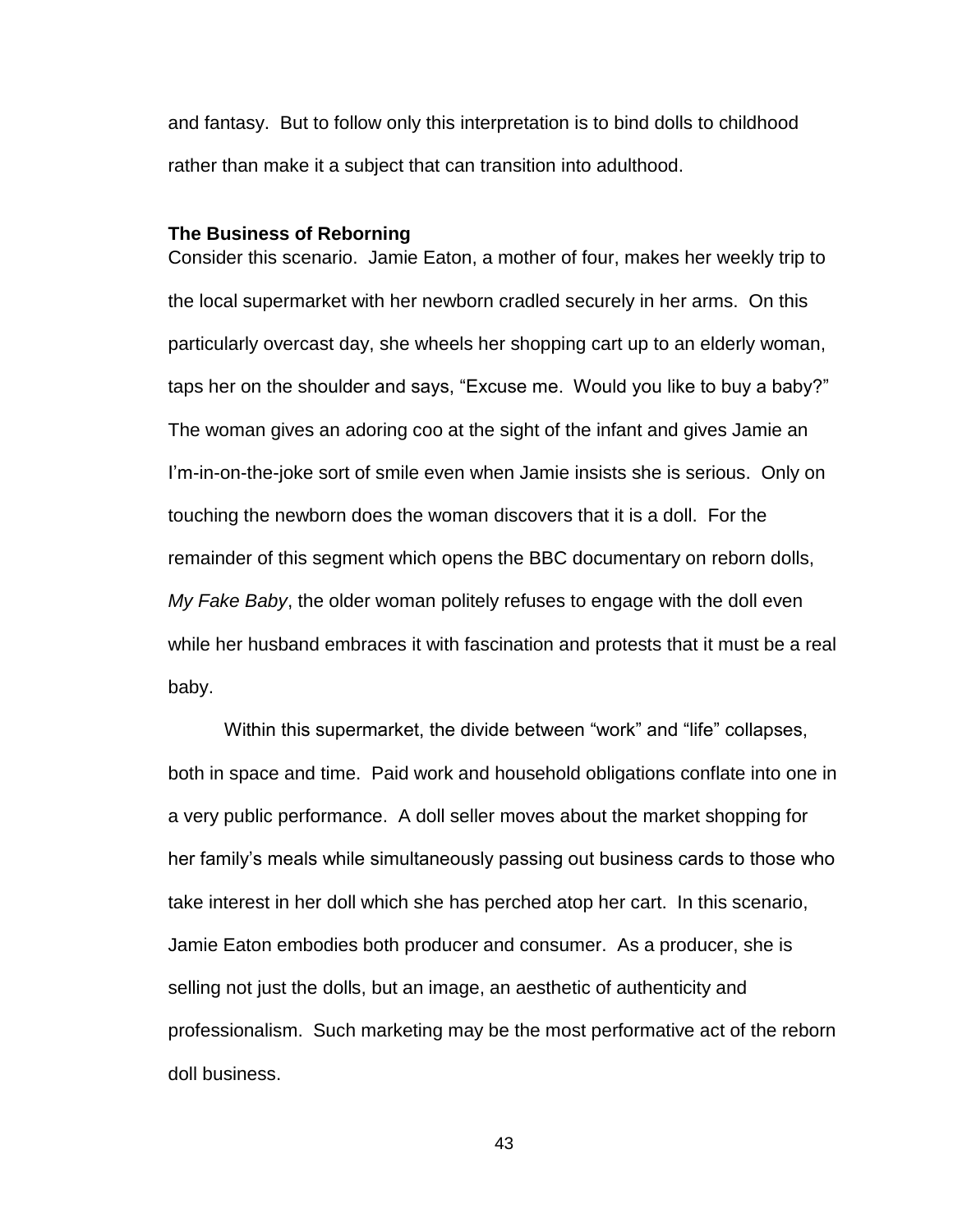Highlighted above, the markers' direct interaction with the consumer, taking dolls out in public and entreating people to ask questions, is one method of marketing. More common are marketplaces in online venues such as eBay, Amazon, Etsy, and individually owned websites. The internet offers no traditional means by which a buyer can "physically touching and emotionally feeling [the reborn dolls],"<sup>87</sup> and, thereby, develop an emotional attachment to the dolls, which chief are qualities for making a sale. Given that nothing can be physically touched, held, or felt through the internet, the selling point for reborn dolls though this medium becomes the selling of affect, the emotional attachment and connection made between shoppers and reborn dolls, not unlike a feeling of "love at first sight." There are various accounts of women who upon stumbling across reborn dolls on site like Ebay, felt an instant connection and "just had to have it."<sup>88</sup> To achieve this effect, reborners aim to reproduce the sensation of touch and emotion attachment through linguistic and expressive messages. By doing so, reborn artists are, intentionally or unwittingly, imbuing artificial life into the dolls.

This process, as with the performance by doll owners, can potentially become ritualistic. To perform a ritual is to organize behaviors into recognized

<sup>87</sup> White, *Political Emotions*, 66.

<sup>88</sup> BBC Four, *My Fake Baby*, directed by Victoria Silver, 2008, retrieved December 15, 2014 from www.youtube.com/watch?v=xyr7yjDnqds. The original link no longer work. Alternative source from Barcroft TV. "DOCS: My Fake Baby," [Online Video], *YouTube*, May 7, 2015, retrieved February 10, 2016 from https://www.youtube.com/watch?v=hTnr2CmLbG4; National Geographic, *Taboo: Fantasy Lives*, narrated by Lance Lewman, 2011, retrieved December 15, 2014 from https://www.youtube.com/watch?v=D1nC-6p1oTg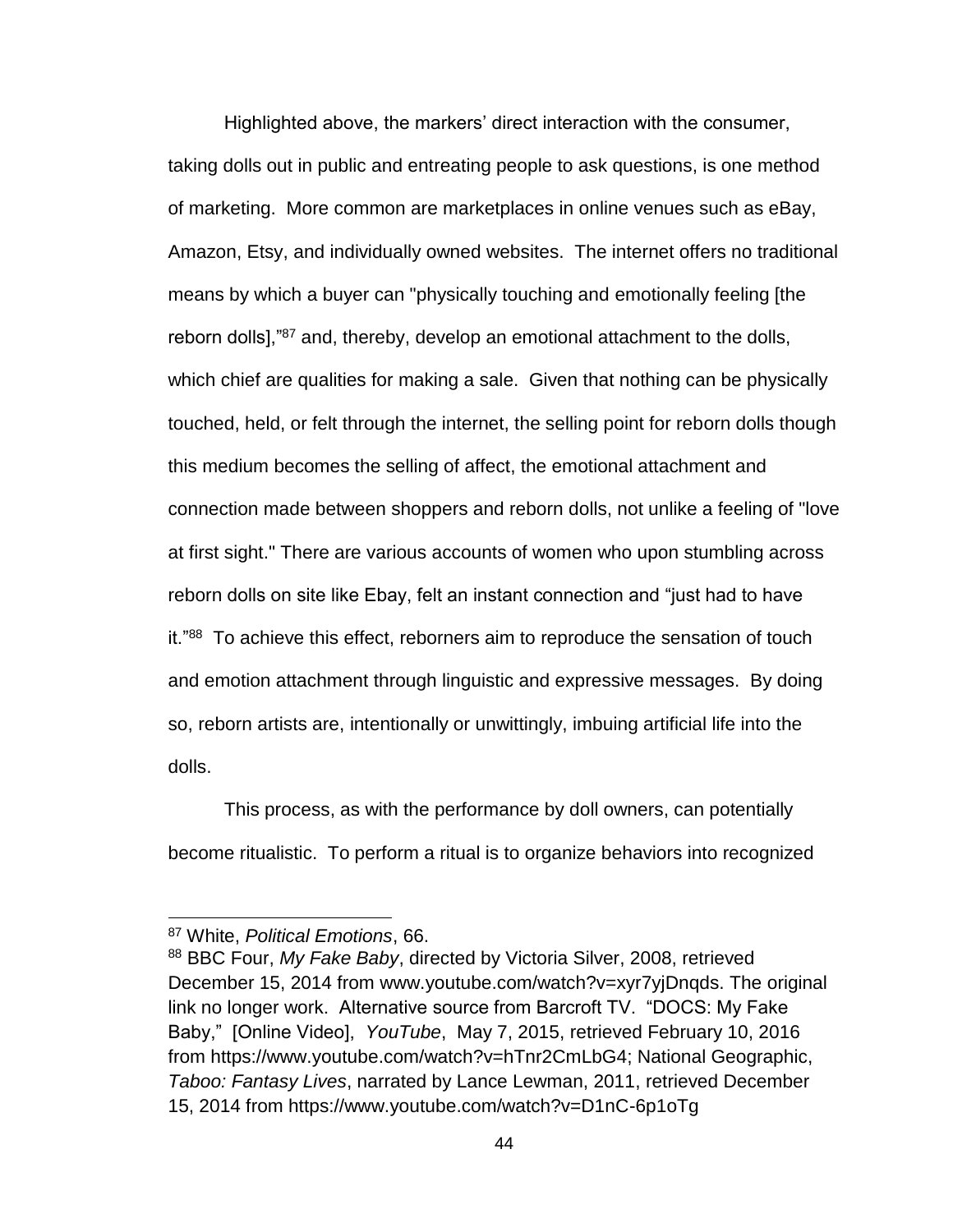sequences. Rituals can be, and often are in the secular sense, very routine. Appling the concept of ritual performance to the marketing of reborn dolls draws attention to the repetitive patterns as they move from their makers to owners. For example, there is a rite of passage or a status change ritual, so to speak, of reborn dolls from inactive to living objects through the manipulation of patterned behaviors, on the part of the artists. In *Rites of Passage,* Arnold van Gennep identifies three phases in rites of passage: 1) separation, 2) transition or liminality, and 3) reintegration. In creating a reborn doll, the process of painting, baking, veining, and adorning the doll with eyes and hair, the reborn artist initiates the separation phrase during the course of transforming a doll from plastic objects to replicas of living beings. As opposed to operating in a separated workshop, many reborn artists work directly from their living room or kitchen. Behind the scene pictures and videos posted by online vendors frequently show the integration of the work space into the household, not unlike a home birth. Even when a separate creative or craft space is designated to the house, familial pictures, pets, and sometime children highlight the domestic relationship an artist places within her work and, by indirect inference, onto the dolls. The space conveys notions of the home and even motherhood while the supplies scattered about the space suggest artist or craftsman. I should note that this practice is not unique to the reborn doll business. Sellers on EBay, Etsy, and a host of other online marketplaces employ this technique in marketing and advertising as well.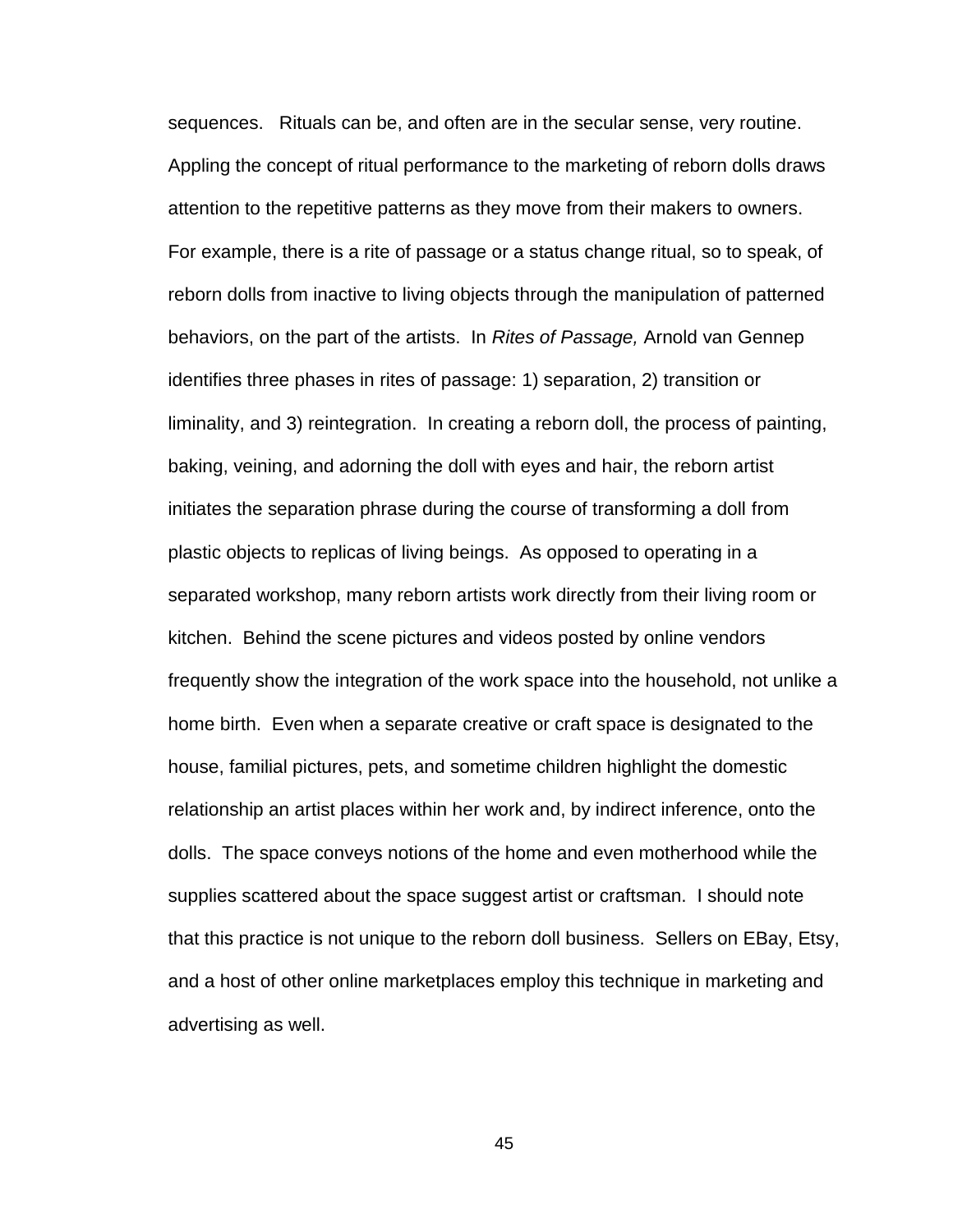The liminal stage is the threshold whereby neither old nor new identity exists. <sup>89</sup> The liminoid, as an expansion by Victor Turner on van Gennep's concept of liminality, functions like liminality, but is applicable to modern rather than tradition ritual practices. The marketing of reborn dolls exists, then, in the liminal phrase. Within this phase, reborn artists employ both visual and linguistic messages to convey the living qualities of reborn dolls. Take for example two post descriptions from online vendors:

"\* Your baby will be crafted using Genesis heat-set paints.

\* His/her nails will be painted, tipped and sealed and his/her lips, inner ears, nostrils and eyelids will have a natural-looking shine.

\* His/her hair will be meticulously painted as in the examples above. \* S/he will be weighted and filled to be soft, cuddly and to feel just like a real baby in your arms, with a head that must be supported, just like an actual newborn."<sup>90</sup>

"Love bringing these little ones to life, seeing there [sic] personalities and character appearing as they go from doll to baby ! [sic]"<sup>91</sup>

Detailed and exacting words employed by reborn artists work to construct a

sense of aliveness in reborn dolls. Expressions such as "your baby," "in your

arms," and "little ones" work to convey the emotional connection and establish a

sense of ownership in the buyer. They particularly emphasize tactility of the

reborning process. This technique works to promote the experience of

transforming dolls into babies.

 $\overline{a}$ 

<sup>90</sup> MelanieKathrynReborn, "Custom Realborn Presley Reborn Doll SO LE CoA Exclusive Presentation Box," *Etsy*, October 14, 2014, retrieved from https://www.etsy.com/listing/205969382/custom-realborn-presley-reborn-dollso?ref=market

<sup>91</sup> Becca's baby dreams reborn nursery, In *Facebook* [About page], n.d., Retrieved December 15, 2014 from https://www.facebook.com/beccasbabydreams

<sup>89</sup> Arnold van Gennep, *Rites of Passage*, trans. Monika B. Vizedom and Gabrielle L. Caffee, (Chicago: University of Chicago Press, 1960), 11, 21.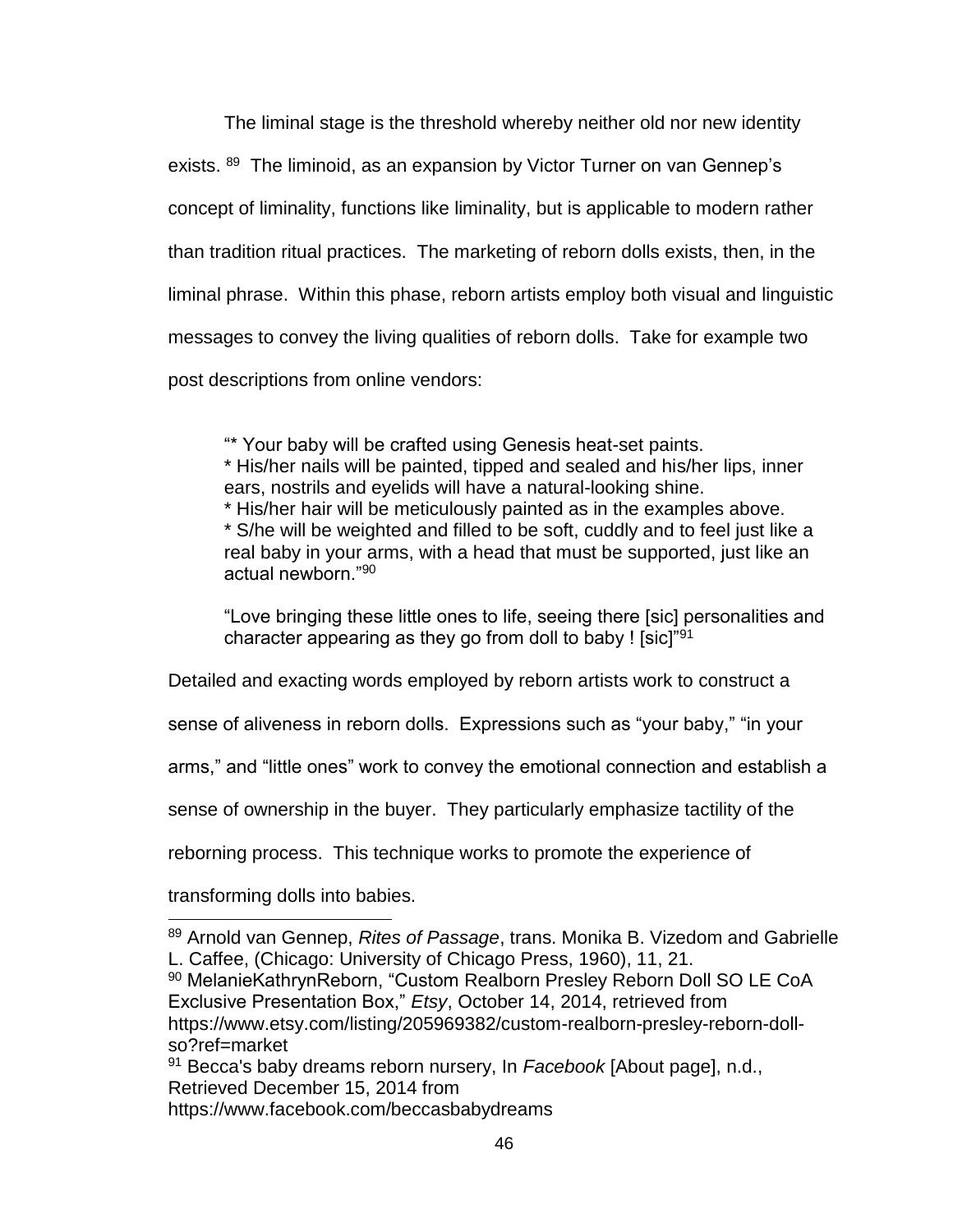Through expressive messaging via photographs and marketing techniques, reborn dolls are often posed to mimic the gestures and positioning of real babies. Particularly interesting is the trend of the artist's hand cuddling or tenderly holding the dolls.<sup>92</sup> Because potential consumers are unable to touch the dolls, the artists in this pose act as surrogates. These embodied practices promote the softness and texture of the doll's skin and help to establish that the dolls do feel like a real baby. Highly standardized productions account for the sameness of Barbies, Cabbage Patch Kids, American Girls, and the likes. Reborn dolls, on the other hand, cannot rely on any singular significant deformation and stylized designs. Each doll must have its own essential, distinctive appearance; distinctive enough for buyers to abstract an identity and personality while projecting their own fantasties onto their reborn dolls. Often they are referred to by their names or "he" and "she" rather than "it." In doing so, artists mark the dolls with a human identity as opposed to that of an object. Though reborn dolls at this stage are given a living identity, it is not fixed or permanent until it is accepted by a buyer.

The purchase of the doll marks its reintegration with a new identity in the home of its owner. The dolls are often given names or renamed, given a birthday, and sent home with a welcome package that includes toys and clothes. A birth certificate—and sometimes handprints and footprints— identify it as a newly adopted baby and add a temporal element that helps signify the birth and  $\overline{a}$ 

<sup>92</sup> onewingedangel59, "Reborn baby boy Corbin," *ebay.com*, 2014, retrieved from http://www.ebay.com/itm/Reborn-baby-boy-Corbin-(2014) /131379057059?pt=US\_Dolls&hash=item1e96cd51a3; tatyamelni, "Mini reborn Zane," *eBay*, December 12, 2014, retrieved from http://www.ebay.com/itm/Minireborn-Zane-/151512094076?pt=US\_Dolls&hash=item2346d3157c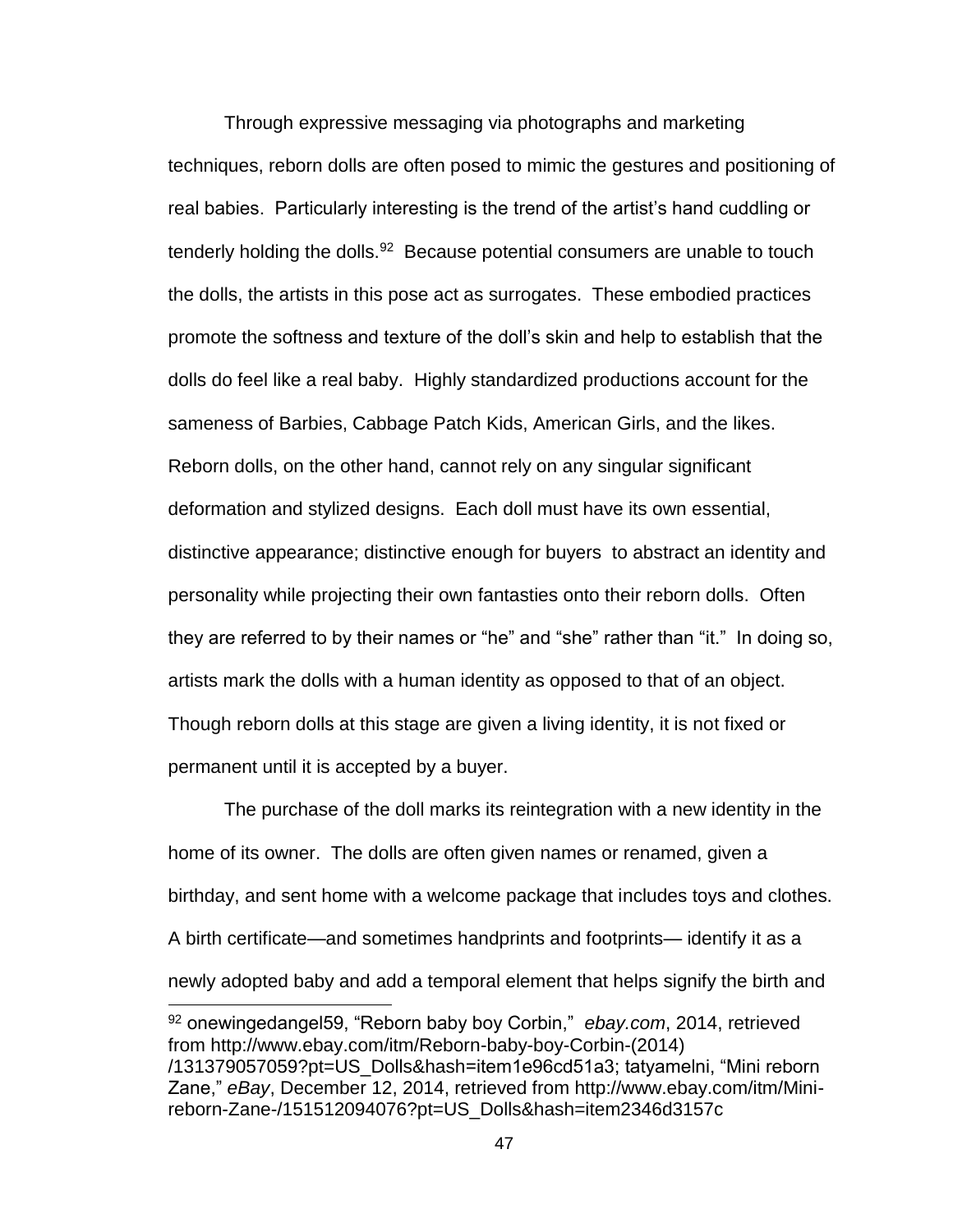recognition of its existence.<sup>93</sup> Other temporal signifiers extend to the paint and techniques used. The baked on genesis paint ensures a permanency (mistakes will be expensive) so that when advertisers employ phrases like "always" and "last forever," they do mean the dolls last forever. While such practices fit into the historical trajectory of treating dolls as babies within a frame of "play," for those outside the frame, those not in on the joke when encountering a reborn at the supermarket, the verisimilitude of the doll destabilizes, however briefly, their sense of the boundaries of "life."

# **Dis/playing Dolls**

 $\overline{a}$ 

Women, who indulge in doll play, are often called delusional or accused of escaping the next stage of their life.<sup>94</sup> One such article denounces purchase of a \$4,000 reborn doll and calls women who engage in doll play "crazy."<sup>95</sup> Additionally, such unkind comments within online forums and blogs extend to "crazy," "horrid," "sick," et cetera.<sup>96</sup> The pathology of reborn dolls centers around

the most common reaction to reborn dolls: they resemble dead babies. In one

<sup>93</sup> "How To Create a Reborn Doll Birth Certificate," *Reborn DollMart.com*, 2013, retrieved from http://www.reborndollmart.com/how-to-create-a-reborn-doll-birthcertificate/

<sup>94</sup> Keith Ablow, "Fake Babies, Fake Lives," *FoxNews.com*, June 28, 2011, retrieved from http://www.foxnews.com/health/2011/06/28/fake-babies-fake-lives/ <sup>95</sup> Lynn Crosbie, "Who buys a \$4,000 fake baby?," *The Globe and Mail*, August 4, 20009, retrieved from https://global-factiva-com.proxy.wm.edu/ga/default.aspx Reborn dolls can be quite expensive the dolls are handmade and most sellers operate from their home. Starting cost for purchasing kits and other supplies need to make one doll can range between \$500-\$1,000. This partly accounts for why most reborn doll owners are older, middle-class women who can afford the dolls as oppose to younger children.

<sup>96</sup> "Reborn Dolls Opinion," *Netmums.com* [forum], 2013, retrieved from http://www.netmums.com/coffeehouse/general-coffeehouse-chat-514/wine-bar-494/1019059-reborn-dolls-opinions-all.html;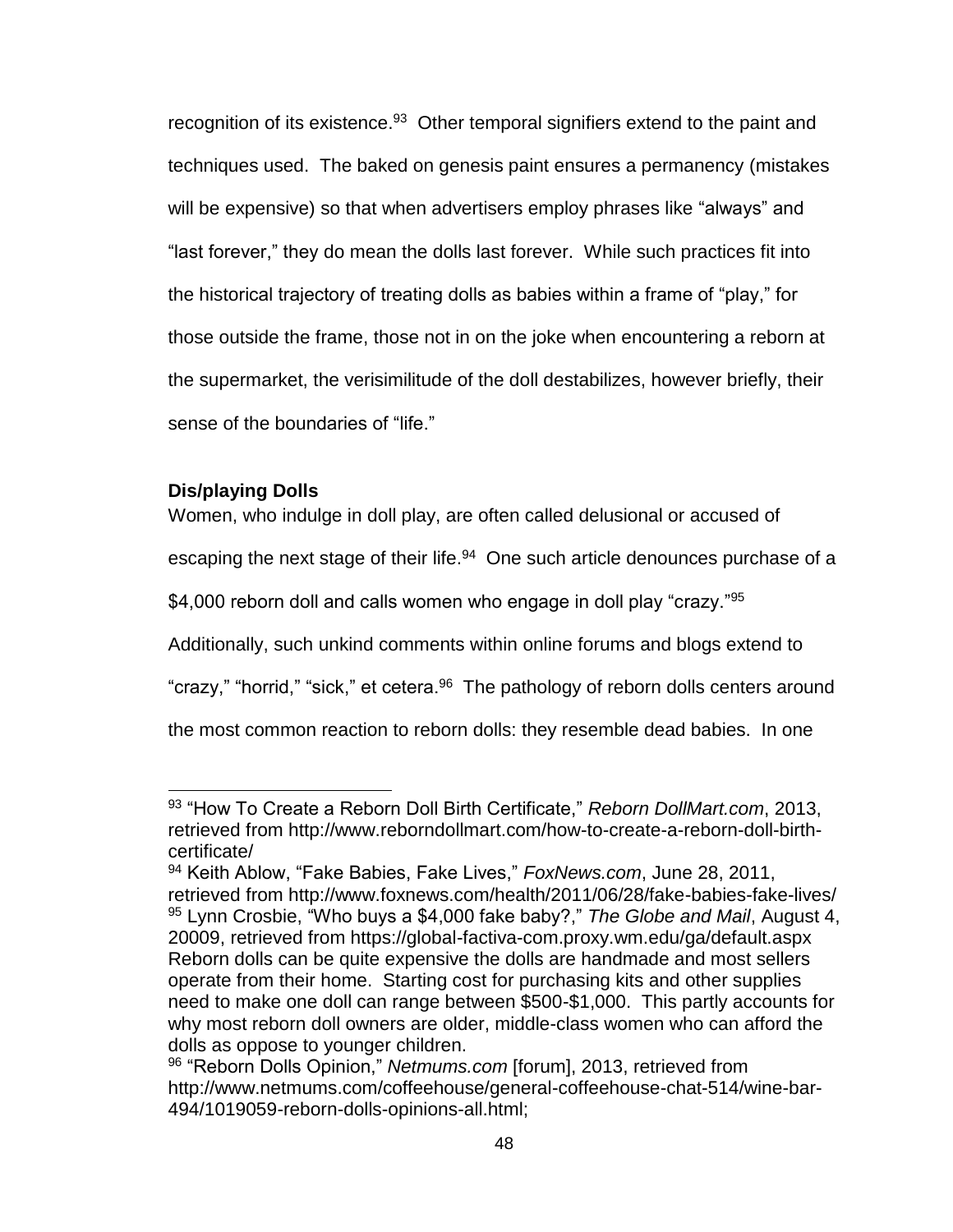sense, to view reborn dolls as dead is a valid notion. These dolls cannot be considered alive, in the sense that there is no potentiality for growth. They do not move, develop biologically or otherwise, nor are aware and incapable of reacting to their environment.

In spite of the intervention of science, at least for the moment, society sets up categorical definitions of the artificial and the real. Participants of a society are made aware of the inanimate or artificial nature of the dolls yet they are being treated as if they were animate and natural beings, though image, language, and performance. As Durkhiem suggests, "If adults are encountered who are ignorant of basic rules or refuse to recognize their authority, such ignorance or refusal to submit are irrefutably symptoms of a pathological aversion."<sup>97</sup> Durkhiem's model, it should be noted, is predicated on the awareness and acceptance that the rules inscribed are felt to be just and right. The development of the uncanny and ambiguity of reborn dolls stem from the actions of reborn artists and owners because it contradicts the boundaries society has constructed for its members.

A further contributor to the aversion towards reborn dolls is the fetishistic nature of the bond between dolls and owners and artists. Even those sympathetic with women who purchase reborn dolls as an alternative to being unable to having children describe their actions as engaging in a baby doll fetish.<sup>98</sup> Fetishism, in the traditional sense of the word, references objects

<sup>97</sup> Emile Durkheim, *Divisions of Labor in Society*, trans. W.D. Wells, (New York: the Free Press, 1984), 34.

<sup>98</sup> Fish Eater Forum

<sup>(</sup>http://www.fisheaters.com/forums/index.php?topic=3440878.10)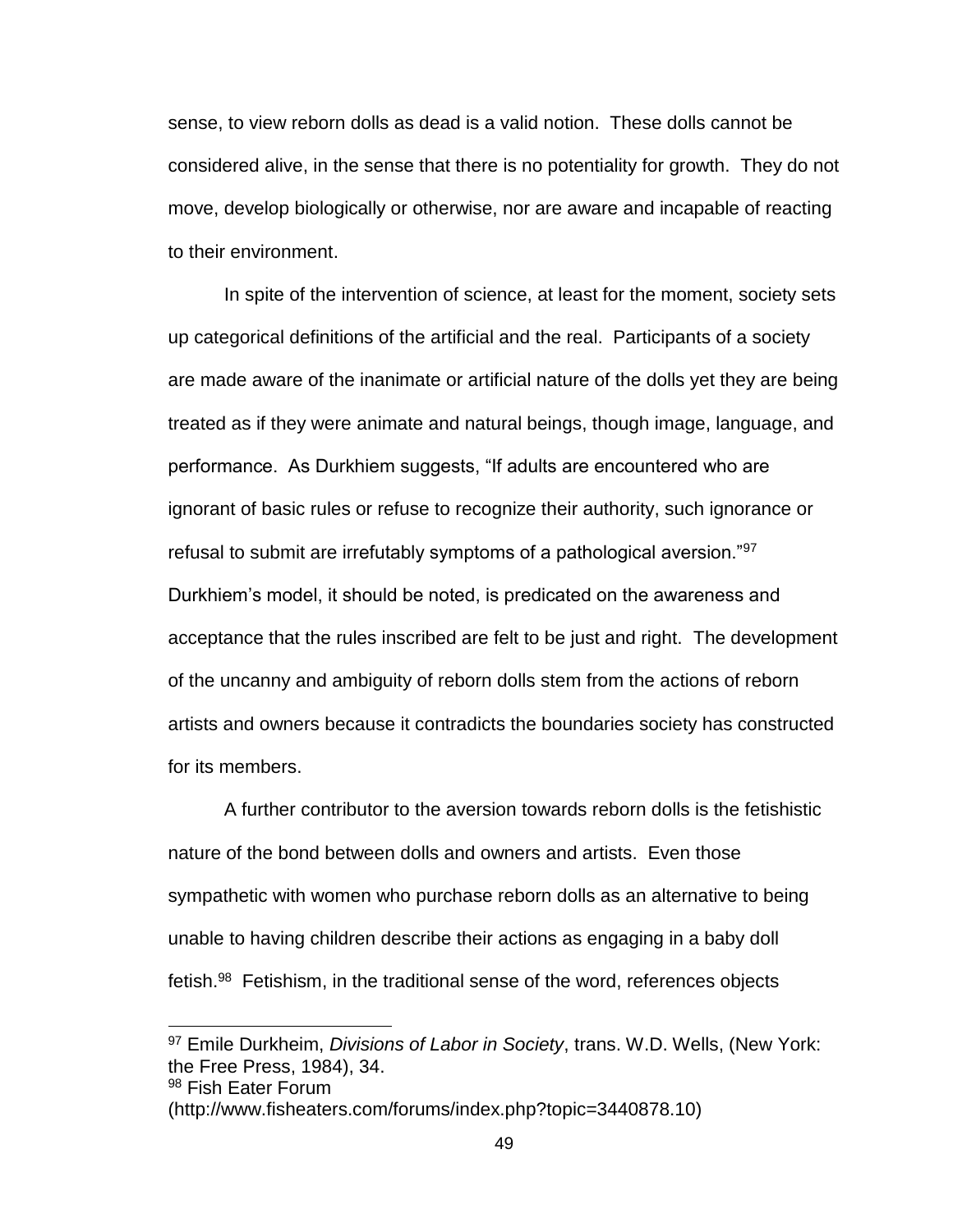thought to be "animated by a spirit or spiritual power."<sup>99</sup> I recognize that individuals who post such comments likely reference a type of sexual fetishism, it is in the sense of the embodiment of spiritual power that is the most applicable sense in this case. This distinction is important because sexual fetishism have the potential to violate social and moral norms. Fetishism, as observed with a secular American society, brings into mind ideas of animism. Here lies the difference between treating something *as living* and treating something *as being alive* with a spirit. Reborn mothers often treat their dolls like they treat real babies, but most are well aware that their dolls are not real.<sup>100</sup> One example, a posting of a YouTube video by a reborn mother filming "a day in the life of" her reborn doll, Cadan, a disclaimer, though defensive, at the bottom reads:

"I am not psycho, nor am I crazy! I know this is a FAKE doll, and I am just doing this for the video. I do NOT buy this formula, I get it as samples! Get it? Got it? Good! Enjoy the video! :) \*\*I don't own this baby anymore\*\*"<sup>101</sup>

The differentiation between imitation and simulation happens at various stages of the dolls' production progress. Imitation via reborn dolls can occur on two levels. First, a reborn doll is modeled and constructed in the exact image of a specific child. Instances of parents and grandparents requesting artists and sculptors create a doll after a photograph or of their infant or stillborn appear in most often  $\overline{a}$ 

 $101$  blessedrebornmommy5, "Day In The Life of Newborn Caden! (Reborn Baby)," *youtube* [Online Video], June 18, 2013, retrieved from https://www.youtube.com/watch?v=EqnDECIuPXU

<sup>99 &</sup>quot;fetish, n.". OED Online. December 2014. Oxford University Press. http://www.oed.com/view/Entry/69611?rskey=EUF6cX&result=1&isAdvanced=fal se (accessed December 19, 2014).

<sup>100</sup> BBC Four, *My Fake Baby*; National Geographic, *Taboo: Fantasy Lives*; Gutierrez, *Richmond Times Dispatch*.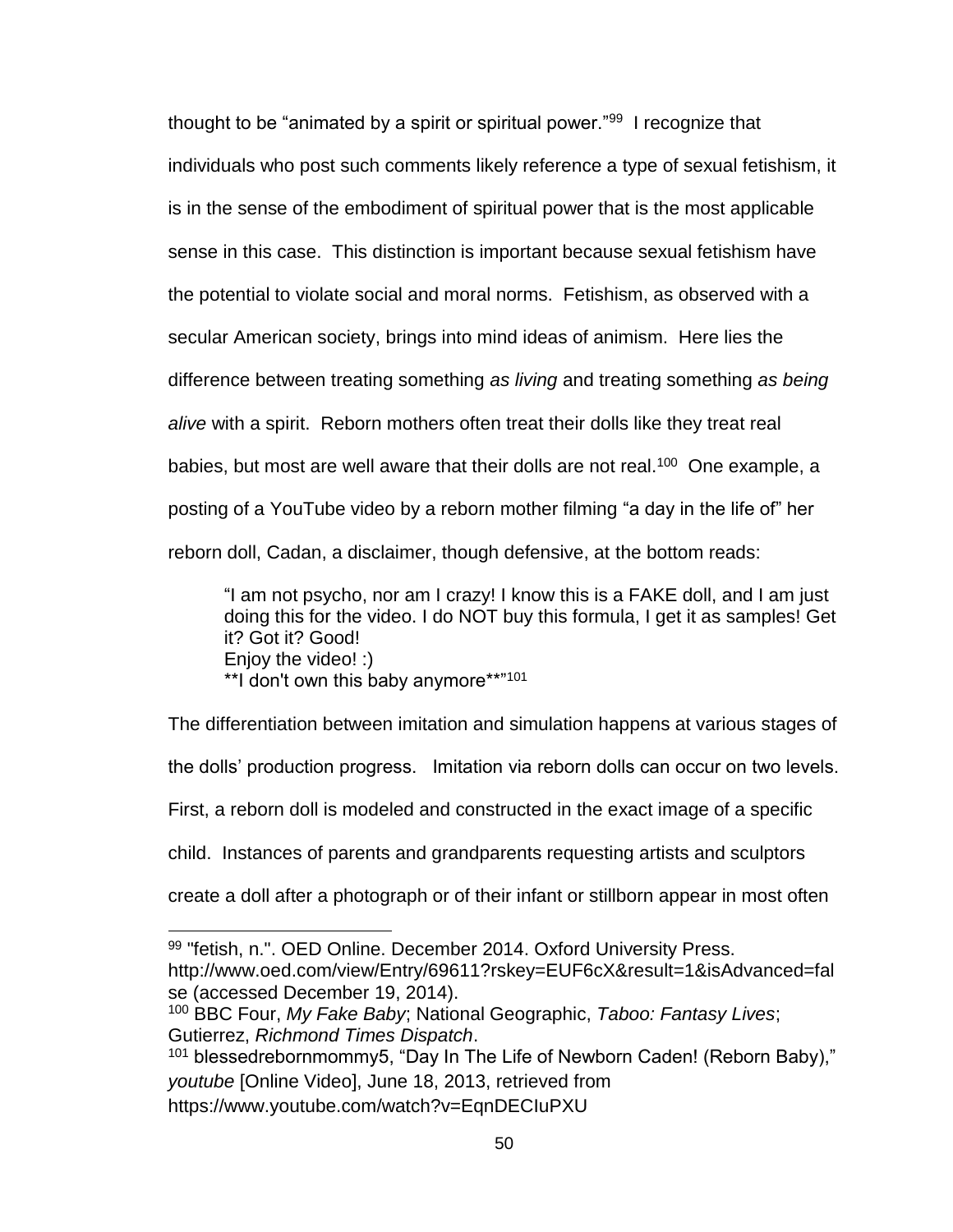in news reports and interviews. Second, the quality of love-at-first-sight can force buyers to order exact replicas of dolls they happen upon. Artists may also choose to imitate certain painting and rooting techniques from other artists to improve their own craft.

On the other hand, though the dolls are realistic replicas of living babies, they are, nevertheless, simulacrum. Stimulated heartbeats, papilating chest, body heat packs work to simulate the feeling of holding a newborn. "I haven't got a need to fill," one reborn mother stressed, "I've got my kids. This is something completely different. It's not a need for another baby. It's not desire for another child and the fact that I can't have anymore."<sup>102</sup> Delusion comes into play when the copy is mistaken for the original. In recognizing the dolls as fakes reborn mothers acknowledge the difference between the copy and the original. Simulation "set[s] out to amaze and enthrall but, crucially, not to dissemble. If the audience is fooled into thinking they are seeing the original then the simulacrum has failed."<sup>103</sup> Furthermore, as Seth Giddings explains:

"There is a different play between copy and original here—one in which the significance of representational components or interfaces….is less in terms of resembling their models and more to do with the provision of cues and frames for audience's knowledge of, fascination with, and embodied response to, the technical apparatus of simulation."<sup>104</sup>

On another level, the interaction between owners and dolls (and realistic

objects), in contrast to interaction with an original, becomes less about the

<sup>103</sup> Seth Giddings, "Dionysiac Machines: videogames and the triumph of the simulacra," *Convergence* 13 (2007): 428.

<sup>102</sup> VICE, "Reborn Babies (Documentary)," *YouTube*, Feb. 13, 2014, retrieved from https://www.youtube.com/watch?v=EkyUZJDGvMY

<sup>104</sup> Giddings, *Convergence*, 417-437.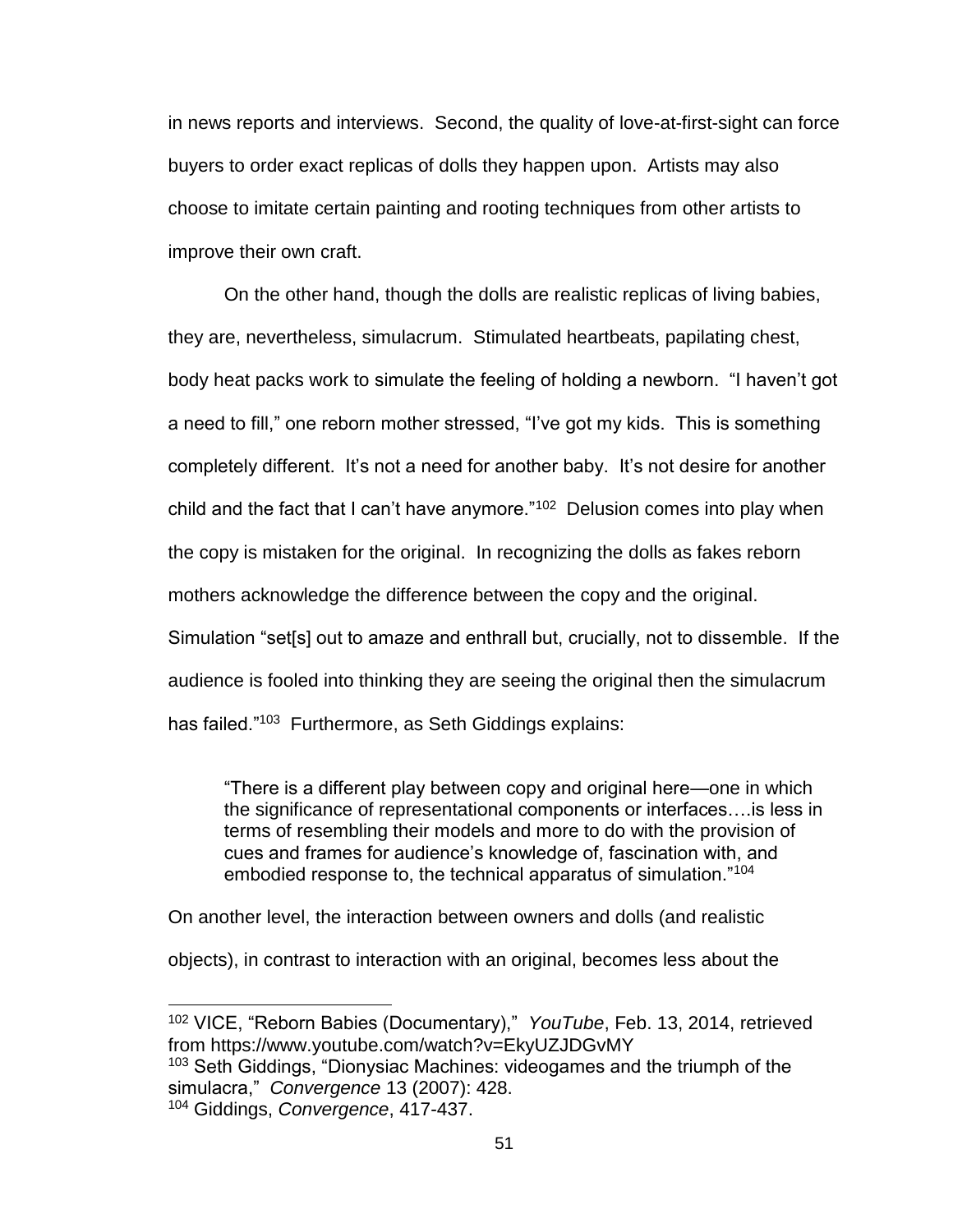simulation and more about the fascination with how the objects (dolls) function and are constructed. In fact, most of the accounts of women who became reborners start similarly with them stumbling across an aesthetically lifelike doll and, after purchase, thought they could do a better job themselves. Nearly every site that sells reborn dolls also sells reborn doll kits.

Similar to the surrogacy of doll makers, as simulacrum, reborn dolls can also serve as surrogates. In acting as a replacement, whether as a therapeutic tool or substitute, for some women these dolls help prolong the maternal identity of the buyer.<sup>105</sup> As therapeutic tools, the release of serotonin and dopamine have been reported and used to justify use of reborn dolls for patients of dementia and grieving parents.<sup>106</sup> The hyperrealism of the dolls also make them appropriate in medical training. Without the neutral veil of science, however, how are these interactions characterized. The origins of reborn dolls—how they are made and for whom they are made—moves them beyond the dis/play dichotomy that normally defines other doll. When dolls move out of their normal functional purpose they become restricted to a category of "display," becoming often time part of a collection. Within the doll industry, dolls are categorically define for "playing" or for "displaying"—*is this for play* or *is this for display*? Dolls marketed to adults rarely just the word "play." Reborn dolls are marketed as both. The

<sup>105</sup> Fitzgerald, *European Journal of Cultural Studies*, 33.

<sup>106</sup> Patrick Dell and Anne-Marie Vettorel, "These Hyper-realistic baby dolls are a kind of therapy for Anxiety and Grief," *The Globe and Mail* [video], Dec. 23, 2015, May 24, 2016, retrieved http://www.theglobeandmail.com/life/life-video/videothese-hyper-realistic-baby-dolls-are-a-kind-of-therapy-for-anxiety-andgrief/article27931756/; Vieve Montcombroux, "Simply Irresistible: What is that elusive quality that makes reborns so hard to resist?," Doll Reader Magazine, June/July 2008.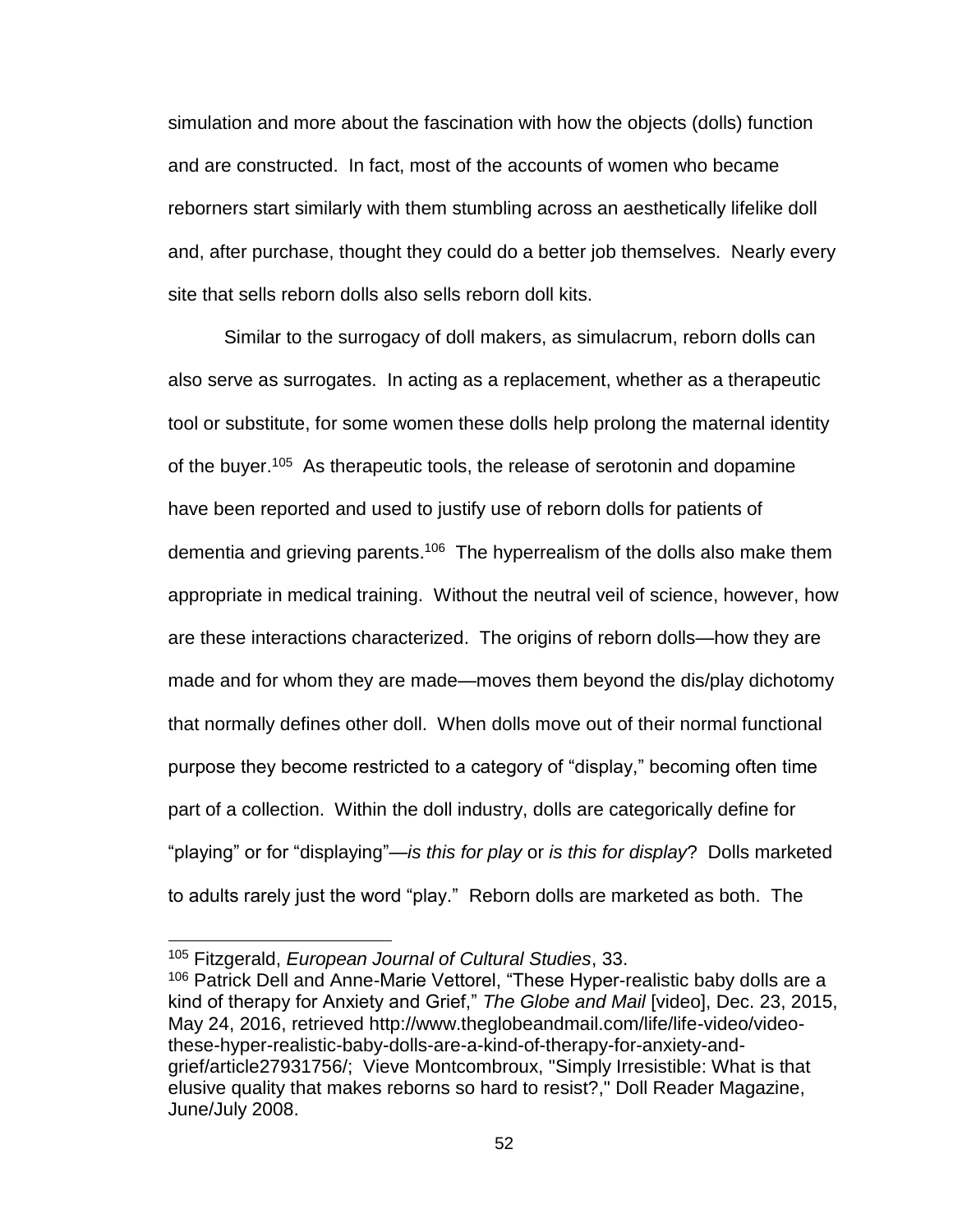ambiguity of the doll's function, both as a plaything and collectible, leave their buyers to dis/play with them. Doll play can become a ritualized performance. Women who treat reborn dolls like real babies can develop schedules and routines surrounding their dolls or, to some extent, incorporate the dolls into their daily schedule.<sup>107</sup>

Erving Goffman identifies two stages for performance: front stage (public) and backstage (private). Front stage functions as a space for expression that conveys meaning to the audience and where performance adheres to societal convention and standards. Whereas, backstage functions as a space to hone performances, for storage of props, and where we can act out behavior that might otherwise be perceived as unacceptable by an audience.<sup>108</sup>

Because the identification of abnormal behavior and stigma requires an active audience, for the purposes of this paper my focus will be on the front stage of doll play. Front stage doll play can be enacted in two arenas: 1) inside space (the home) and 2) outside space (the public).<sup>109</sup>

The home as an immensely private and personal space is usually

designated as the backstage by Goffman's definition. However, the home can be

http://www.nydailynews.com/news/world/uk-mom-pays-3400-reborn-baby-dollsarticle-1.1840643; see youtube videos listed in bibliography

<sup>107</sup> Carter News, "UK mother of 4 pays \$3400 for 'reborn' baby dolls after sterilization," *Daily News*, June 23, 2014, retrieved from

<sup>108</sup> Goffman, Erving, *The Presentation of Self in Everyday Life*, (New York: Anchor Books, 1959), 22, 112.

<sup>&</sup>lt;sup>109</sup> In the introduction I had listed inside space, outside space, and childhood space. I did not include childhood space within this section for two reasons. First, I have mentions the violation of childhood space in doll play in a section above. Second, childhood is a temporal space whereas, in keeping with the concept of backstage and front stage, my focus for this section will be physical space.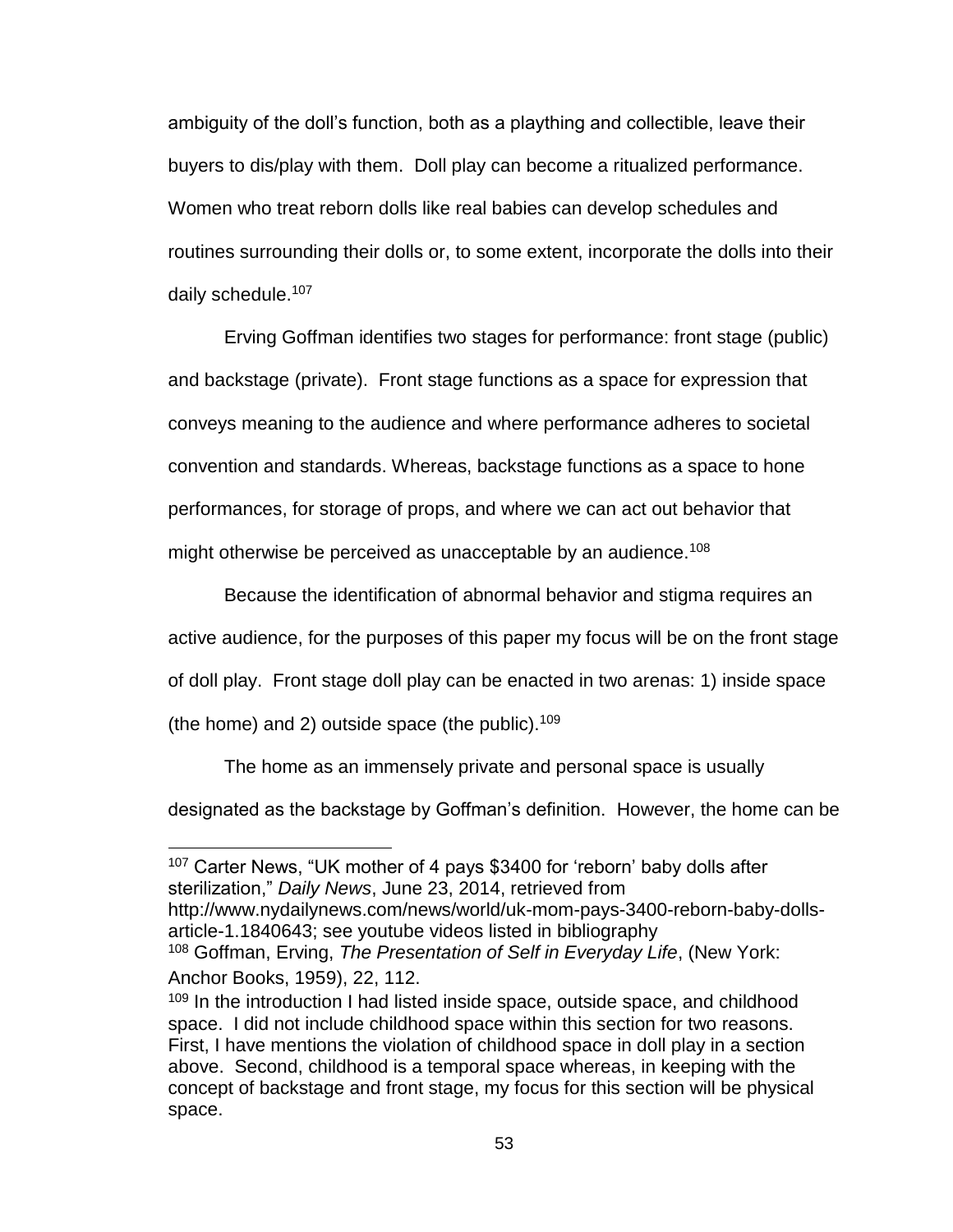brought to the front through the internet. Social media—facebook, Pinterest, Twitter, and others—enables the public collapse of the boundary between personal and social and the integration of social life into personal life. Tracking a quick search term of "reborn dolls" on YouTube over a period of six months turns up between thirty-five to eighty new videos posted every week,<sup>110</sup> the majority of which are videos posted by reborn mothers documenting the interactions they have with their dolls. Such videos feature everyday activities mothers would engage in with their babies. "Morning routines" and "a day in the life of…" are common formats for posted video. Many people who posts video of their doll play over an extended period of time, serializing their performance in a sense. Through the repeated acts of waking, feeding, bathing, changing, and putting to sleep their dolls, owners take on fully the identity of a reborn mother. The association of reborn mothers as somehow delusional may stem from the fact that "the audience, in turn, often assume that the character projected before them is all there is to the individual who acts out the projection for them." $111$  Some reborn mothers stage movement, play sounds of a baby crying in the background, and even speak for their dolls, conveyed through spoken thought.<sup>112</sup>

Within this medium and space, performance is embodied, but disengaged because the format of the video separates the performer from a present

<sup>111</sup> Goffman, *the Presentation*, 48.

<sup>&</sup>lt;sup>110</sup> From January to end of May 2016, the procedure for each weekly search: search "reborn doll" and filtered my search to English-speaking videos posted from the U.S. within the last seven days. These filters making it more manageable to check for duplicate results.

<sup>112</sup> Hellomelissasue, "Reborn Baby Morning Routine :)," *youtube*, November 14, 2014, retrieved from https://www.youtube.com/watch?v=WTUMmcxx8PU; nlovewithreborns2011, "Reborn Baby Heavenly's morning routine," *youtube*, June 28, 2013, retrieved from https://www.youtube.com/watch?v=o2rHFNjbA0g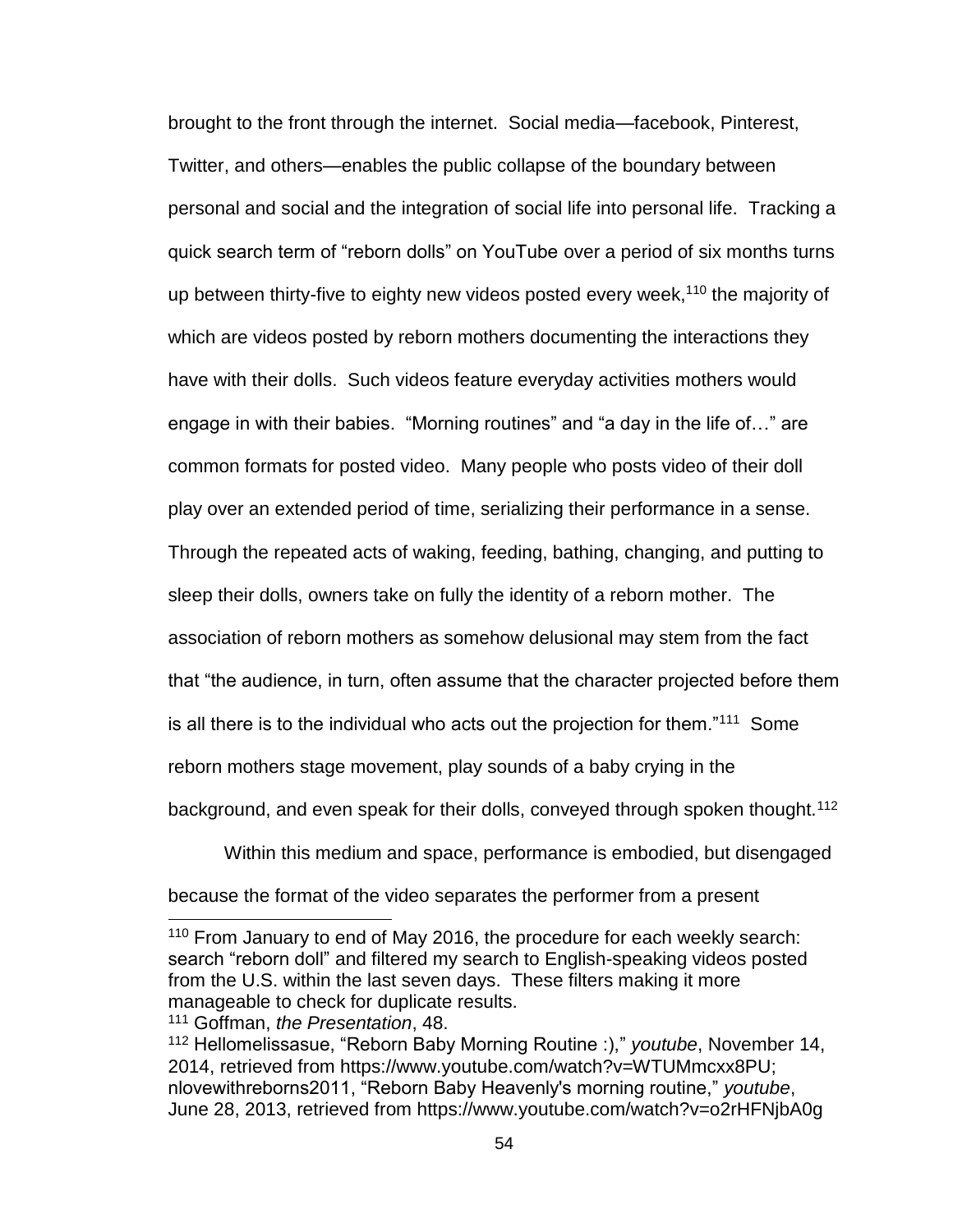audience. The comment section, nevertheless, allows for audience participation. Some videos begin with the acknowledgement that they are filming and uploading that particular activity with their reborn dolls because it had been requested.<sup>113</sup> The performance is clear, but the video also showcase an exchange of knowledge. Behaviors get passed on. In essence, such videos and comment section become sites of newly formed practices. The box opening meme, in particular, showcases the mother who stands behind the camera giving prompts to their daughter(s). The fact that many women desire to capture their reaction and proceed to upload the video, on some level, speaks to their view of shared experience and their performance.

The communities that are created through these public forums and sites are reminiscent of Turner's *communitas*. The interaction, adoption of usernames, and comment postings together create a renewed sense of comradery and shared knowledge—trading tips and techniques—reinforces established practices among the reborn community. However, even in Turner's secular definition and, despite, its existence within a liminal state, such reborn communities are not communitas. There is an evident structure and establish hierarchy.<sup>114</sup> Reborners are held in high esteem and an individual's reputation, like those of traditional artists, is dependent on their skill level and experience.

In the public space, the performance of reborn mothers is similar to those that take place in the home. Part of the traditional artifacts that embody motherhood, props such as strollers, carriers, and slings are used to carry and

<sup>113</sup> littlexloves, "TT: Reborn baby Caden's morning routine!," *youtube*, March 20, 2014, retrieved from https://www.youtube.com/watch?v=AATe9D32iYs <sup>114</sup> Victor Turner, *Ritual Process*, (Chicago: Aldine Publishing Co., 1969), 95-97.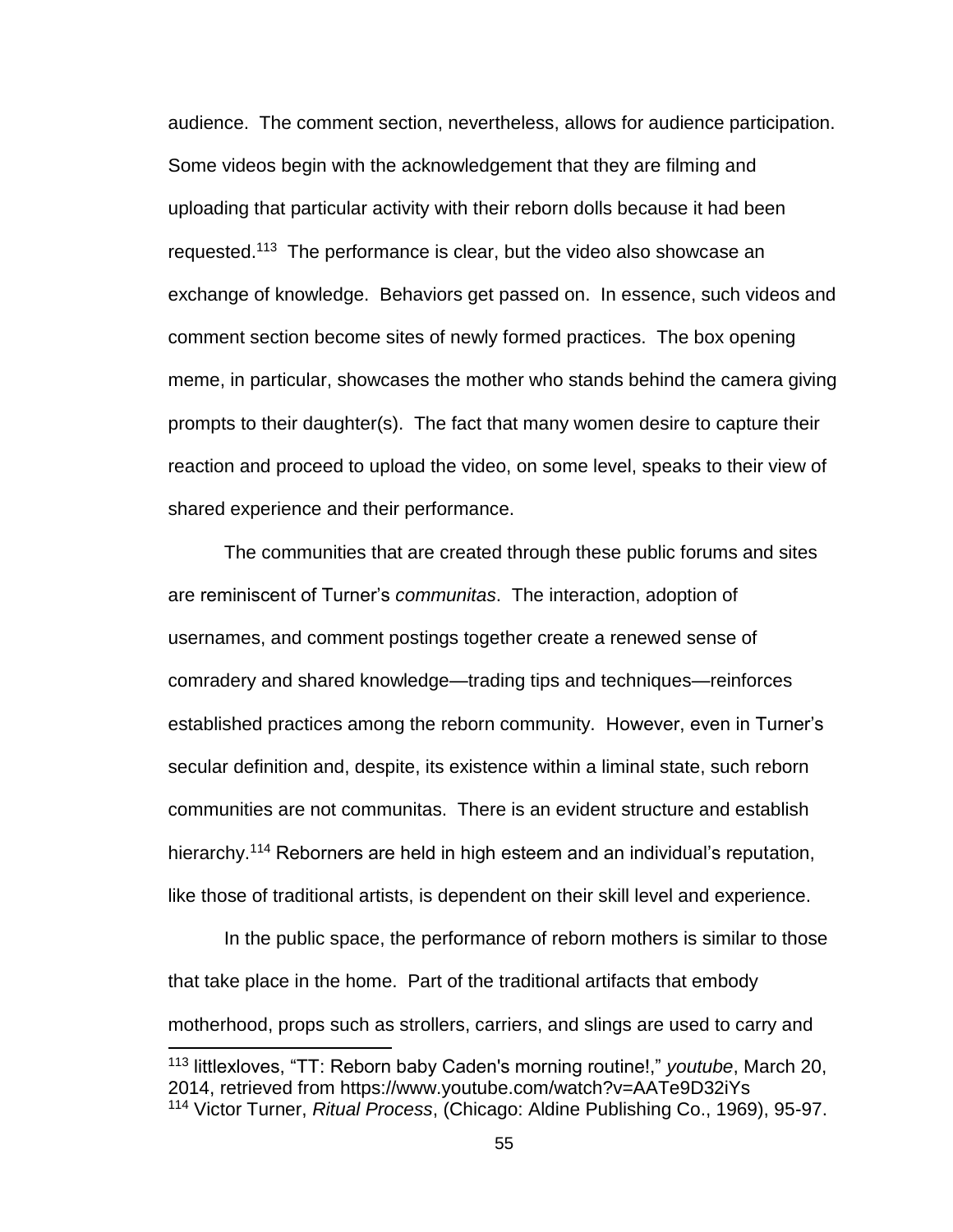hold the reborn dolls. While waiting in line, the dolls are being cradled and rocked. When mothers have to step to the bathroom, the dolls are often handed over their husbands or companion.<sup>115</sup>

Comparable to posting videos is a certain level of showmanship—a presentation of the self. American society has a stratified class structure. One interpretation of the American Dream emphasizes social mobility. In *The Presentation of Self in Everyday Life* (1959), Goffman attests that individuals' performance in public or in front of another will tend to exemplify the values and attributes officially recognized by the society. The performance then becomes highly idealized with the end goal of moving up the social ladder or giving the perception of being a step above. To that end, any behavior inconsistent with the social standard, "dirty work," must be abandoned or concealed.<sup>116</sup> Whether or not they "march to their own drums"<sup>117</sup> people perceived as deviant possess a conscious awareness and purposeful defiance of social norm. Women who take reborn dolls out in public are aware of the comments and stares they will receive once the dolls are recognized as being dolls. The recognition or discovery of the reborn dolls leads to identification and association of deviance and stigma.<sup>118</sup>

When women engage in doll play, the boundary between artificial and real blurs. Reborn dolls are easy to pick up and put down. They neither cry nor react

<sup>115</sup> BBC Four, *My Fake Baby*; National Geographic, *Taboo: Fantasy Lives* <sup>116</sup> Goffman, *the Presentation*, 30-51.

<sup>117</sup> Gutierrez, *Richmond Times Dispatch*.

<sup>&</sup>lt;sup>118</sup> It would be a generalization to say that all people consider doll play as deviant behavior. Some are fascinated and enthralled. As Erikson notes, "One of the stubborn difficulties in the study of deviation is that the problem is defined different at each one of [the] levels [collective units]." Classification of deviance, even among groups in the same society, will differ. Kai Erikson, *Wayward Puritans*, (New York: John Wiley & Sons, Inc., 1966), 9.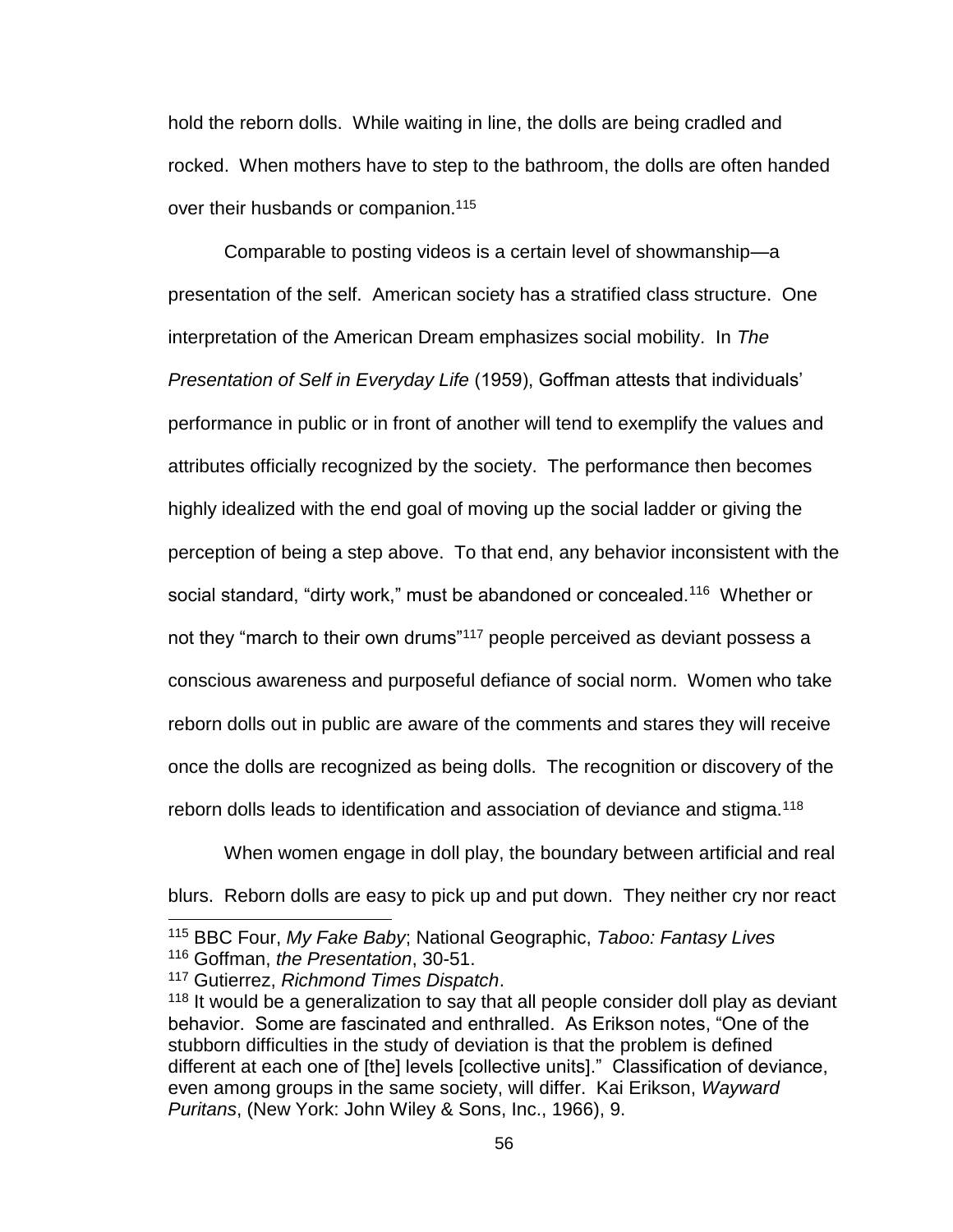when handled roughly. When the need arises, reborn mothers stop their play and performance. For example, when asked to show paperwork for her baby at airport security, despite it being swaddled in a blanket in her arms, Grace Thornton replied, "I don't need to."<sup>119</sup> This is the inherent contradiction that many see within doll play: reborn dolls can be cradled, cared for, and treated like real babies and then discarded after the next moment—motherhood without the "mess." The temporary fix for motherhood, however, explains the behavior of women who, on one hand, claim they have no need to fulfill, yet actively seeks comfort in these dolls to prolong their maternal identity. Despite the efforts of artists to transform a reborn doll from doll to baby, reborn dolls can still be disassembled, given new features, sold, and even destroyed; babies cannot.

What does it mean to play with these dolls? The discomfort some have to seeing women publically interacting with their dolls in such a way that they do not see a differentiation between play and real. For women engaging in doll play, the differentiation is apparent. Play itself is not an activity, but a context; a frame by which to discriminate between levels of communication and, at the same time, blur these levels because play is a paradoxical form of communication. When we play we engage in meta-communication: "That is, to recognize that the other individual's and its own signals are only signals, which can be trusted, distrusted, falsified, denied, amplified, corrected, and so forth."<sup>120</sup> In other words, it is communication that lets the receiver know how to interpret what is being received.

<sup>119</sup> Gutierrez, *Richmond Times Dispatch*.

<sup>120</sup> Gregory Bateson, *Steps to an Ecology of Mind* (Chicago: University of Chicago Press, 2000), 178.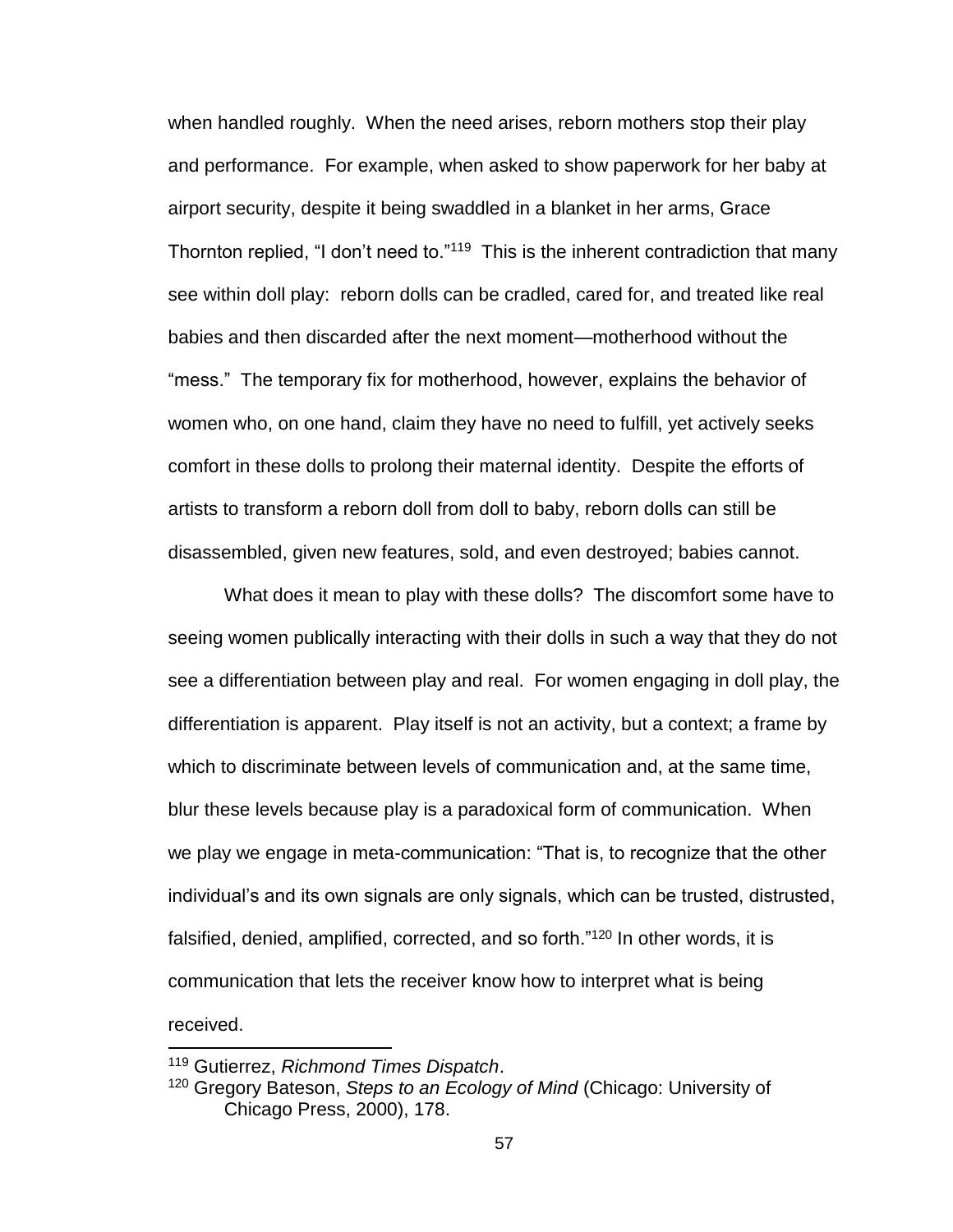Consider this example. Two actors perform in a play. One actor kisses the other while on stage. The partner of the first actor witnesses the kiss, but does not mistake the kiss as unfaithfulness. "These actions in which we now engage do not denote what those actions for which they stand would denote."<sup>121</sup> In other words, the stage kiss means a kiss, but it does not mean what a kiss would mean were it not on stage. Through the meta-signals, the kiss is real, but by virtue of the actors being on stage in costumes with an audience in attendance, the kiss does not mean what it would otherwise mean in another context.

Explicated in Gregory Bateson's "Theory of Play and Fantasy" in *Steps to an Ecology of Mind* and his lesser known article "The Message 'this is play,'" the capacity to develop categories within categories allows us to confuse the logical types (categories) and makes play and jest possible. "This double frame is, we believe, not merely a matter of "frames within frames" but an indication that mental processes resemble logic in *needing* an outer frame to delimit the ground against which the figures are to be perceived."<sup>122</sup> The frame in which the picture is set is meant to focus our attention on the picture, but the picture, by virtue of having a frame, paradoxically draws our eyes to the wallpaper behind as well.

As mentioned above, the videos posted give viewers only a glimpse of a person's life. A woman goes through a morning ritual with her doll, but by filming it and putting it on YouTube with the comment that she fully recognizes the doll is not a baby, signifies that she is playing. The message of play, however,

<sup>121</sup> Ibid, 180

<sup>122</sup> Ibid, 188.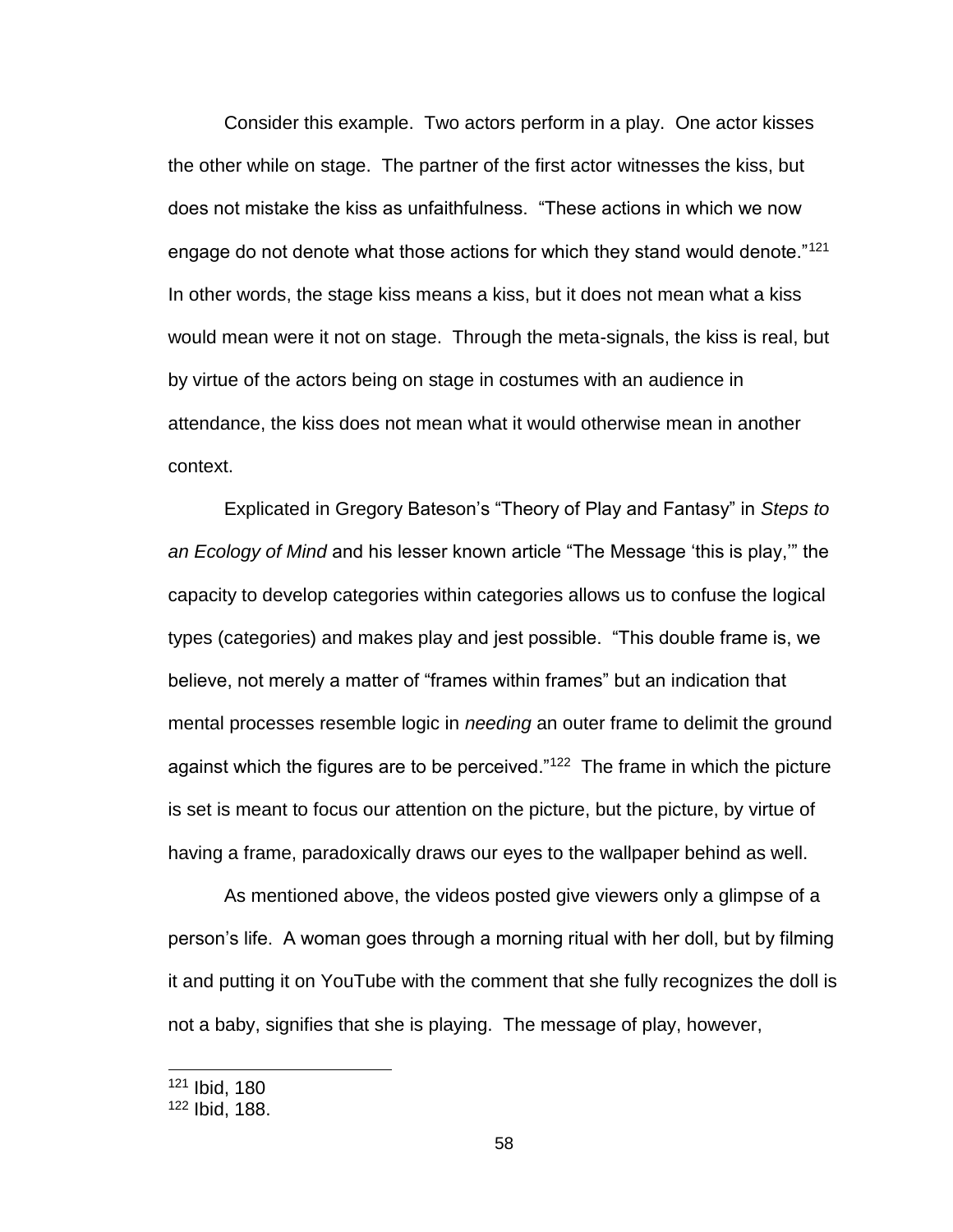separates from the message interpreted by the viewer. Like Alfred Korzybski's map-territory relation, whereby a map is not a territory and the message cannot contain the object to which it refers and the boundary of the map to territory can break down, so too can the viewer thinking that the woman does this routine every day. This division line is delicate. For the individuals engage in doll play as well, "within the dream the dreamer is usually unaware that he is dreaming, and within "play" he must often be reminded that "This is play.""<sup>123</sup> For the outsider, 'this is play' can easily shift to 'is this play?"

This distinction is particular tricky to navigate. "In primary process, map and territory are equated; in secondary process, they can be discriminated. In play, they are both equated and discriminated."<sup>124</sup> A woman playing with a doll (e.g. changing its diapers) is showcasing simultaneously the absence and presence of a baby. No real baby exists, but the diaper is being changed. Similarly, one is a mother and one is the baby yet, neither is a mother nor a baby. The contradiction is inherent in 'play' in much the same way that reborn artists promote the realism and aliveness of the dolls while reborn mothers communicate with their audience that they are cognizant the dolls are not real. These performances set up the contradiction that many see in adult women playing with dolls. Whether the public condemns the behavior of women treating the dolls as real and not as play or they recognize it as play, but still disparage the behavior, both interpretations fall into their own system of classification.

<sup>123</sup> Ibid, 185.

<sup>124</sup> Ibid, 182.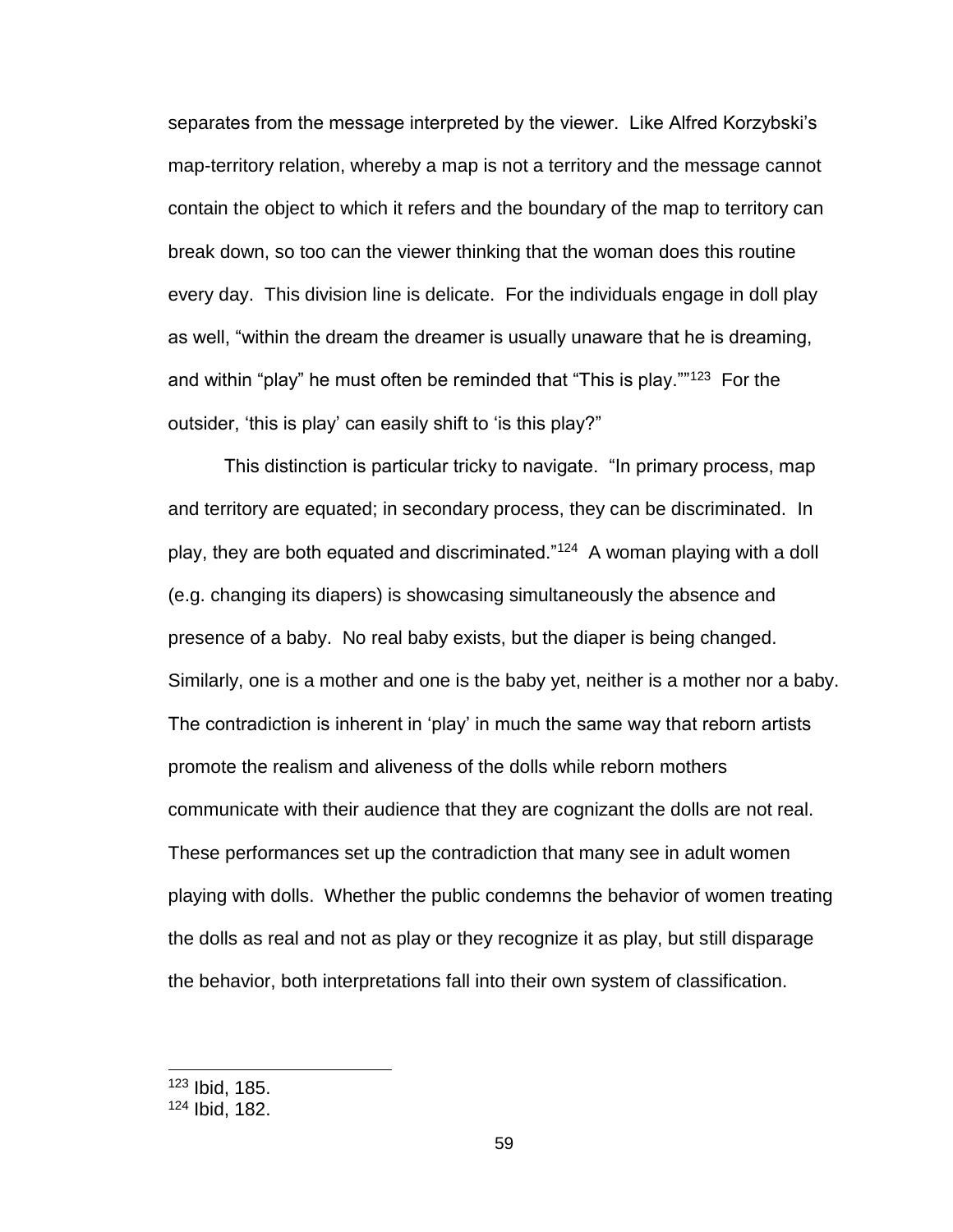### **Conclusion**

 $\overline{a}$ 

The dystopia constructed in Philip K. Dick's *Do Androids dream of Electric Sheep* in which war and overconsumption has killed off millions of people and led to mass extinction of entire species have created an environment where living creatures becomes a scarce and coveted commodity. Most people must content with simulacrae in the form of electric birds, sheep, and replicant androids that are near indistinguishable from the real thing. Through the progression of his day hunting down six Nexus 6 replicants, Rick Deckard's worldview gradually crumbles to a point where he questions his own reality. The discovery of a real toad in the wasteland of northern Oregon reconciles him with his situation, restores his excitement, and he feels "like being a kid again."<sup>125</sup> Deckard returns home to show his wife, Iran, who quickly discovers the toad is electric. Despite his disappointment, Deckard expresses his appreciation at the discovery. "I'm glad to know. Or rather—...I'd prefer to know."<sup>126</sup>

For participants in reborn doll culture, the hyperreality of the dolls, along with their treatment as "real," disrespect the conventional distinction between objects and living beings for many observers. Reborn dolls and their owners' interactions with them create ambiguity which threatens established categories within a social space where people prefer to know. By granting a form of artificial life to the dolls, through material designs, language and expressions, reborners are, in essence, creating something similar to Donna Haraway's cyborg and Philip K. Dick's replicants. "The cyborg," Haraway writes, "is a condensed image

<sup>125</sup> Philip K. Dick, *Do Androids Dream of Electric Sheep?* (1st Ballantine Books trade pbk. ed., New York: Ballantine Books, 1996), 238. <sup>126</sup> Ibid, 241.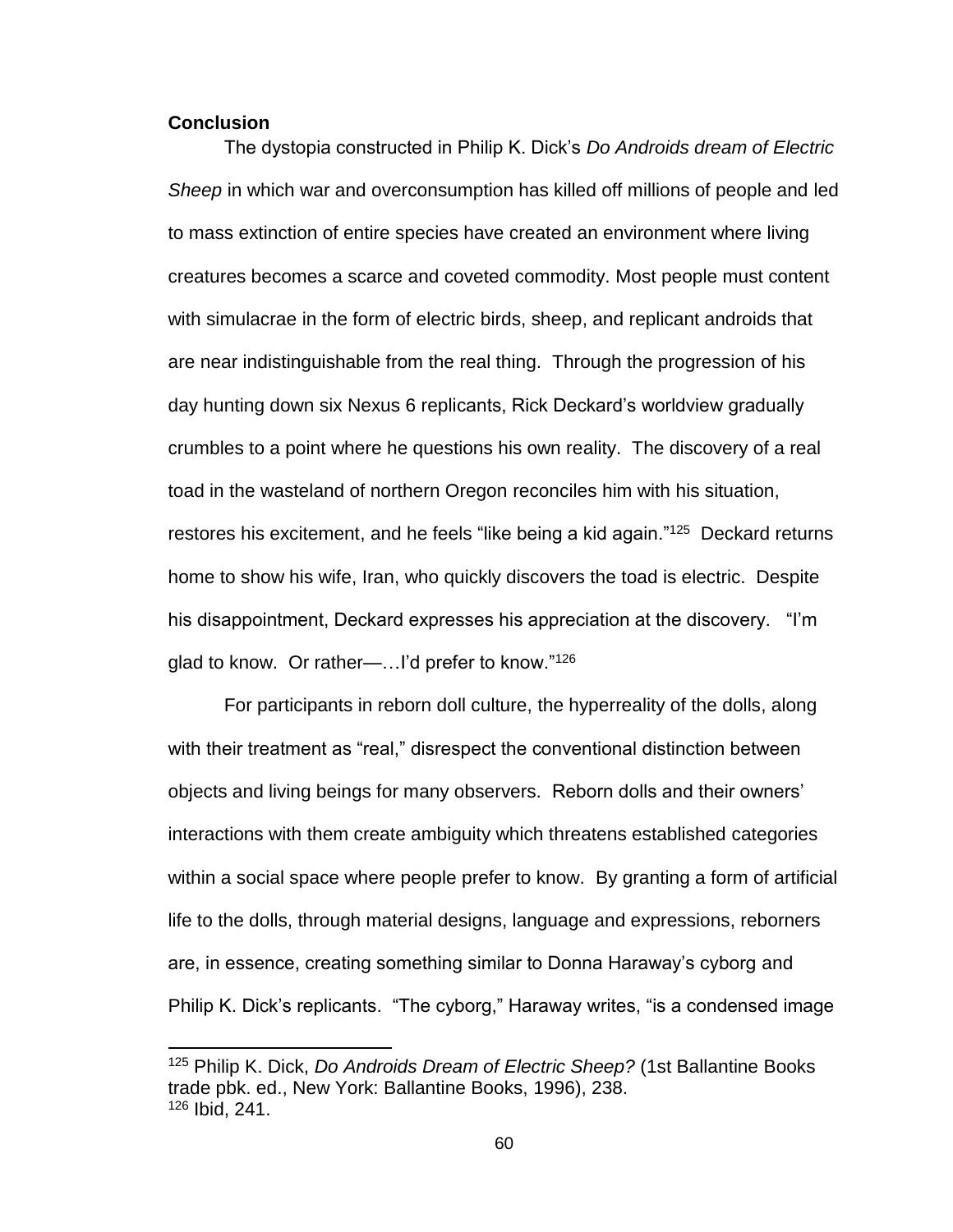of both imagination and material reality."<sup>127</sup> Though made of vinyl and silicone, reborn dolls are not linguistically "created" or "manufactured." They are "reborn" and "adopted." The dolls then exist as a hybrid between the living and the dead, the animate and inanimate, human and object. Treatment of the dolls also blurs the line of gender and space, specifically the female role. From childhood, the presumption is that doll play encourages the learning and development of maternal skills. The transition into adulthood shifts play into display. Reborn doll owners and artists have a tendency to blur this temporal boundary so that the difference between a woman who chooses to display her reborn doll and a woman who chooses to play with her reborn doll is dependent on their perception of their own reality. To be part of the common conscience is to agree to share and be governed (encouraged or prohibited) by certain behaviors and values society has deemed important. Established values, categories, and boundaries, after all, are social contracts that bind individuals together.<sup>128</sup> It is living in a society's constructed reality. The reality of the society becomes intertwined with individual reality. "Right and wrong is not a violation of metaphysical truths embedded in the structure of the universe."<sup>129</sup> The reality that we experience, because it is socially constructed, may not match that of the reality that exists in our environment. It is the crisis that we experience that influences our perception

<sup>127</sup> Donna Haraway, *Simians, Cyborgs, and Women: The Reinvention of Nature*, (New York: Routledge, 1991), 156.

<sup>128</sup> Mary Douglas, *Purity and Danger*, (New York: ARK Paperbacks, 1988), 71. <sup>129</sup> Steve Wilkens and Alan G. Padgett. (2010). *Christianity and Western Thought, vol. 2: Faith and Reason in the 19th Century*, (Illinois: InterVarsity Press, 2010), 316.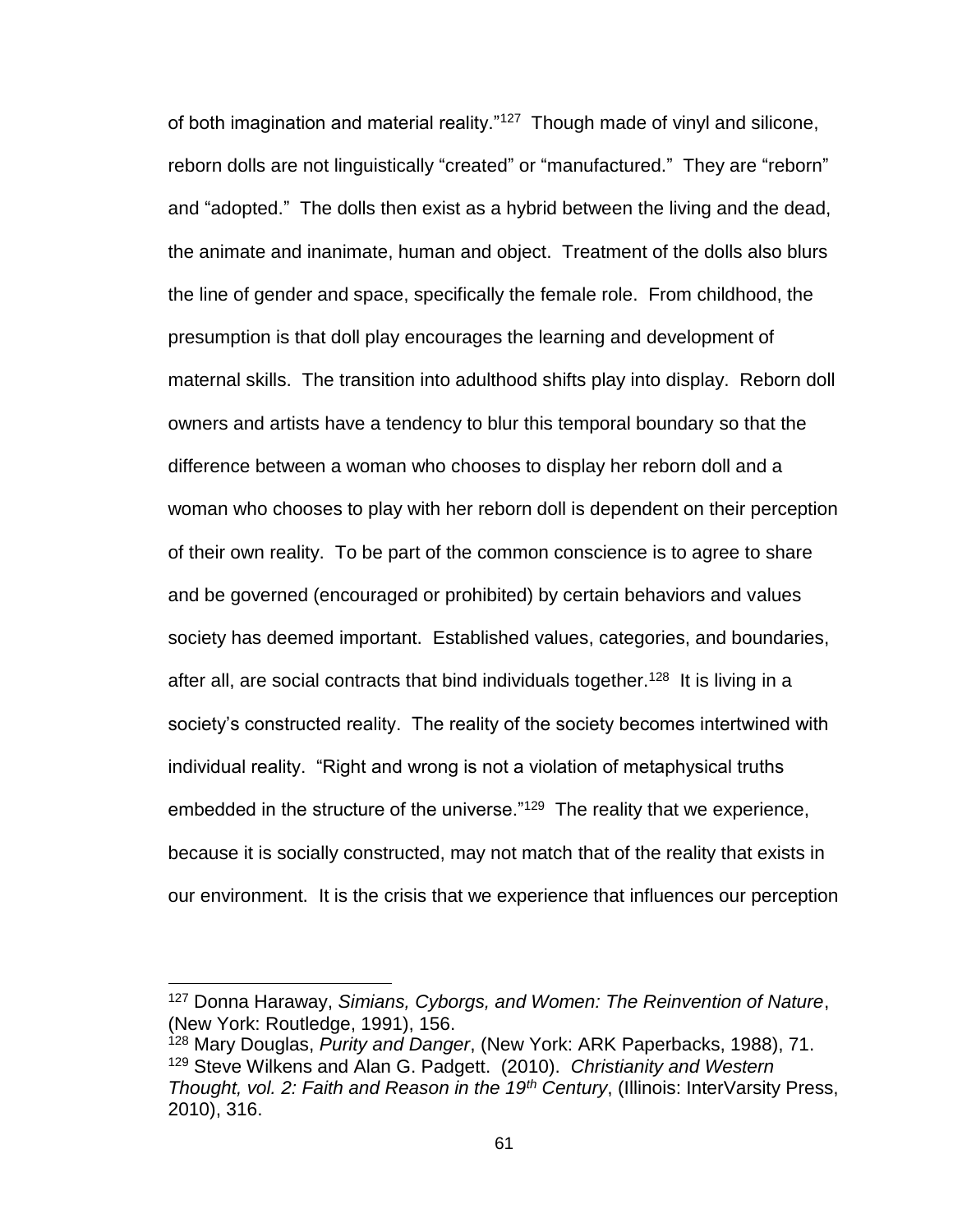of reality and, thereby, influences what we classify as cultural norms or morally accepted behavior, which in turn reestablish our perceived reality. Society creates boundaries and categories as a navigation tool to help individuals transverse and manage life within that given society. The boundaries and categories are in no way permanent or set in stone and vary from society to society. Hence, recalling the aforementioned story of the police officer wanting to hold his gun to the reborn doll's head for a picture pose, the reborn dolls in the arms of men in Mexico were cradled and tended as well.<sup>130</sup> Boundaries shift and change, but they always exist to reflect the values and standards of a particular society.

Reborning in the doll industry is a growing trend. The advent of new doll designs and venues like the blogs, vlogs, and online marketplaces such as eBay and Etsy create new forums and spaces for exchange and growth of communities of reborn doll artists and owners. The view of their own position as artists and professionals within the business of reborning sets up a value system that measures the integrity and quality of their work. The communication infrastructure of social media and knowledge transference discussed earlier can be employed to reward or ostracize members who fail to meet those values.

Part of how we live is by making distinctions and classification, but not always of an abstraction by similarities. Much of how we categorize the world is based on a hierarchy of logical types and when we start to recognize that

<sup>130</sup> Williams, *The Guardian*.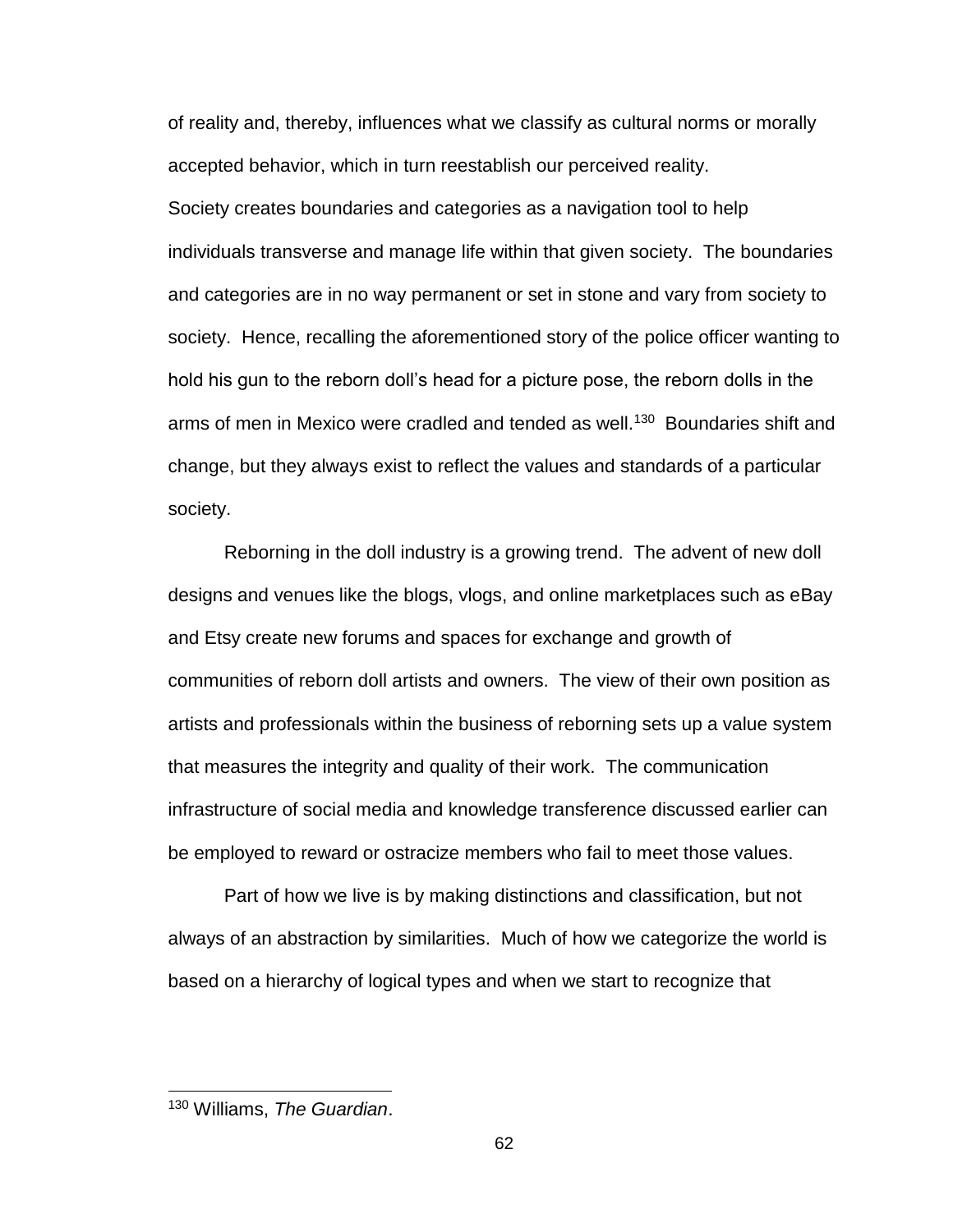hierarchy we come to realize its paradoxical nature.<sup>131</sup> The capability to navigate between multiple layers of abstractions accounts partly for the histrionic reactions some have towards reborn dolls community, but it also allows a reborn doll's diapers to be changed one day and lay untouched for the next seven. Echoing Deckard, at some level "it doesn't matter …. things have their lives, too. Paltry as those lives are."<sup>132</sup>

<sup>&</sup>lt;sup>131</sup> Ibid, 186. Bertrand Russell's theory of logical types postulates that no class can contain itself as a member to avoid confusion and paradoxes in logic, which Bateson acknowledges. However, he illustrates via his onionskin structure that the development of human cognition is possible because we naturally fall into a primary process, as oppose to the more analytical secondary process, and we fail to distinguish "all" from "some" and "not all" from "none," drawing that distinction between the proper NOT (i.e. of the same logical type) from the improper NOT, thus, generating the paradox that Russell had hoped to avoid. <sup>132</sup> Ibid, 241.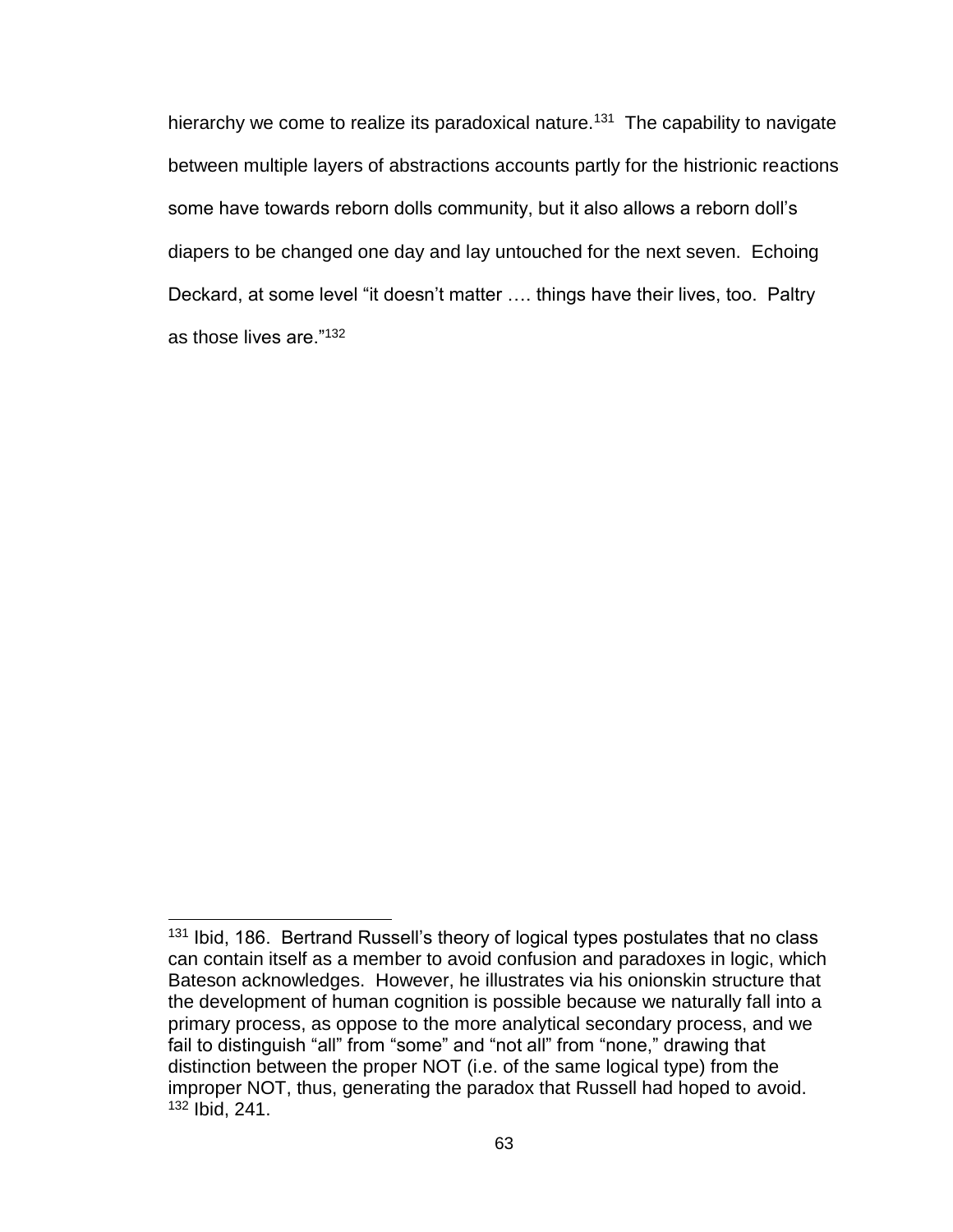# Reference/Bibliography Introduction

Benjamin, Walter. "The Work of Art in the Age of Mechanical Reproduction" in *Illuminations*, ed. Hannah Arendt, trans. Harry Zohn, from the 1935 essay, New York: Schocken Books, 1969.

*Blade Runner*. Directed by Ripley Scott. 1982. Burbank, CA: Warner Bros. Entertainment Inc., 2006. DVD.

Bowker, Geoffrey and Susan Leigh Star. *Sorting Things Out: Classification and Its Consequences*. Cambridge, MA: MIT Press, 1999.

*Ex Machina*. Directed by Alex Garland. 2015. Santa Monica, CA: Lionsgate, 2015. DVD.

Freud, Sigmund, David McLintock, and Huge Haughton. *The Uncanny*. New York: Penguin Books, 2003.

Hume, David. *The Natural History of Religion*. Stanford, Calif.: Stanford University Press, 1957.

Meredith, Charlotte. "London's Very Own Urban Legend." *The Huffington Post UK*. June 6, 2014. Retrieved from http://www.huffingtonpost.co.uk/2014/06/06/london-urban-legend-jcbdigger\_n\_5459717.html

Philipso, Alice. "London's Trail of Buried Diggers," *The Telegraph*. June 5, 2014. Retrieved from http://www.telegraph.co.uk/finance/property/news/10879282/Londons-trail-ofburied-diggers.html

Robinson, Wills and Kieran Corcoran. "Are London's Ever-Expanding Basements being Turned into a Graveyard of Diggers?" *Dailymail.com*. June 7, 2014. Retrieved from http://www.dailymail.co.uk/news/article-2651496/Are-Londons-expanding-basements-turned-graveyard-diggers.html

Sheets-Johnstone, Maxine. *The Primacy of Movement*, ed. 2. Amsterdam/Philadelphia: John Benjamins Pubs., 2011.

Smith, Ed. "The Bizarre Secret of London's Buried Diggers." *NewStatesMan*. June 5, 2014. Retrieved from http://www.newstatesman.com/business/2014/06/bizarre-secret-london-s-burieddiggers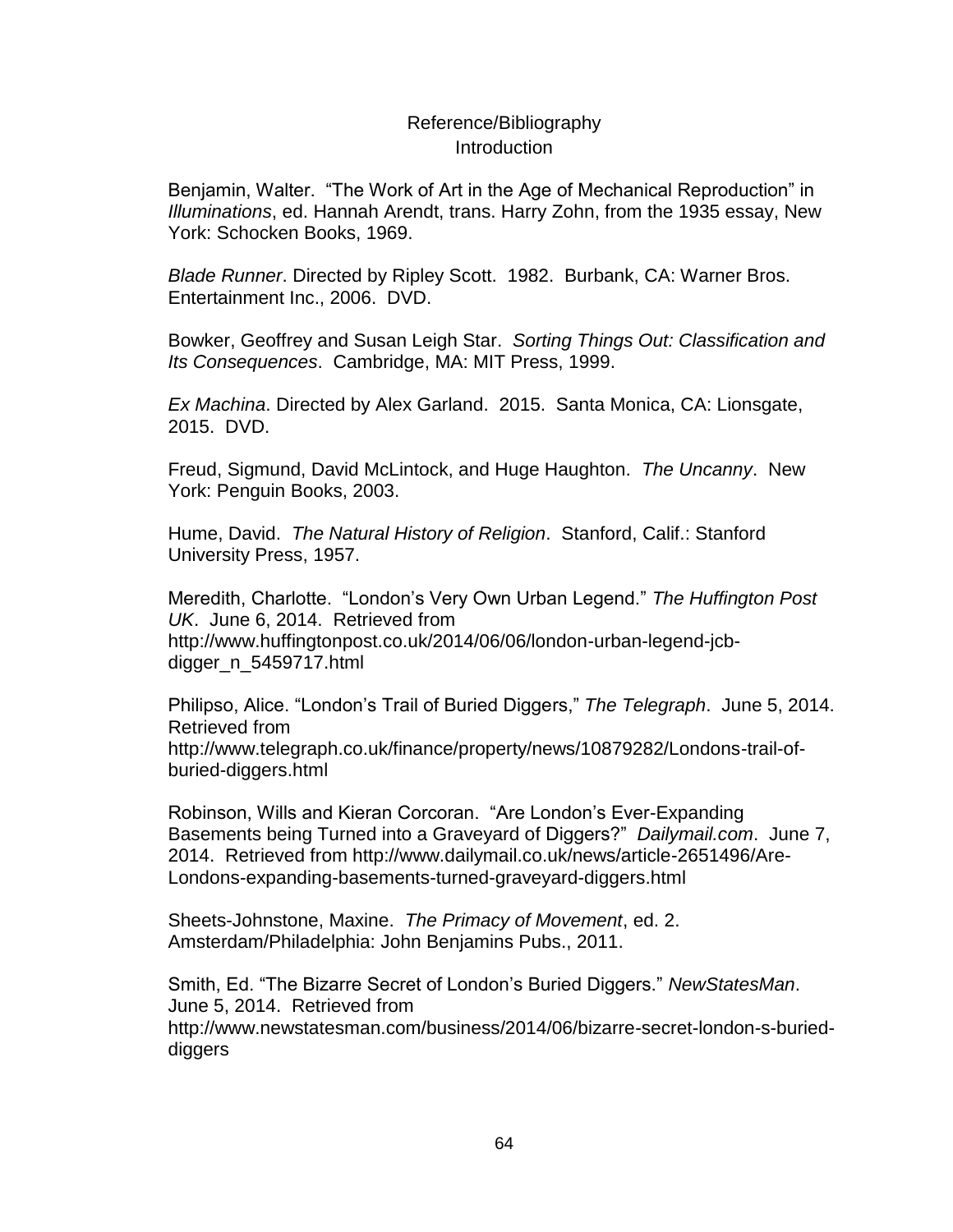Somerset, Merryn Webb. "The 1,000 Diggers 'Buried' Beneath London." *Money Week*. June 6, 2014. Retrieved from http://moneyweek.com/merryns-blog/the-1000-diggers-buried-beneath-london/

Tiffany, Daniel. *Toy Medium: Materialism and Modern Lyric*. Berkeley: University of California Press, 2000.

Toffoletti, Kim. *Cyborgs and Barbie Dolls: Feminism, Popular Culture and the Posthuman Body*. New York: I.B. Tauris, 2007.

*Uncanny*. 2015. Directed by Matthew Leutwyler. Chatsworth, CA: Image Entertainment, 2015. DVD.

## Essay 1

- Cellan-Jones, Rory. "Stephen Hawking Warns artificial intelligence could end mankind." *BBC News, Technology*. Dec. 2, 2014. Retrieved from http://www.bbc.com/news/technology-30290540
- Cosmic Polymath. "Mechanical Marvel: Clockwork Dreams." [video] *YouTube*. May 13, 2015. Retrieved from https://www.youtube.com/watch?v=MZMeQI1V1Ow
- Descartes, Rene. *The philosophical writings of Descartes*. Cambridge [Cambridgeshire] ; New York: Cambridge University Press, 1984.
- Dewey, John. "The Reflex Arc Concept in Psychology." *Psychological Review* 3(1896): 357-370.
- Flinley, Klint. "Did a Computer Bug Help Deep Blue Beat Kasparov?" *Wired*. Sept. 28, 2012. Retrieved from www.wired.com/
- Friedenberg, Jay and Gordon Silverman. *Cognitive science: An introduction to the study of mind*. Thousand Oaks, Calif.: Sage Publication, 2006.
- Furnish, Tim. "Motion Sensor." *Illumin,* 9, no.4 (Fall 2008). Retrieved from http://illumin.usc.edu/
- Gill, Mary Louis and James G. Lennox. *Self-Motion*. New Jersey: Princeton University Press, 2004.
- Ingham, Richard and Pascale Mollard. "Experts Are Divided on Stephen Hawking's Claim that Artificial Intelligence Could End Humanity." *Business Insider*. Dec. 6, 2014. Retrieved from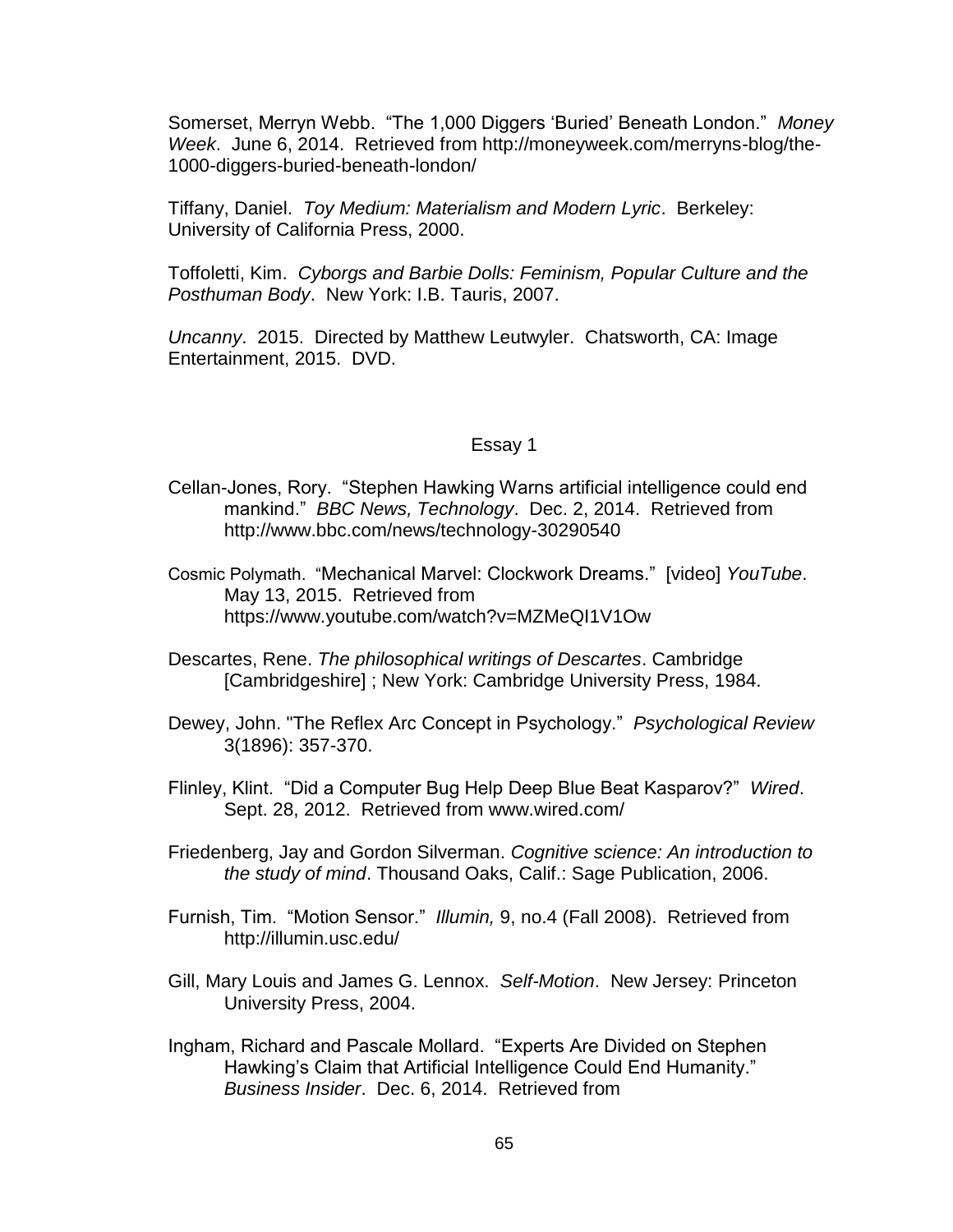http://www.businessinsider.com/afp-artificial-intelligence-hawkings-fearsstir-debate-2014-12

- Ingold, Tim. *Lines: A brief history*. London ; New York: Routledge, 2007.
- Kang, Minsoo. *Sublime dreams of living machines: The automaton in the European imagination*. Cambridge, Mass.: Harvard University Press, 2011.
- La Mettrie, Julien Offray de. *Man a machine*. Translated from the French of Mons. de la Mettrie, A celebrated Physician of the Faculty at Paris, and Author of Penelope, or the Machiavel in Physic (3rd ed.). London: printed for G. Smith, near Temple-Bar, 1750. Eighteenth Century Collections Online. Gale. Retrieved from http://find.galegroup.com.proxy.wm.edu/ecco/infomark.do?&source=gale& prodId=ECCO&userGroupName=viva\_wm&tabID=T001&docId=CW11777 6747&type=multipage&contentSet=ECCOArticles&version=1.0&docLevel =FASCIMILE
- LaViers, Amy and Magnus Egerstedt. "The ballet automaton: A formal model for human motion." In: IEEE American Control Conference (ACC' 2011)," 3837-3842.
- Lowe, Ernest.J. *Subjects of Experience*. Cambridge: Cambridge University Press, 1996.
- Menand, Louis. *The Metaphysical Club*. New York: Farrar, Straus and Giroux, 2001.
- Moosa, Mahdi Muhammad and S.M. Minhaz Ud-Dean. (Mar. 2010). "Danger Avoidance: An Evolutionary Explanation of Uncanny Valley." *Biological Theory* 5, no. 1 (Mar. 2010): 12-14.
- Mori, Masahiro. "The Uncanny Valley." *Energy* 7, no. 4 (1970): 33–35.
- Newton, Isaac, I. Bernard Cohen, and Anne Miller Whitman. *The Principia: Mathematical principles of natural philosophy*. Berkeley, Calif.: University of California Press, 1999.
- Orvell, Miles. *The Real Thing: Imitation and Authenticity in American Culture, 1880-1940*. Chapel Hill, North Carolina: University of North Carolina Press, 1989.
- Palca, Joe. "How Can Robots Learn New Tasks? Practice, Practice, Practice." *NPR Podcast*. Nov. 11, 2015. Podcast retrieved from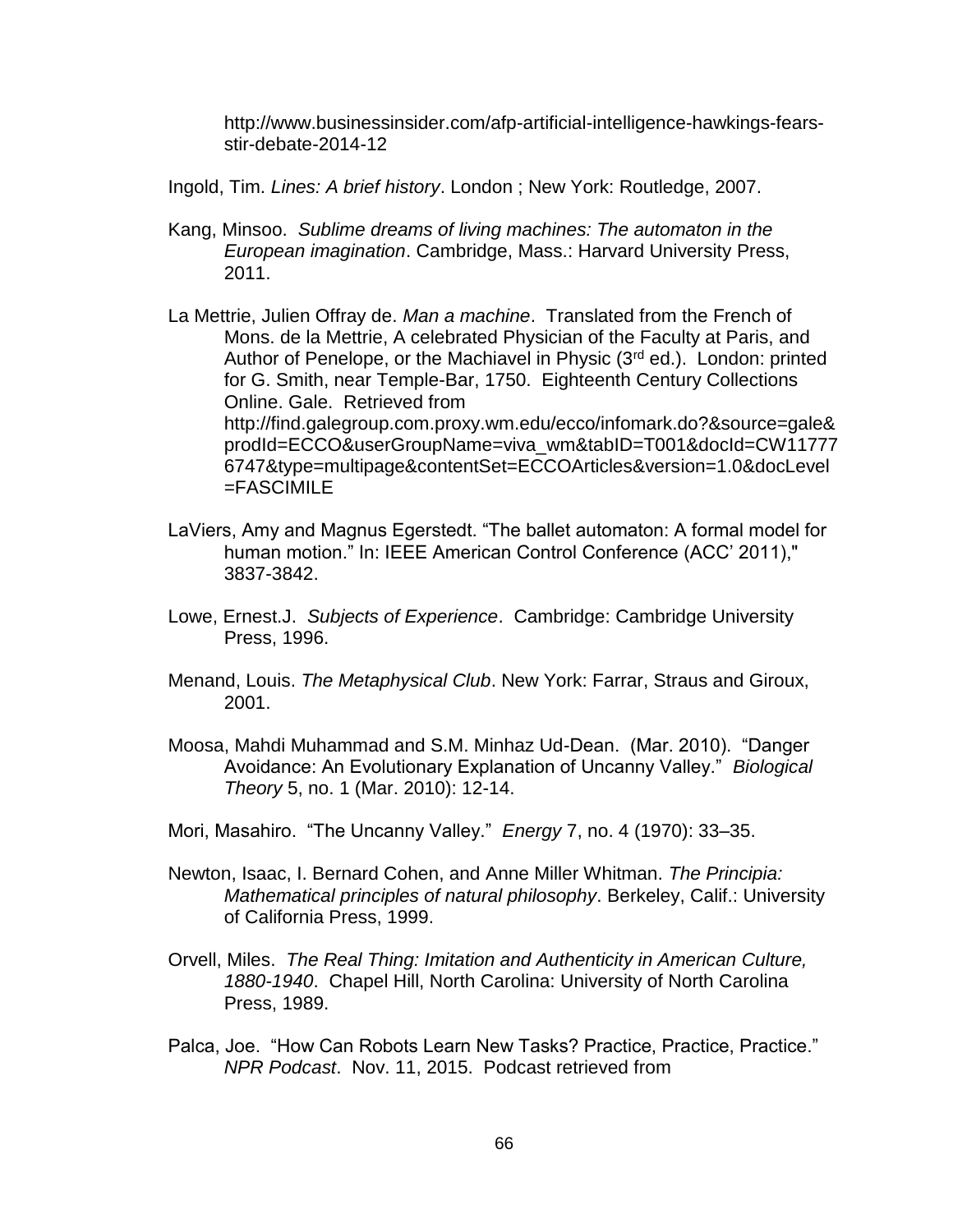http://www.npr.org/sections/alltechconsidered/2015/11/11/455507215/how -can-robots-learn-new-tasks-practice-practice-practice

- Piwek, Lukasz, Lawrie S. McKay, and Frank E. Pollick. "Empirical Evaluation of the Uncanny Valley Hypothesis Fails to Confirm the Predicted Effect of Motion." *Cognition* 130, no.3 (2014): 271-277.
- Riskin, Jessica. (2003a). "Eighteenth Century Wetware." *Representations* 83, no.1 (2003a): 97-125.

--------------------. "The Defecating Duck, Or, The Ambiguous Origins of Artificial Life." *Critical Inquiry* 29, no.4 (2003b): 599-633.

- ------------------ (ed.) *Genesis Redux: Essays in the History and Philosophy of Artificial Life*. Chicago: University of Chicago Press, 2007
- Seyama, Jun'ichiro and Ruth S. Nagayama. "The Uncanny Valley: Effect of Realism on the Impression of Artificial Human Faces." *Presence* 16, no.4 (August 2007): 337-351.
- Sheets-Johnstone, Maxine. *The Primacy of Movement* (Expanded 2nd ed.). Amsterdam; Philadelphia: John Benjamins Pub., 2011.
- Souriau, Paul and Manon Souriau (trans.). *The Aesthetics of Movement*. Amherst, Massachusetts: the University of Massachusetts Press, 1983.
- Standage, Tom. *The Turk*. New York: Walker Publishing Co., Inc., 2002.
- Twain, Mark. *Innocents Abroad*, vol. 1. New York: Harper & Brothers Publishers, 1905.
- LaViers A. and M. Egerstedt. The ballet automaton: A formal model for human motion. In: IEEE American Control Conference (ACC' 2011), 3837-3842.
- Veder, Robin. *The Living Line: Modern Art and the Economy of Energy*. Hanover, New Hampshire: Darthmouth College Press, 2015.
- Williams, Zoe. Reborns: dolls so lifelike you could mistake them for real infants. *The Guardian*. Nov. 25, 2011. Retrieved from http://www.theguardian.com/
- Wood, Gaby. *Edison's Eve: A Magical History of the Quest for Mechanical Life*. London: Anchor, 2003.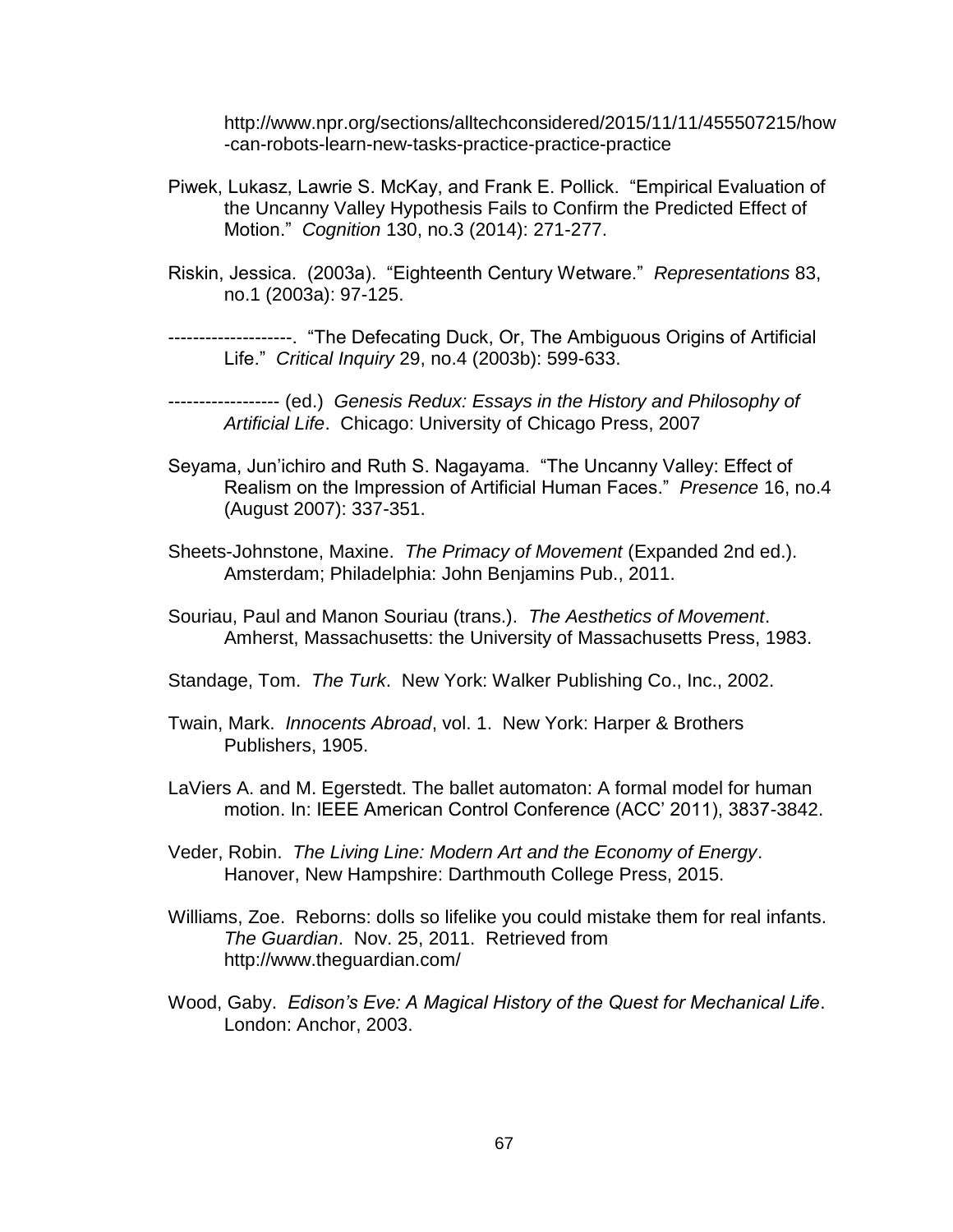## Essay 2

- 2014 Essential Facts About the Computer and Video Game Industry. *Entertainment Software Association (ESA)*. April 2014. Retrieved from http://www.theesa.com/wp-content/uploads/2014/10/ESA\_EF\_2014.pdf
- Ablow, Keith. "Fake Babies, Fake Lives," *FoxNews.com*. June. 28, 2011. Retrieved from http://www.foxnews.com/health/2011/06/28/fake-babiesfake-lives/
- BBC Four. *My Fake Baby*. Directed by Victoria Silver. 2008. Retrieved from www.youtube.com/watch?v=xyr7yjDnqds Alternative source: Barcroft TV. "DOCS: My Fake Baby." [Online Video]. *YouTube*. May 7, 2015. Retrieved from https://www.youtube.com/watch?v=hTnr2CmLbG4
- Bateson, Gregory. *Steps to an Ecology of Mind: Collected Essays in Anthropology, Psychiatry, Evolution, and Epistemology*. Chicago: University of Chicago Press, 2000.
- Blessedrebornmommy5. "Day In The Life of Newborn Caden! (Reborn Baby)." [Online Video]. *Youtube.* June 18, 2013. Retrieved from https://www.youtube.com/watch?v=EqnDECIuPXU
- Burleigh, Tyler J., Jordan R. Schoenherr, and Guy L. Lacroix. "Does the uncanny valley exist? An Empirical Test of the Relationship Between Eeriness and the Human Likeness of Digitally Created Faces." *Computers In Human Behavior* 29, no. 3 (2013): 759-771.
- Croissant, Michelle. "Feature: Unique 'Reborn Artist Works in Boundary." *The Boundary Sentinel*. November, 21. 2014. Retrieved from http://boundarysentinel.com/news/feature-unique-reborn-artist-worksboundary-34654#.VJCKP6NOS1c
- Carter News. "UK mother of 4 pays \$3400 for 'reborn' baby dolls after sterilization." *Daily News*. June 23, 2014. Retrieved from http://www.nydailynews.com/news/world/uk-mom-pays-3400-reborn-babydolls-article-1.1840643
- Crosbie, Lynn. "Who buys a \$4,000 fake baby?," *The Globe and Mail*. August 4, 2009. Retrieved from https://global-factivacom.proxy.wm.edu/ga/default.aspx
- Daily Mail Reporter. "Police smash their way into car to rescue baby on a hot day... only to discover a DOLL." *DailyMail.com*. July 29, 2011. Retrieved from http://www.dailymail.co.uk/news/article-2020222/Bungling-police-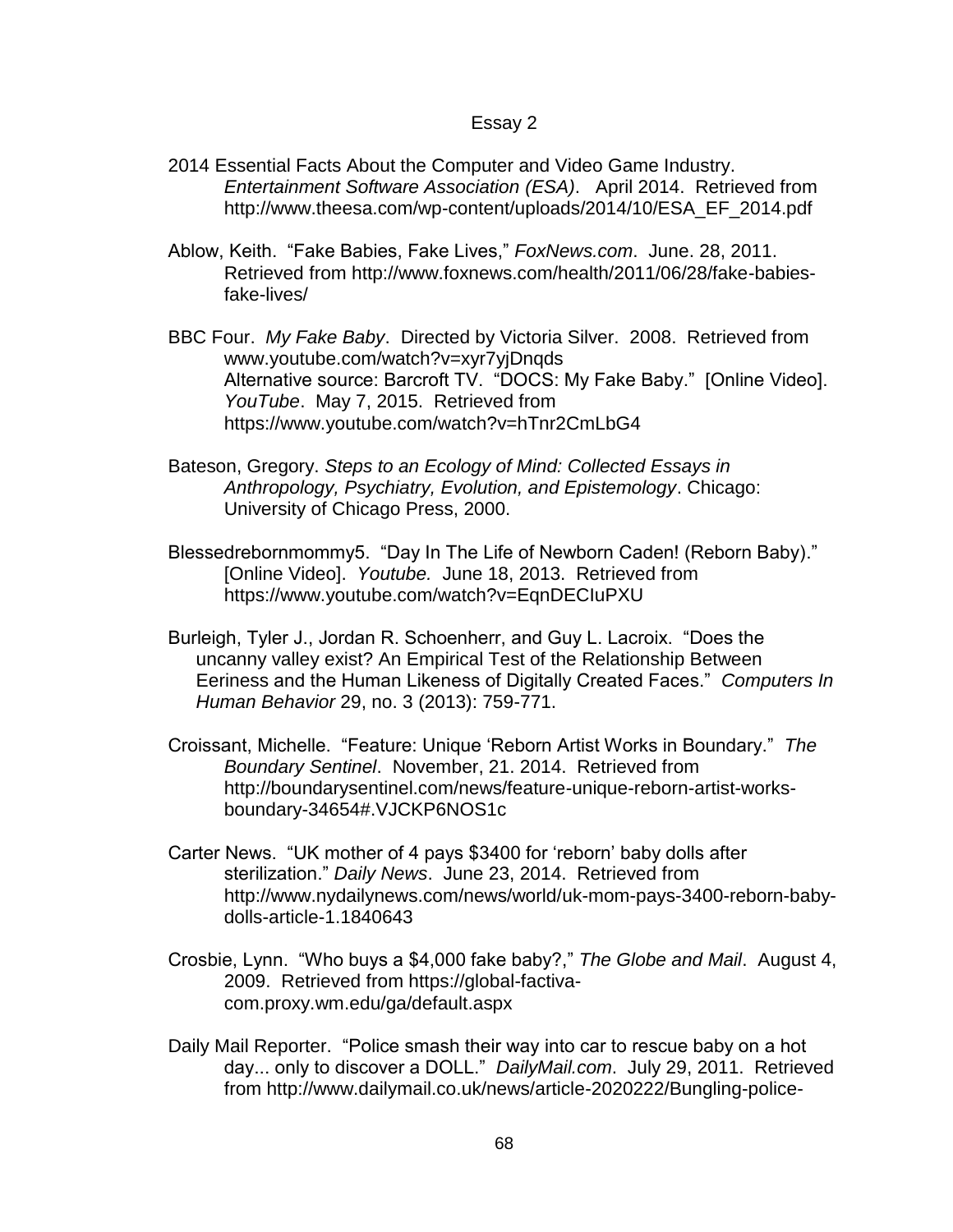smash-way-car-rescue-baby-hot-day--discover-DOLL.html#ixzz3MUA5djTK

- Davis, Erik. "Congratulations, It's A Bot!" *Wired*. September 2000. Retrieved from http://archive.wired.com/wired/archive/8.09/robobaby\_pr.html
- Deleuze, Gilles and Rosalind Krauss. "Plato and the Simulacrum." *October* 27 (Winter, 1983): 45-56.
- Dell, Patrick and Anne-Marie Vettorel. "These Hyper-realistic baby dolls are a kind of therapy for Anxiety and Grief." *The Globe and Mail*. [video]. Dec. 23, 2015. Retrieved http://www.theglobeandmail.com/life/life-video/videothese-hyper-realistic-baby-dolls-are-a-kind-of-therapy-for-anxiety-andgrief/article27931756/
- Dick, Philip K. *Do Androids Dream of Electric Sheep?* 1st Ballantine Books trade pbk. ed. New York: Ballantine Books, 1996.
- Douglas, Mary. *Purity and Danger*. New York: ARK Paperbacks, 1988.
- Durkheim, Emile. *Divisions of Labor in Society*. New York: the Free Press, 1984.
- ----------------------. *The Rules of Sociological Method*. Glencoe: The Free Press, 1950.
- Erikson, Kai. *Wayward Puritans*, New York: John Wiley & Sons, Inc., 1966.
- Falk, Gerhard. *Stigma: How We Treat Outsiders*. New York: Prometheus Books, 2001.
- Formanek-Brunell, Miriam. *Made to Play House*, New Haven: Yale University Press, 1993.
- Fin, Al. "Baby Convergence: Toys, Tools, and Fetishes How Does This All Come Together?" *Al Fin* (blog). January 3, 2009. Retrieved from http://alfin2100.blogspot.com/2009/01/baby-convergence-toys-toolsand.html
- Fitzgerald, Louise. "'Let's play Mummy': Simulacrum babies and reborn mothers." *European Journal of Cultural Studies* 14, no. 1 (2011): 26-39.
- Freud, Sigmund. *The Uncanny*. New York: Penguin Books, 2003.
- Giddings, Seth. "Dionysiac Machines: videogames and the triumph of the simulacra." *Convergence* 13 (2007): 417-437.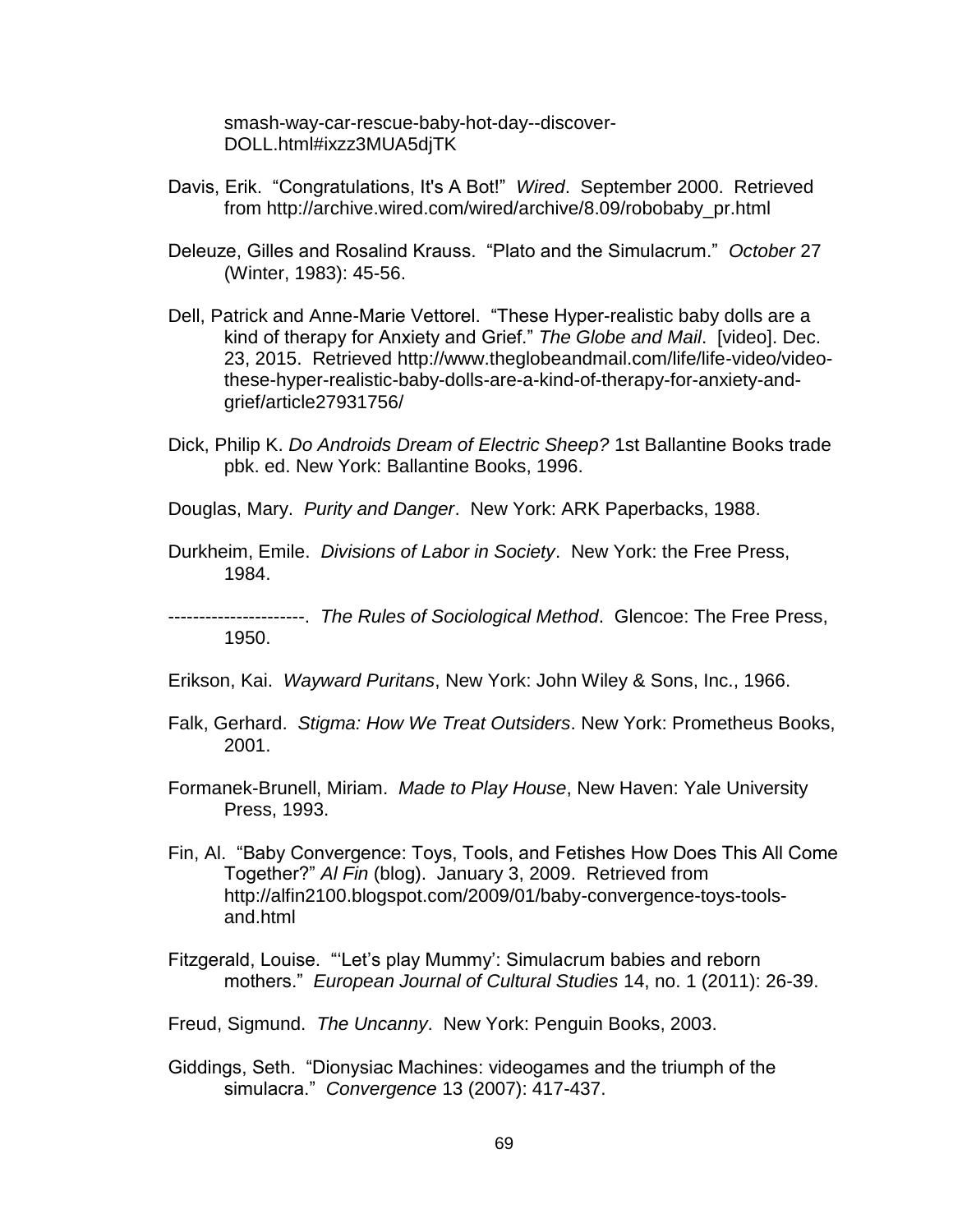- Gennep, Arnold van. *The Rites of Passage*. Chicago: University of Chicago Press, 1960.
- Goffman, Erving. *The Presentation of Self in Everyday Life*. New York: Anchor Books, 1959.

---------------------. *Stigma: Notes on the Management of Spoiled Identity*. New York: Simon & Schuster, 1963.

- Gutierrez, Lisa. "Dolls so life like they're not assembled, they're 'reborn.'" *Richmond Times Dispatch*. November 29, 2014. Retrieved from http://www.timesdispatch.com/entertainment-life/dolls-so-life-like-they-renot-assembled-they-re/article\_80d9fda7-1e3d-5652-82a1- 5b403ae717f7.html
- Hellomelissasue, (2014, Nov. 14), "Reborn Baby Morning Routine :)." [Online Video]. *Youtube.* November 14, 2014. Retrieved from https://www.youtube.com/watch?v=WTUMmcxx8PU
- Hersey, George L. *Falling in Love with Statues*. Chicago: University of Chicago Press, 2009.
- Holland, Nikki. "Box Packing Reborn Twins Thomas and Faye The SMN Show #328." [Online Video]. *Youtube.* October 12, 2012. Retrieved from https://www.youtube.com/watch?v=KU6Z0Rm6214
- littlexloves. "TT: Reborn baby Caden's morning routine!" [Online Video]. *Youtube.* March 20, 2014. https://www.youtube.com/watch?v=AATe9D32iYs
- MelanieKathrynReborn. "Custom Realborn Presley Reborn Doll SO LE CoA Exclusive Presentation Box." *Etsy*. October 14, 2014. Retrieved from https://www.etsy.com/listing/205969382/custom-realborn-presley-reborndoll-so?ref=market
- Montcombroux, Vieve. "Simply Irresistible: What is that elusive quality that makes reborns so hard to resist?" *Doll Reader Magazine* (June/July 2008).
- Mori, Masahiro. The Uncanny Valley. *Energy* 7, no. 4 (1970): 33–35.
- National Geographic. "Taboo: Fantasy Lives." Narrated by Lance Lewman. 2011. Retrieved from https://www.youtube.com/watch?v=D1nC-6p1oTg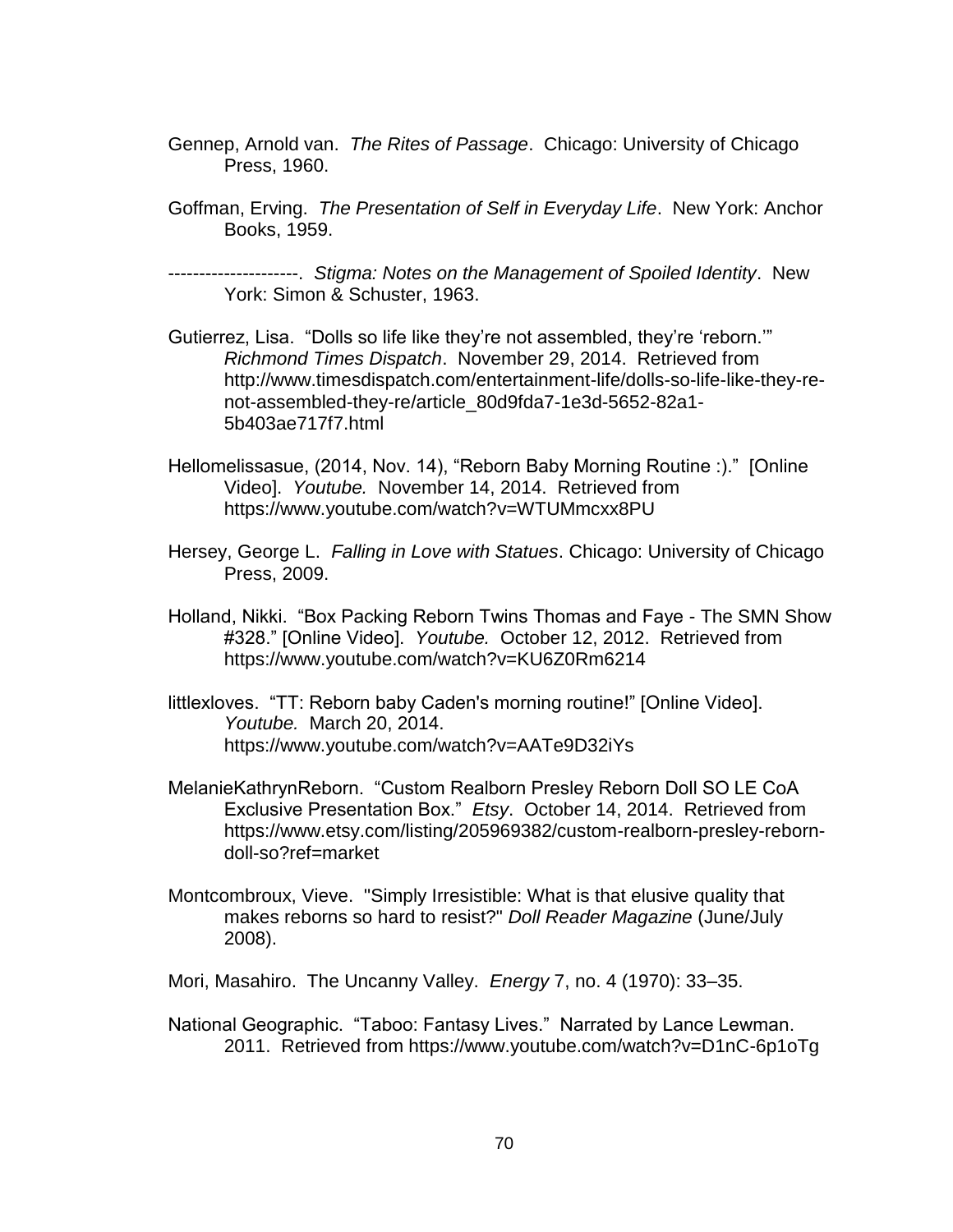- nlovewithreborns2011. "Reborn Baby Heavenly's morning routine." [Online Video]. *Youtube.* June 28, 2013. Retrieved from https://www.youtube.com/watch?v=o2rHFNjbA0g
- onewingedangel59. "Reborn baby boy Corbin." *eBay*. 2014. Retrieved from http://www.ebay.com/itm/Reborn-baby-boy-Corbin/131379057059?pt=US\_Dolls&hash=item1e96cd51a3
- O'Reilly, Abby. (2008, Jan. 4). "My Fake Baby." *ThefWord* [blog]. January, 4, 2008. Retrieved from http://www.thefword.org.uk/blog/2008/01/my\_fake\_baby
- Randolph, Laura B. "Living Dolls." *EBONY* 53, no. 3 (Jan. 1998): 22.
- Roach, Joseph. *Cities of the Dead*. New York: Columbia University Press, 1996.
- Robertson, A.F. *Life Like Dolls*. New York: Routledge, 2004.
- Schechner, Richard. *Performance Studies: An Introduction*. New York: Routledge, 2013.
- Sheets-Johnstone, Maxine. *The Primacy of Movement* (Expanded 2nd ed.). Philadelphia: John Benjamins Pub, 2011.
- Stein, Sadie. "Anti-Abortion Blogger's Miracle Baby Was, In Fact, A Doll." *Jezebel*. June 12, 2009. Retrieved from http://jezebel.com/5288543/antiabortion-bloggers-miracle-baby-was-in-fact-a-doll
- Tatyamelni. "Mini reborn Zane," eBay. December 12, 2014. Retrieved from http://www.ebay.com/itm/Mini-reborn-Zane- /151512094076?pt=US\_Dolls&hash=item2346d3157c
- Taylor, Diana. *The Archive and the Repertoire: Performing Cultural Memory in the Americas*. Durham: Duke University Press, 2003.
- Vlahos, James. "Barbie Wants to Get to Know Your Child." *The New York Times Magazine*. September 16, 2015. Retrieved from http://www.nytimes.com/2015/09/20/magazine/barbie-wants-to-get-toknow-your-child.html?mwrsm=Email&\_r=0
- Walker, Rob. "The Way We Live Now: 2-20-05: Consumed; Hyperreality Hobbying." *The New York Times*. February 20, 2005. Retrieved from http://query.nytimes.com/gst/fullpage.html?res=9A06E2D8153AF933A157 51C0A9639C8B63